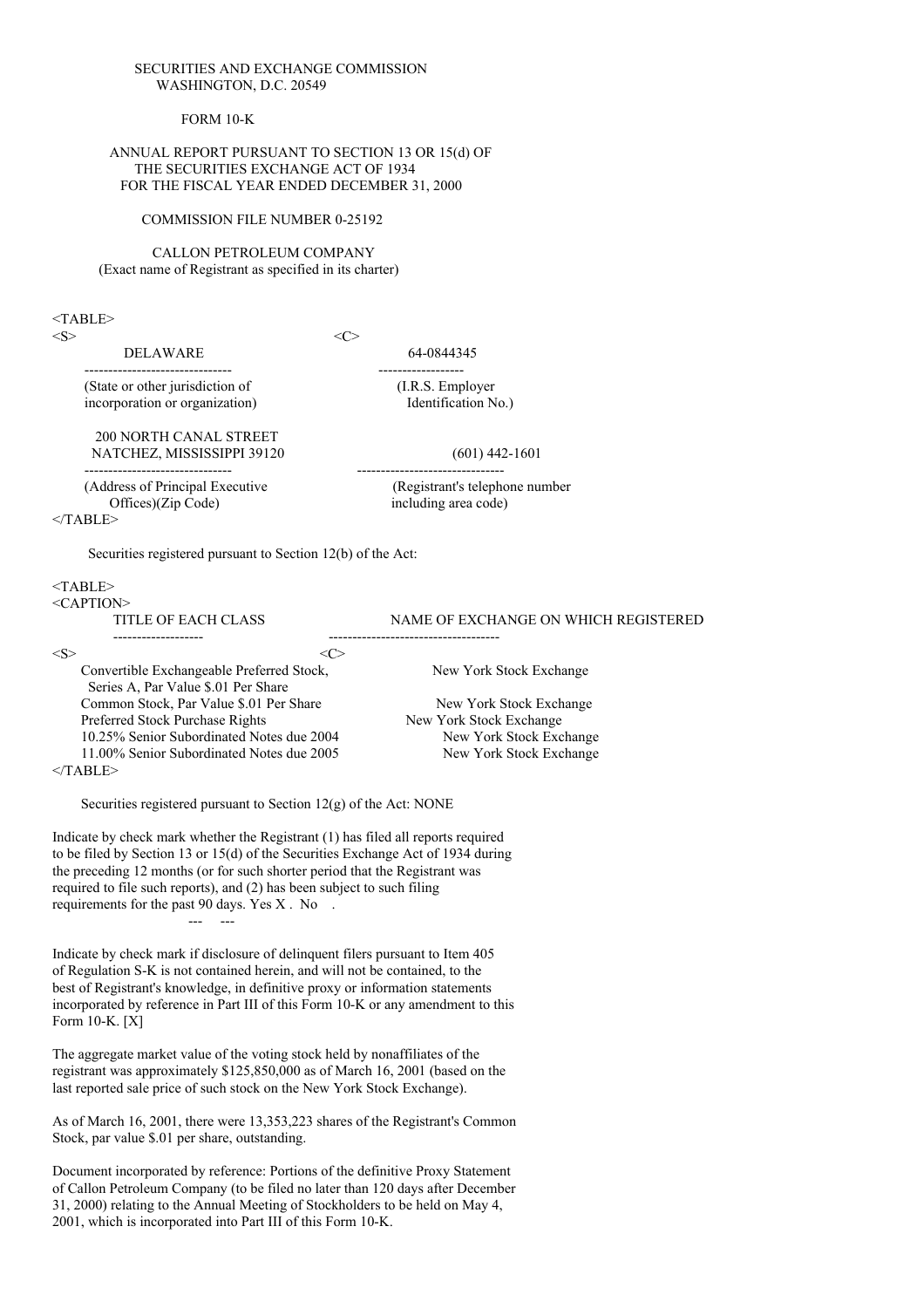# ITEM 1. BUSINESS

#### OVERVIEW

Callon Petroleum Company (the "Company") has been engaged in the exploration, development, acquisition and production of oil and gas properties since 1950. The Company's properties are geographically concentrated primarily offshore in the Gulf of Mexico and onshore in Louisiana and Alabama. The Company was formed under the laws of the state of Delaware in 1994 through the consolidation of a publicly traded limited partnership, a joint venture with a consortium of European institutional investors and an independent energy company owned by certain members of current management (the "Consolidation"). As used herein, the "Company" refers to Callon Petroleum Company and its predecessors and subsidiaries unless the context requires otherwise.

In 1989, the Company began increasing its reserves through the acquisition of producing properties that were geologically complex, had (or were analogous to fields with) an established production history from stacked pay zones and were candidates for exploitation. The Company focused on reducing operating costs and implementing production enhancements through the application of technologically advanced production and recompletion techniques.

Over the past five years, the Company has also placed emphasis on the acquisition of acreage with exploration and development drilling opportunities in the Gulf of Mexico Shelf area. The Company acquired an infrastructure of production platforms, gathering systems and pipelines to minimize development expenditures of these drilling opportunities. The Company also joined with other industry partners, primarily Murphy Exploration and Production, Inc., ("Murphy") to explore federal offshore blocks acquired in the Gulf of Mexico. Over the last several years we have expanded our areas of exploration to include the Gulf of Mexico Deepwater area (generally 900 to 5,500 feet of water). During this past five-year period, Callon has drilled 26 productive wells and 16 dry holes for a total of 42 wells and a success rate of  $62\%$ . These 26 productive wells include 3 onshore, 17 in the Gulf of Mexico Shelf area and 6 in the deepwater region of the Gulf.

The Company ended the year 2000 with estimated net proved reserves of 334 billion cubic feet of natural gas equivalent ("Bcfe") and a reserve replacement rate of 584%. This represents an increase of 28% over 1999 year-end estimated net proved reserves of 259 Bcfe.

The major focus of the Company's future operations is expected to continue to be the exploration for and development of oil and gas properties, primarily in the Gulf of Mexico.

#### BUSINESS STRATEGY

Our goal is to increase shareholder value by increasing our reserves, production, cash flow and earnings. We seek to achieve these goals through the following strategies:

- o Focus on Gulf of Mexico exploration with a balance between shelf and deepwater area using the latest available technology.
- o Aggressively explore our existing prospect inventory.
- o Replenish our prospect inventory with increasing emphasis on prospect generation.

 $\mathcal{L}$ 

- Achieve moderate increases in current production levels through continued shelf exploration.
- o Achieve significant increases in longer-term production levels through development of deepwater discoveries and ongoing deepwater exploration.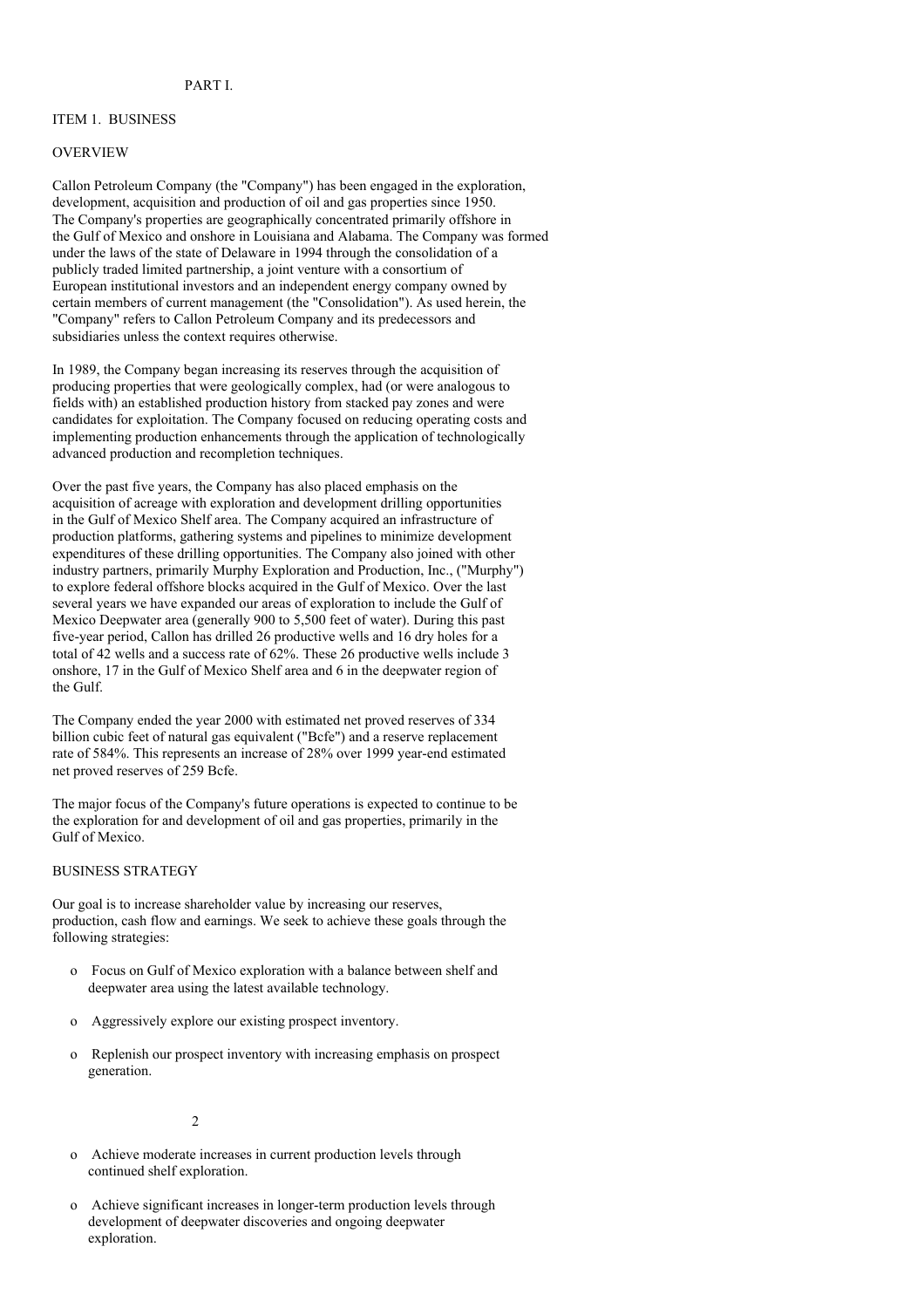#### EXPLORATION AND DEVELOPMENT ACTIVITIES

Capital expenditures for exploration and development costs related to oil and gas properties totaled approximately \$82 million in 2000. The Company incurred approximately \$32.6 million in the Gulf of Mexico Shelf area primarily in the development of the 1999 discoveries at South Marsh Island 261 and East Cameron Block 275. Included in these expenditures as exploration costs, is approximately \$7.5 million related to three unsuccessful Gulf of Mexico Shelf prospects evaluated during 2000. The Gulf of Mexico Deepwater area expenditures accounted for the remainder of the total capital expended, along with \$5.8 million incurred in leasehold and seismic acquisition costs and \$11.9 million of interest and general and administrative costs allocable directly to exploration and development projects. The Gulf of Mexico Deepwater area expenditures included three unsuccessful exploration projects totaling \$9.3 million and the balance was incurred for additional delineation drilling at the Company's Medusa discovery and the drilling of a test well and delineation drilling at the Entrada discovery in 2000. The Entrada discovery is located on Garden Banks Block 782, and reached total depth in April 2000.

As a result of recent successes in the Gulf of Mexico Deepwater area, the Company is faced with increased costs to develop these significant proved undeveloped reserves. Substantially all of the future development costs will be incurred in 2001 and beyond. The Company is currently evaluating various financing alternatives to address these issues. While management believes there are a number of financing sources available to the Company, no assurances can be made that the Company will be able to fund these development costs.

# RISK FACTORS

DECREASE IN OIL AND GAS PRICES MAY ADVERSELY AFFECT OUR RESULTS OF OPERATIONS AND FINANCIAL CONDITION. Our success is highly dependent on prices for oil and gas, which are extremely volatile. Any substantial or extended decline in the price of oil or gas would have a material adverse effect on us. Oil and gas markets are both seasonal and cyclical. The prices of oil and gas depend on factors we cannot control such as weather, economic conditions, levels of production, actions by OPEC and other countries and government actions. Prices of oil and gas will affect the following aspects of our business:

- o our revenues, cash flows and earnings;
- o the amount of oil and gas that we are economically able to produce;
- o our ability to attract capital to finance our operations and the cost of the capital;
- o the amount we are allowed to borrow under our senior credit facility;
- o the value of our oil and gas properties; and
- o the profit or loss we incur in exploring for and developing our reserves.

UNLESS WE ARE ABLE TO REPLACE RESERVES, WHICH WE HAVE PRODUCED, OUR CASH FLOWS AND PRODUCTION WILL DECREASE OVER TIME. Our future success depends upon our ability to find, develop and acquire oil and gas reserves that are economically recoverable. As is generally the case for Gulf Coast properties, our producing properties usually have high initial production rates, followed by a steep decline in production. As a result, we must continually locate and develop or acquire new oil and gas reserves to replace those being depleted by production. We must do this even during periods of low oil and gas prices when it is difficult to raise the capital necessary to finance these activities and during periods of high operating costs

3

when it is expensive to contract for drilling rigs and other equipment and personnel necessary to explore for oil and gas. Without successful exploration or acquisition activities, our reserves, production and revenues will decline rapidly. We cannot assure you that we will be able to find and develop or acquire additional reserves at an acceptable cost.

Also, because of the short life of our reserves, our return on the investment we make in our oil and gas wells and the value of our oil and gas wells will depend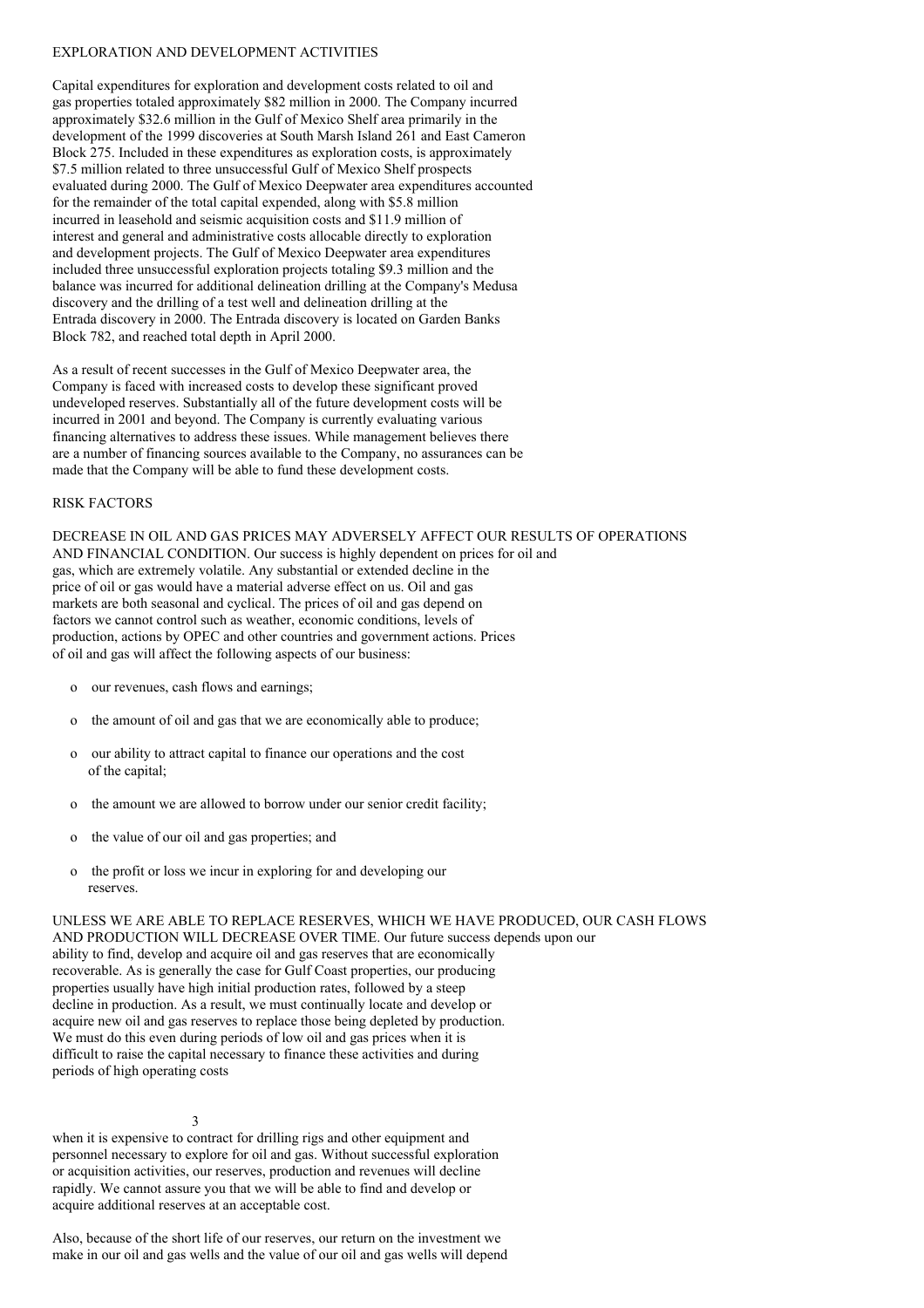significantly on prices prevailing during relatively short production periods.

A SIGNIFICANT PART OF THE VALUE OF OUR PRODUCTION AND RESERVES IS CONCENTRATED IN A SMALL NUMBER OF OFFSHORE PROPERTIES, AND ANY PRODUCTION PROBLEMS OR INACCURACIES IN RESERVE ESTIMATES RELATED TO THOSE PROPERTIES WOULD ADVERSELY IMPACT OUR BUSINESS. During 2000, about 57% of our daily production came from three of our properties in the Gulf of Mexico. Moreover, one property accounted for 35% of our production during this period. If mechanical problems, storms or other events curtailed a substantial portion of this production, our results of operations would be adversely affected. In addition, at December 31, 2000 most of our proved reserves were located in 11 fields in the Gulf of Mexico, with approximately 90% of our total net proved reserves attributable to five of these properties. If the actual reserves associated with any one of these five discoveries are less than our estimated reserves, our results of operations and financial condition could be adversely affected.

OUR FOCUS ON EXPLORATION PROJECTS INCREASES THE RISKS INHERENT IN OUR OIL AND GAS ACTIVITIES. Our business strategy focuses on replacing reserves through exploration, where the risks are greater than in acquisitions and development drilling. Although we have been successful in exploration in the past, we cannot assure you that we will continue to increase reserves through exploration or at an acceptable cost. Additionally, we are often uncertain as to the future costs and timing of drilling, completing and producing wells. Our drilling operations may be curtailed, delayed or canceled as a result of a variety of factors, including:

- o unexpected drilling conditions;
- o pressure or inequalities in formations;
- o equipment failures or accidents;
- o adverse weather conditions;
- o compliance with governmental requirements; and
- o shortages or delays in the availability of drilling rigs and the delivery of equipment.

BECAUSE WE DO NOT CONTROL ALL OF OUR PROPERTIES, ESPECIALLY OUR DEEP WATER PROPERTIES, WE HAVE LIMITED INFLUENCE OVER THEIR DEVELOPMENT. We do not operate all of our properties and have limited influence over the operations of some of these properties, particularly our deep water projects. Our lack of control could result in the following:

- o the operator may initiate exploration or development on a faster or slower pace than we prefer;
- o the operator may propose to drill more wells or build more facilities on a project than we have funds for or that we deem appropriate, which may mean that we are unable to participate in the project or share in the revenues generated by the project even though we paid our share of exploration costs; and
- o if an operator refuses to initiate a project, we may be unable to pursue the project.

Any of these events could materially reduce the value of our properties.

# 4

OUR DEEP WATER OPERATIONS HAVE SPECIAL OPERATIONAL RISKS THAT MAY NEGATIVELY AFFECT THE VALUE OF THOSE ASSETS. Drilling operations in the deep water area are by their nature more difficult and costly than drilling operations in shallow water. They require the application of more advanced drilling technologies, involving a higher risk of technological failure and usually resulting in significantly higher drilling costs. Deep water wells are completed using subsea completion techniques that require substantial time and the use of advanced remote installation equipment. These operations involve a high risk of mechanical difficulties and equipment failures that could result in significant cost overruns.

In deep water, the time required to commence production following a discovery is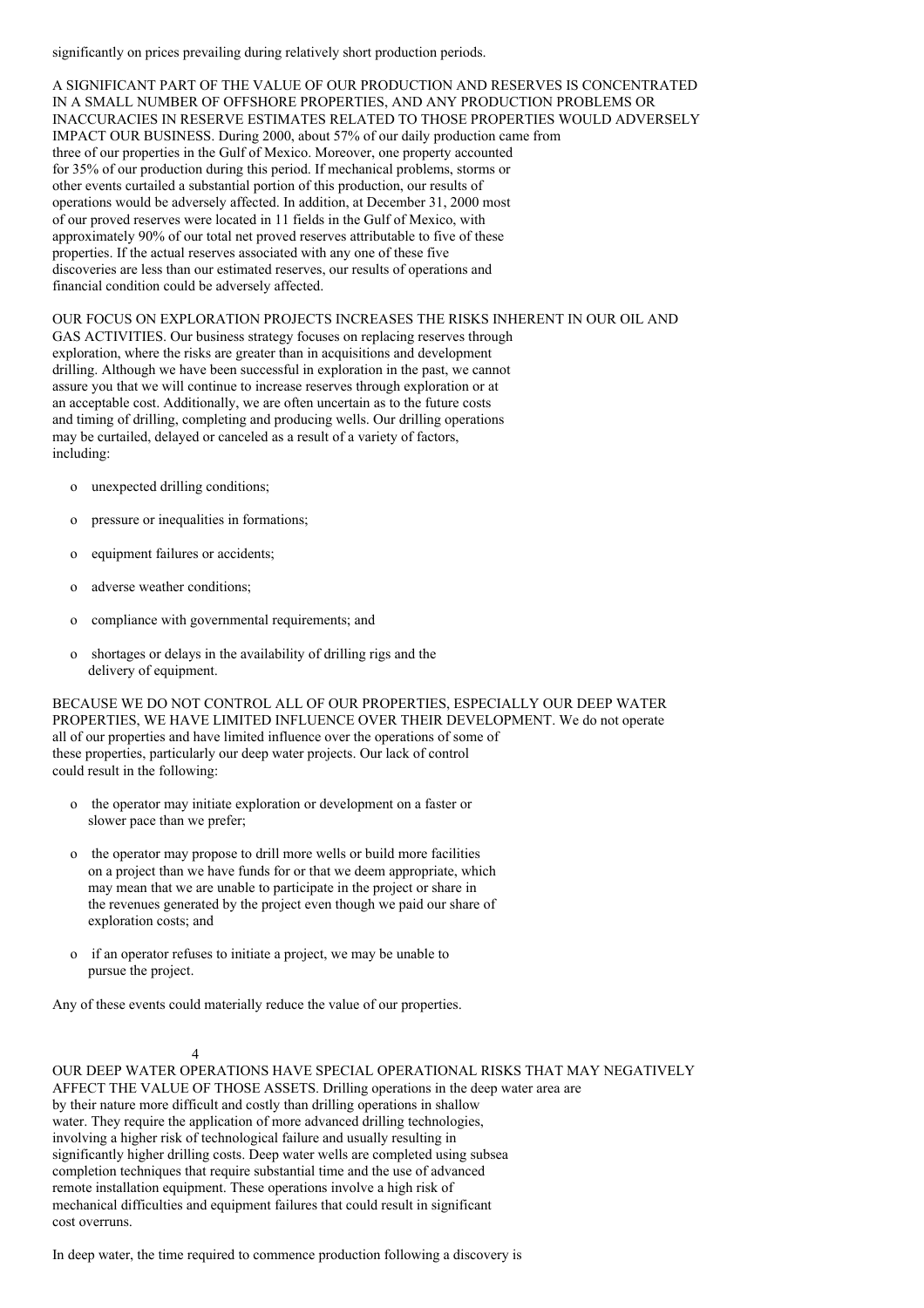much longer than in shallow water and on-shore. Our deep water discoveries and prospects will require the construction of expensive production facilities and pipelines prior to the beginning of production. We cannot estimate the costs and timing of the construction of these facilities with certainty, and the accuracy of our estimates will be affected by a number of factors beyond our control, including the following:

- o decisions made by the operators of our deep water wells;
- o the availability of materials necessary to construct the facilities;
- o proximity of our discoveries to pipelines; and
- o the price of oil and natural gas.

Delays and cost overruns in the commencement of production will affect the value of our deep water prospects and the discounted present value of reserves attributable to those prospects.

COMPETITIVE INDUSTRY CONDITIONS MAY NEGATIVELY AFFECT OUR ABILITY TO CONDUCT OPERATIONS. Exploration in the Gulf of Mexico has recently received renewed interest, especially among major integrated oil companies and large independent oil companies. The acquisition of exploration prospects, producing properties and production facilities in the Gulf of Mexico is highly competitive. Factors which affect our ability to successfully compete are:

- o our access to the capital necessary to drill wells and acquire properties;
- o our access to seismic, geological and other information, and our ability to retain the personnel necessary to properly evaluate such information;
- o the location of, and our ability to access, platforms, pipelines and other facilities used to produce and transport oil and gas production; and
- the standards we establish for the minimum projected return on an investment of our capital.

Our competitors include major integrated oil companies and large independent energy companies, many of which have greater financial and other resources.

OUR COMPETITORS MAY USE SUPERIOR TECHNOLOGY, WHICH WE MAY BE UNABLE TO AFFORD OR WHICH WOULD REQUIRE COSTLY INVESTMENT BY US IN ORDER TO COMPETE. Our industry is subject to rapid and significant advancements in technology, including the introduction of new products and services using new technologies. As our competitors use or develop new technologies, we may be placed at a competitive disadvantage, and competitive pressures may force us to implement new technologies at a substantial cost. In addition, our competitors may have greater financial, technical and personnel resources that allow them to enjoy technological advantages and may in the future allow them to implement new technologies before we can. We cannot be certain that we will be able to implement technologies on a timely basis or at a cost that is acceptable to us. One or more of the technologies that we currently use or that we may implement in

5 the future may become obsolete, and we may be adversely affected. For example, marine seismic acquisition technology has been characterized by rapid technological advancements in recent years, and further significant technological developments could substantially impair our 3-D seismic data's value.

WE MAY NOT BE ABLE TO REPLACE OUR RESERVES OR GENERATE CASH FLOWS IF WE ARE UNABLE TO RAISE CAPITAL. We will be required to make substantial capital expenditures to develop our existing reserves, and to discover new oil and gas reserves. Our current capital budget includes drilling 7 gross (1.1 net) development wells and 21 gross (9.9 net) exploratory wells through fiscal 2001. The estimated cost, net to us, to drill and complete these wells is approximately \$73 million. The estimated dry hole costs to drill these wells, which are the costs we would incur if all of the wells were unsuccessful and we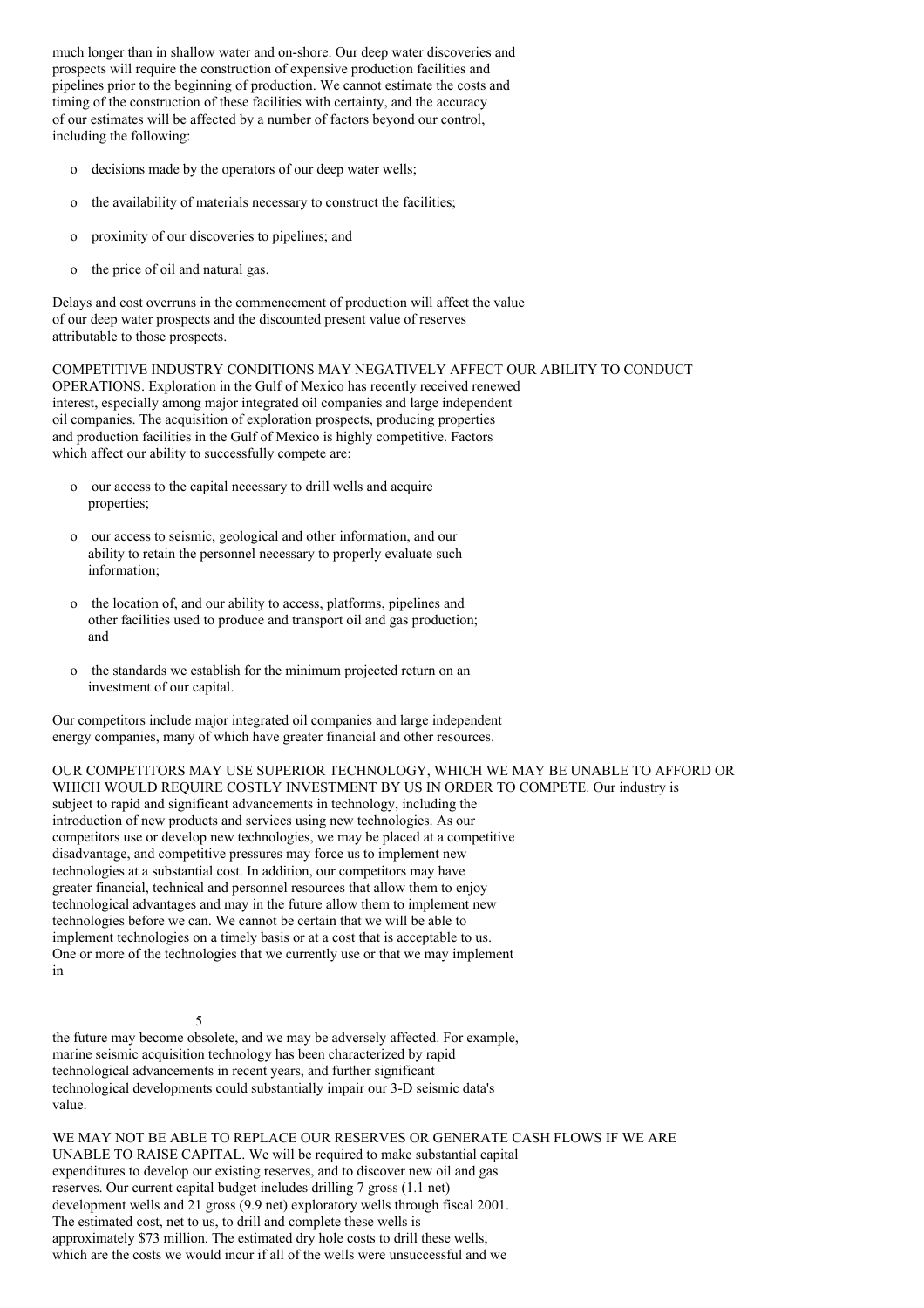incurred no completion costs, are approximately \$38 million. Historically, we have financed these expenditures primarily with cash from operations, proceeds from bank borrowings and proceeds from the sale of debt and equity securities. See "Management's Discussion and Analysis of Financial Condition and Results of Operations -- Liquidity and Capital Resources" for a discussion of our capital budget. We cannot assure you that we will be able to raise capital in the future. We also make offers to acquire oil and gas properties in the ordinary course of our business. If these offers are accepted, our capital needs may increase substantially.

We expect to continue using our senior credit facility to borrow funds to supplement our available cash. The amount we may borrow under our senior credit facility may not exceed a borrowing base determined by the lenders based on their projections of our future production, future production costs, taxes, commodity prices and any other factors deemed relevant by our lenders. We cannot control the assumptions the lenders use to calculate our borrowing base. The lenders may, without our consent, adjust the borrowing base semiannually or in situations where we purchase or sell assets or issue debt securities. If our borrowings under the senior credit facility exceed the borrowing base, the lenders may require that we repay the excess. If this were to occur, we might have to sell assets or seek financing from other sources. Sales of assets could reduce the amount of our borrowing base. We cannot assure you that we would be successful in selling assets or arranging substitute financing. If we were not able to repay borrowings under our senior credit facility to reduce the outstanding amount to less than the borrowing base, we will be in default under our senior credit facility. For a description of our senior credit facility and its principal terms and conditions, see "Management's Discussion and Analysis of Financial Condition and Results of Operations --Liquidity and Capital Resources."

6

OUR RESERVE INFORMATION REPRESENTS ESTIMATES THAT MAY TURN OUT TO BE INCORRECT IF THE ASSUMPTIONS UPON WHICH THESE ESTIMATES ARE BASED ARE INACCURATE. Estimating quantities of proved reserves is inherently imprecise and involves uncertainties and factors beyond our control. The reserve data in this report represent only estimates. These estimates are based upon assumptions about future production levels, future oil and gas prices and future operating costs. As a result, the quantity of proved reserves may be subject to downward or upward adjustment as additional information or analysis become available. In addition, estimates of the economically recoverable oil and gas reserves, classifications of such reserves, and estimates of future net cash flows, prepared by different engineers or by the same engineers at different times, may vary substantially. In particular, the assumptions regarding the timing and costs to commence production from our deep water wells used in preparing our reserves are subject to revisions over time as described under " -- Our deep water operations have special operational risks that may negatively affect the value of those assets." Information about reserves constitutes forward-looking information. The discounted present value of our oil and gas reserves is prepared in accordance with guidelines established by the SEC. A purchaser of reserves would use numerous other factors to value our reserves. The discounted present value of reserves, therefore, does not represent the fair market value of those reserves.

On December 31, 2000, approximately 58.2% of the discounted present value of our estimated net proved reserves were proved undeveloped. Substantially all of these proved undeveloped reserves were attributable to our deep water properties. Development of these properties is subject to additional risks as described above.

WEATHER, UNEXPECTED SUBSURFACE CONDITIONS, AND OTHER UNFORESEEN OPERATING HAZARDS MAY ADVERSELY IMPACT OUR ABILITY TO CONDUCT BUSINESS. There are many operating hazards in exploring for and producing oil and gas, including:

- o our drilling operations may encounter unexpected formations or pressures, which could cause damage to equipment or personal injury;
- o we may experience equipment failures which curtail or stop production; and
- o we could experience blowouts or other damages to the productive formations that may require a well to be re-drilled or other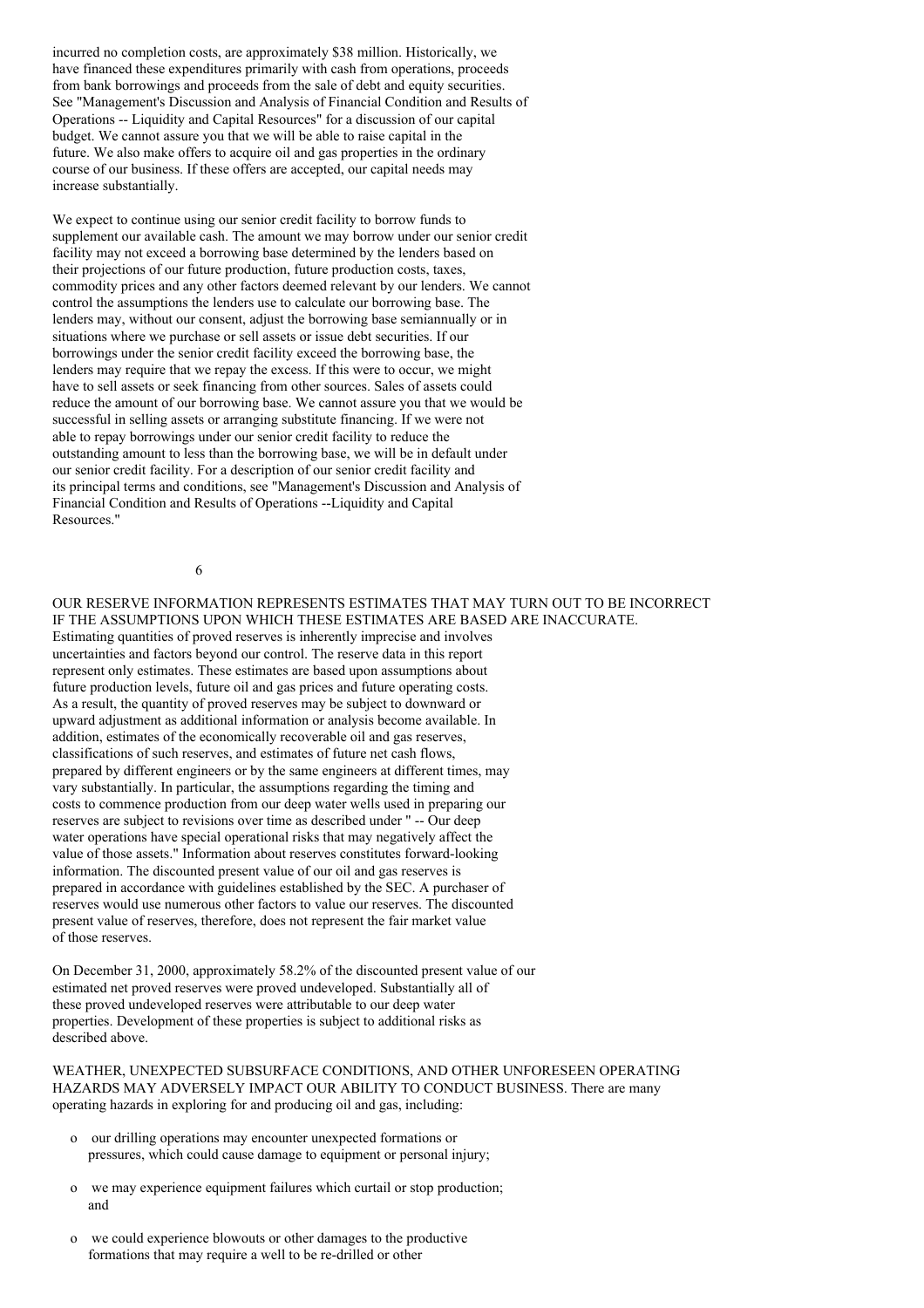corrective action to be taken.

In addition, any of the foregoing may result in environmental damages for which we will be liable. Moreover, a substantial portion of our operations are offshore and are subject to a variety of risks peculiar to the marine environment such as hurricanes and other adverse weather conditions. Offshore operations are also subject to more extensive governmental regulation.

We cannot assure you that we will be able to maintain adequate insurance at rates we consider reasonable to cover our possible losses from operating hazards. The occurrence of a significant event not fully insured or indemnified against could materially and adversely affect our financial condition and results of operations.

WE MAY NOT HAVE PRODUCTION TO OFFSET HEDGES; BY HEDGING, WE MAY NOT BENEFIT FROM PRICE INCREASES. Part of our business strategy is to reduce our exposure to the volatility of oil and gas prices by hedging a portion of our production. In a typical hedge transaction, we will have the right to receive from the other parties to the hedge the excess of the fixed price specified in the hedge over a floating price based on a market index, multiplied by the quantity hedged. If the floating price exceeds the fixed price, we are required to pay the other parties this difference multiplied by the quantity hedged. We are required to pay the difference between the floating price and the fixed price when the floating price exceeds the fixed price

7

regardless of whether we have sufficient production to cover the quantities specified in the hedge. Significant reductions in production at times when the floating price exceeds the fixed price could require us to make payments under the hedge agreements even though such payments are not offset by sales of production. Hedging will also prevent us from receiving the full advantage of increases in oil or gas prices above the fixed amount specified in the hedge. See "Quantitative and Qualitative Disclosures About Market Risks" for a discussion of our hedging practices.

COMPLIANCE WITH ENVIRONMENTAL AND OTHER GOVERNMENT REGULATIONS COULD BE COSTLY AND COULD NEGATIVELY IMPACT PRODUCTION. Our operations are subject to numerous laws and regulations governing the discharge of materials into the environment or otherwise relating to environmental protection. These laws and regulations may:

- o require that we acquire permits before commencing drilling;
- o restrict the substances that can be released into the environment in connection with drilling and production activities;
- o limit or prohibit drilling activities on protected areas such as wetlands or wilderness areas; and
- o require remedial measures to mitigate pollution from former operations, such as dismantling abandoned production facilities.

Under these laws and regulations, we could be liable for personal injury and clean-up costs and other environmental and property damages, as well as administrative, civil and criminal penalties. We maintain limited insurance coverage for sudden and accidental environmental damages. We do not believe that insurance coverage for environmental damages that occur over time is available at a reasonable cost. Also, we do not believe that insurance coverage for the full potential liability that could be caused by sudden and accidental environmental damages is available at a reasonable cost. Accordingly, we may be subject to liability or we may be required to cease production from properties in the event of environmental damages.

FACTORS BEYOND OUR CONTROL AFFECT OUR ABILITY TO MARKET PRODUCTION AND OUR FINANCIAL RESULTS. The ability to market oil and gas from our wells depends upon numerous factors beyond our control. These factors include:

- o the extent of domestic production and imports of oil and gas;
- o the proximity of the gas production to gas pipelines;
- o the availability of pipeline capacity;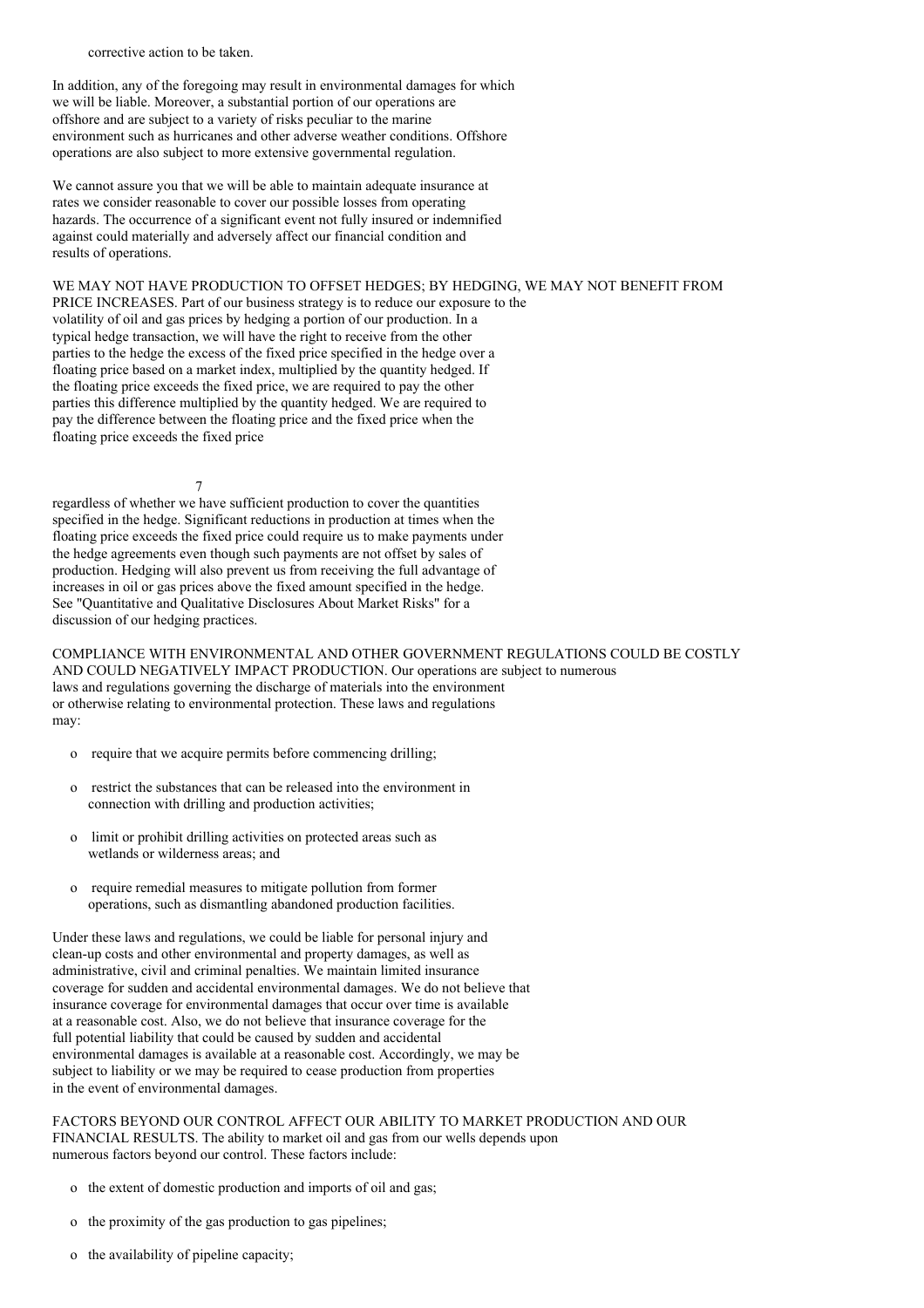- o the demand for oil and gas by utilities and other end users;
- o the availability of alternative fuel sources;
- o the effects of inclement weather;
- o state and federal regulation of oil and gas marketing; and
- o federal regulation of gas sold or transported in interstate commerce.

Because of these factors, we may be unable to market all of the oil or gas we produce. In addition, we may be unable to obtain favorable prices for the oil and gas we produce.

IF OIL AND GAS PRICES DECREASE, WE MAY BE REQUIRED TO TAKE WRITEDOWNS. We may be required to writedown the carrying value of our oil and gas properties when oil and gas prices are low or if we have substantial downward adjustments to our estimated net proved reserves, increases in our estimates of development costs or deterioration in our exploration results. Under the full cost method we use to account for our oil and gas properties, the net capitalized costs of our oil and gas properties may not exceed the

8

present value, discounted at 10%, of future net cash flows from estimated net proved reserves, using period end oil and gas prices and costs, plus the lower of cost or fair market value of our unproved properties. If net capitalized costs of our oil and gas properties exceed this limit, we must charge the amount of the excess to earnings. This type of charge will not affect our cash flows, but will reduce the book value of our stockholders' equity. We review the carrying value of our properties quarterly, based on prices in effect as of the end of each quarter or at the time of reporting our results. Once incurred, a writedown of oil and gas properties is not reversible at a later date, even if prices increase.

#### FORWARD-LOOKING STATEMENTS

In this report, we have made many forward-looking statements. We cannot assure you that the plans, intentions or expectations upon which our forward-looking statements are based will occur. Our forward-looking statements are subject to risks, uncertainties and assumptions, including those discussed elsewhere in this report. Forward-looking statements include statements regarding:

- o our oil and gas reserve quantities, and the discounted present value of these reserves;
- o the amount and nature of our capital expenditures;
- o drilling of wells;
- o timing and amount of future production and operating costs;
- o business strategies and plans of management; and
- o prospect development and property acquisitions.

Some of the risks, which could affect our future results and could cause results to differ materially from those expressed in our forward-looking statements include:

- o general economic conditions;
- o volatility of oil and natural gas prices;
- o uncertainty of estimates of oil and natural gas reserves;
- o impact of competition;
- o availability and cost of seismic, drilling and other equipment;
- o operating hazards inherent in the exploration for and production of oil and natural gas;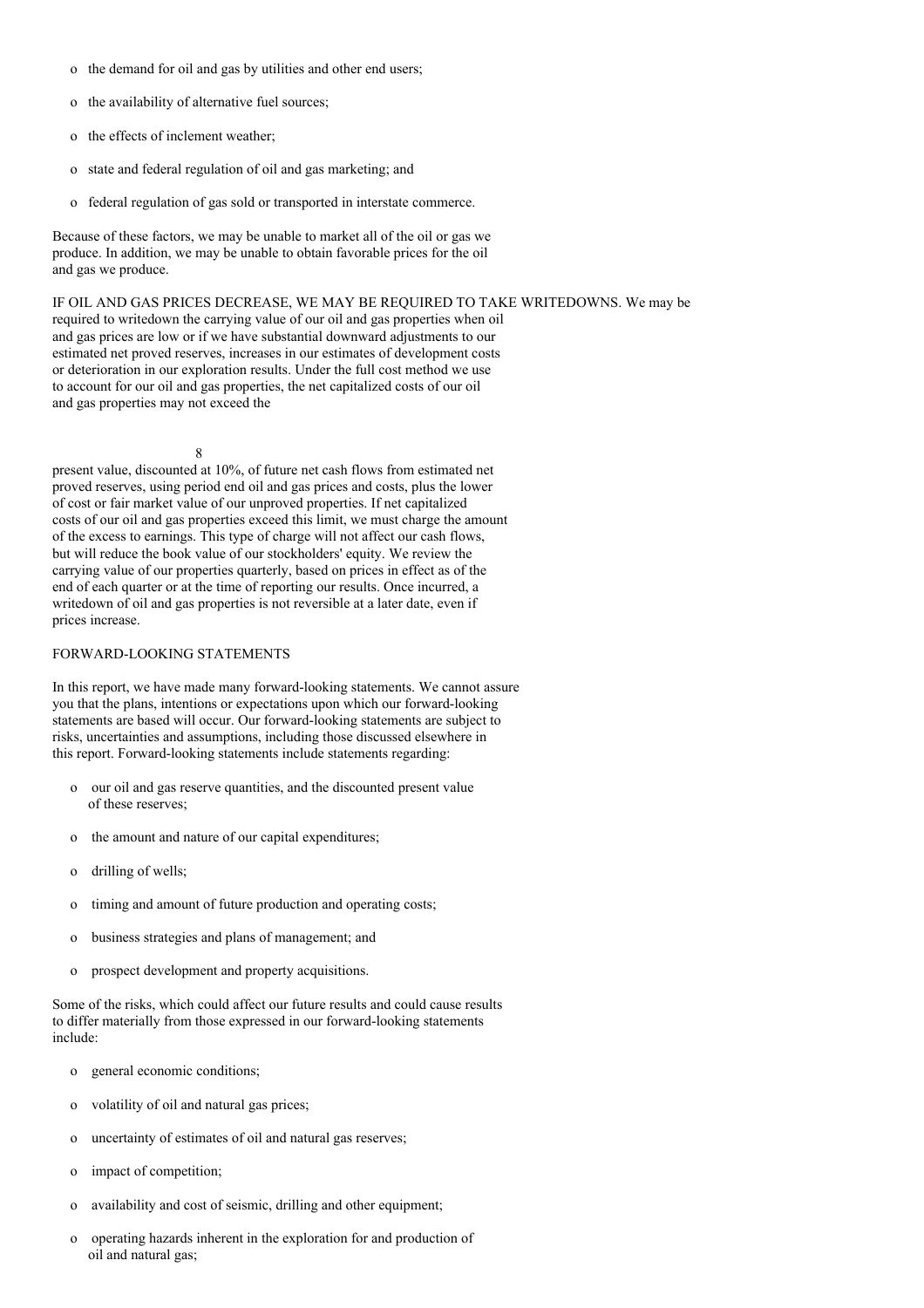- o difficulties encountered during the exploration for and production of oil and natural gas;
- o difficulties encountered in delivering oil and natural gas to commercial markets;
- o changes in customer demand;
- o uncertainty of our ability to attract capital;
- o compliance with, or the effect of changes in, the extensive governmental regulations regarding the oil and natural gas business;
- o actions of operators of our oil and gas properties; and
- o climatic conditions.

The information contained in this report, including the information set forth under the heading "Risk Factors," identifies additional factors that could affect our operating results and performance. We urge you to carefully consider these factors and the other cautionary statements in this report. Our forward-looking statements speak only as of the date made, and we have no obligation to update these forward-looking statements.

 $\overline{Q}$ 

# CORPORATE OFFICES

The Company's headquarters are located in Natchez, Mississippi, in approximately 51,500 square feet of owned space. In late 2000, the Company opened a field office in Houston, Texas, staffed with recently hired technical professionals, to enhance exploration and development efforts. The Company also maintains owned or leased field offices in the area of the major fields in which it operates properties or has a significant interest. Replacement of any of the Company's leased offices would not result in material expenditures by the Company as alternative locations to its leased space are anticipated to be readily available.

#### EMPLOYEES

The Company had 99 employees as of December 31, 2000, none of who are currently represented by a union. The Company considers itself to have good relations with its employees. The Company employs eight petroleum engineers and seven petroleum geoscientists.

#### FEDERAL REGULATIONS

SALES OF NATURAL GAS. Effective January 1, 1993, the Natural Gas Wellhead Decontrol Act deregulated prices for all "first sales" of natural gas. Thus, all sales of gas by the Company may be made at market prices, subject to applicable contract provisions.

TRANSPORTATION OF NATURAL GAS. The rates, terms and conditions applicable to the interstate transportation of natural gas by pipelines are regulated by the Federal Energy Regulatory Commission ("FERC") under the Natural Gas Act ("NGA"), as well as under section 311 of the Natural Gas Policy Act ("NGPA"). Since 1985, the FERC has implemented regulations intended to make natural gas transportation more accessible to gas buyers and sellers on an open-access, non-discriminatory basis.

The FERC has announced several important transportation-related policy statements and rule changes, including a statement of policy and final rule issued February 25, 2000 concerning alternatives to its traditional cost-of-service rate-making methodology to establish the rates interstate pipelines may charge for their services. The final rule revises FERC's pricing policy and current regulatory framework to improve the efficiency of the market and further enhance competition in natural gas markets.

With respect to the transportation of natural gas on or across the Outer Continental Shelf ("OCS"), the FERC requires, as part of its regulation under the Outer Continental Shelf Lands Act, that all pipelines provide open and non-discriminatory access to both owner and non-owner shippers. Although to date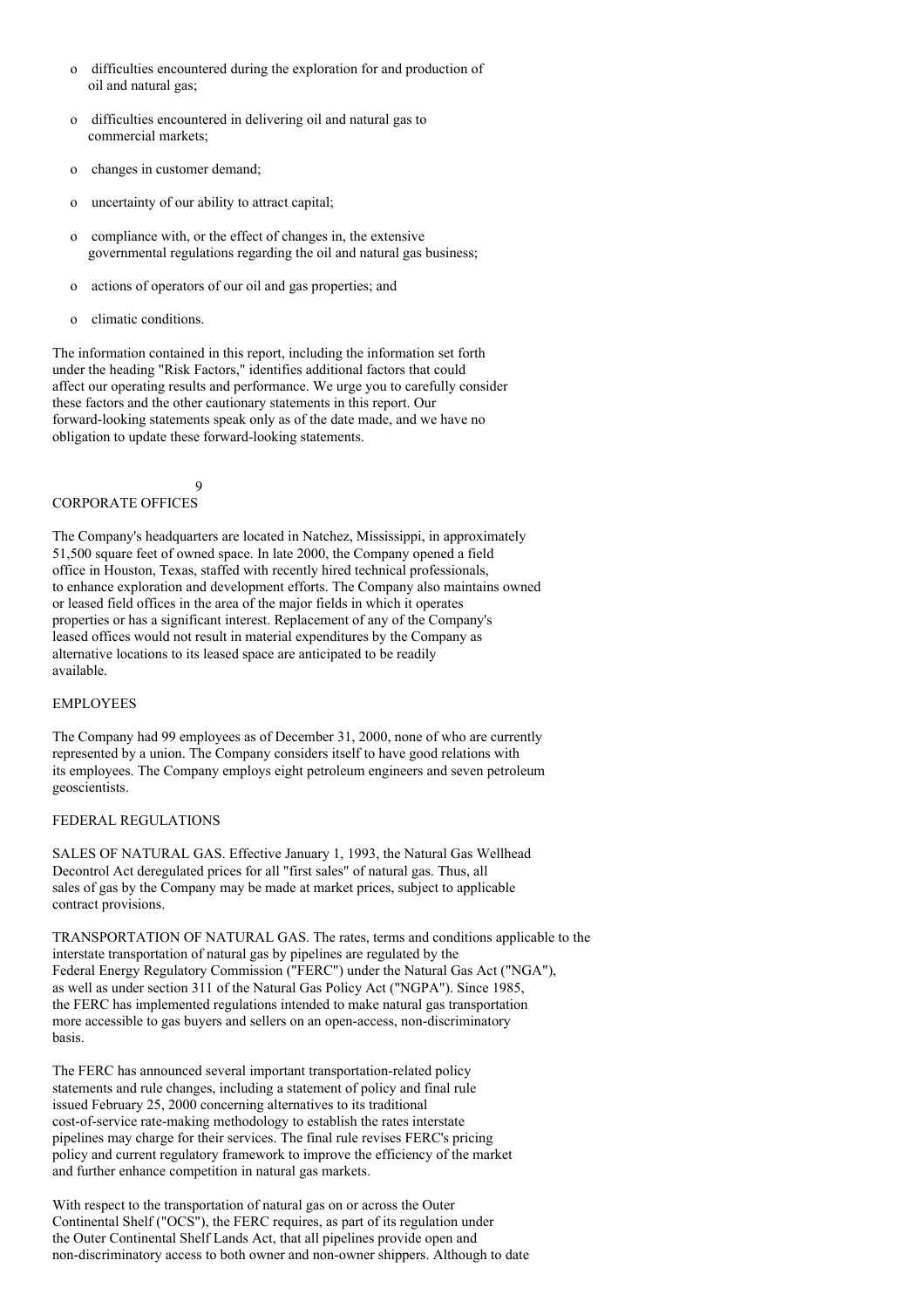the FERC has imposed light-handed regulation on off-shore facilities that meet its traditional test of gathering status, it has the authority to exercise jurisdiction under the Outer Continental Shelf Lands Act ("OCSLA") over gathering facilities, if necessary, to permit non-discriminatory access to service. For those facilities transporting natural gas across the OCS that are not considered to be gathering facilities, the rates, terms, and conditions applicable to this transportation are regulated by FERC under the NGA and NGPA, as well as the OCSLA.

SALES AND TRANSPORTATION OF CRUDE OIL. Sales of crude oil and condensate can be made by the Company at market prices not subject at this time to price controls. The price that the Company receives from the sale of these products will be affected by the cost of transporting the products to market. The rates, terms, and conditions applicable to the interstate transportation of oil and related products by pipelines are regulated by the FERC under the Interstate Commerce Act. As required by the Energy Policy Act of 1992, the FERC has revised its regulations governing the rates that may be charged by oil pipelines. The new rules, which were effective January 1, 1995, provide a simplified, generally applicable method of regulating such rates by use of an index for setting rate ceilings. The FERC will also, under defined circumstances, permit alternative ratemaking methodologies for interstate oil pipelines such as the use of cost of service rates, settlement rates,

#### 10

and market-based rates. Market-based rates will be permitted to the extent the pipeline can demonstrate that it lacks significant market power in the market in which it proposes to charge market-based rates. The cumulative effect that these rules may have on moving the Company's production to market cannot yet be determined.

With respect to the transportation of oil and condensate on or across the OCS, the FERC requires, as part of its regulation under the OCSLA, that all pipelines provide open and non-discriminatory access to both owner and non-owner shippers. Accordingly, the FERC has the authority to exercise jurisdiction under the OCSLA, if necessary, to permit non-discriminatory access to service.

LEGISLATIVE PROPOSALS. In the past, Congress has been very active in the area of natural gas regulation. There are legislative proposals pending in Congress and in various state legislatures which, if enacted, could significantly affect the petroleum industry. At the present time it is impossible to predict what proposals, if any, might actually be enacted by Congress or the various state legislatures and what effect, if any, such proposals might have on the Company's operations.

FEDERAL, STATE OR INDIAN LEASES. In the event the Company conducts operations on federal, state or Indian oil and gas leases, such operations must comply with numerous regulatory restrictions, including various nondiscrimination statutes, royalty and related valuation requirements, and certain of such operations must be conducted pursuant to certain on-site security regulations and other appropriate permits issued by the Bureau of Land Management ("BLM") or Minerals Management Service ("MMS") or other appropriate federal or state agencies.

The Company's OCS leases in federal waters are administered by the MMS and require compliance with detailed MMS regulations and orders. The MMS has promulgated regulations implementing restrictions on various production-related activities, including restricting the flaring or venting of natural gas. Under certain circumstances, the MMS may require Company operations on federal leases to be suspended or terminated. Any such suspension or termination could materially and adversely affect the Company's financial condition and operations. On March 15, 2000, the MMS issued a final rule effective June 1, 2000 which amends its regulations governing the calculation of royalties and the valuation of crude oil produced from federal leases. Among other matters, this rule amends the valuation procedure for the sale of federal royalty oil by eliminating posted prices as a measure of value and relying instead on arm's length sales prices and spot market prices as market value indicators. Because the Company sells its production in the spot market and therefore pays royalties on production from federal leases, it is not anticipated that this final rule will have any substantial impact on the Company.

The Mineral Leasing Act of 1920 ("Mineral Act") prohibits direct or indirect ownership of any interest in federal onshore oil and gas leases by a foreign citizen of a country that denies "similar or like privileges" to citizens of the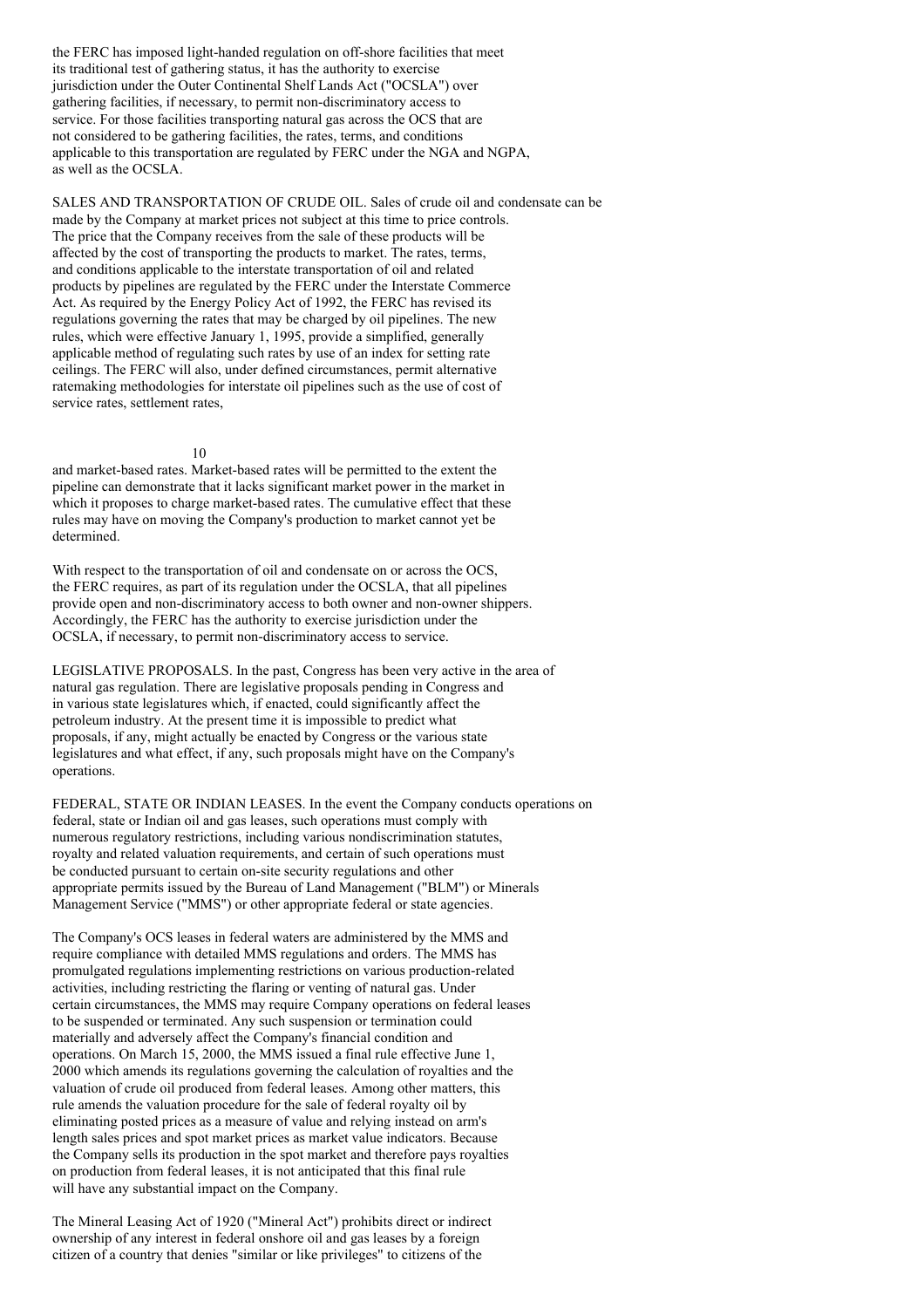United States. Such restrictions on citizens of a "non-reciprocal" country include ownership or holding or controlling stock in a corporation that holds a federal onshore oil and gas lease. If this restriction is violated, the corporation's lease can be canceled in a proceeding instituted by the United States Attorney General. Although the regulations of the BLM (which administers the Mineral Act) provide for agency designations of non-reciprocal countries, there are presently no such designations in effect. The Company owns interests in numerous federal onshore oil and gas leases. It is possible that holders of equity interests in the Company may be citizens of foreign countries, which at some time in the future might be determined to be non-reciprocal under the Mineral Act.

# STATE REGULATIONS

11

Most states regulate the production and sale of oil and natural gas, including requirements for obtaining drilling permits, the method of developing new fields, the spacing and operation of wells and the prevention of waste of oil and gas resources. The rate of production may be regulated and the maximum daily production allowable from both oil and gas wells may be established on a market demand or conservation basis or both.

The Company may enter into agreements relating to the construction or operation of a pipeline system for the transportation of natural gas. To the extent that such gas is produced, transported and consumed wholly within one state, such operations may, in certain instances, be subject to the jurisdiction of such state's administrative authority charged with the responsibility of regulating intrastate pipelines. In such event, the rates which the Company could charge for gas, the transportation of gas, and the costs of construction and operation of such pipeline would be impacted by the rules and regulations governing such matters, if any, of such administrative authority. Further, such a pipeline system would be subject to various state and/or federal pipeline safety regulations and requirements, including those of, among others, the Department of Transportation. Such regulations can increase the cost of planning, designing, installation and operation of such facilities. The impact of such pipeline safety regulations would not be any more adverse to the Company than it would be to other similar owners or operators of such pipeline facilities.

# ENVIRONMENTAL REGULATIONS

GENERAL. The Company's activities are subject to federal, state and local laws and regulations governing environmental quality and pollution control. Although no assurances can be made, the Company believes that, absent the occurrence of an extraordinary event, compliance with existing federal, state and local laws, rules and regulations regulating the release of materials in the environment or otherwise relating to the protection of the environment will not have a material effect upon the capital expenditures, earnings or the competitive position of the Company with respect to its existing assets and operations. The Company cannot predict what effect additional regulation or legislation, enforcement policies thereunder, and claims for damages to property, employees, other persons and the environment resulting from the Company's operations could have on its activities.

Activities of the Company with respect to natural gas facilities, including the operation and construction of pipelines, plants and other facilities for transporting, processing, treating or storing natural gas and other products, are subject to stringent environmental regulation by state and federal authorities including the United States Environmental Protection Agency ("EPA"). Such regulation can increase the cost of planning, designing, installation and operation of such facilities. In most instances, the regulatory requirements relate to water and air pollution control measures. Although the Company believes that compliance with environmental regulations will not have a material adverse effect on it, risks of substantial costs and liabilities are inherent in oil and gas production operations, and there can be no assurance that significant costs and liabilities will not be incurred. Moreover, it is possible that other developments, such as stricter environmental laws and regulations, and claims for damages to property or persons resulting from oil and gas production, would result in substantial costs and liabilities to the Company.

SOLID AND HAZARDOUS WASTE. The Company owns or leases numerous properties that have been used for production of oil and gas for many years. Although the Company has utilized operating and disposal practices standard in the industry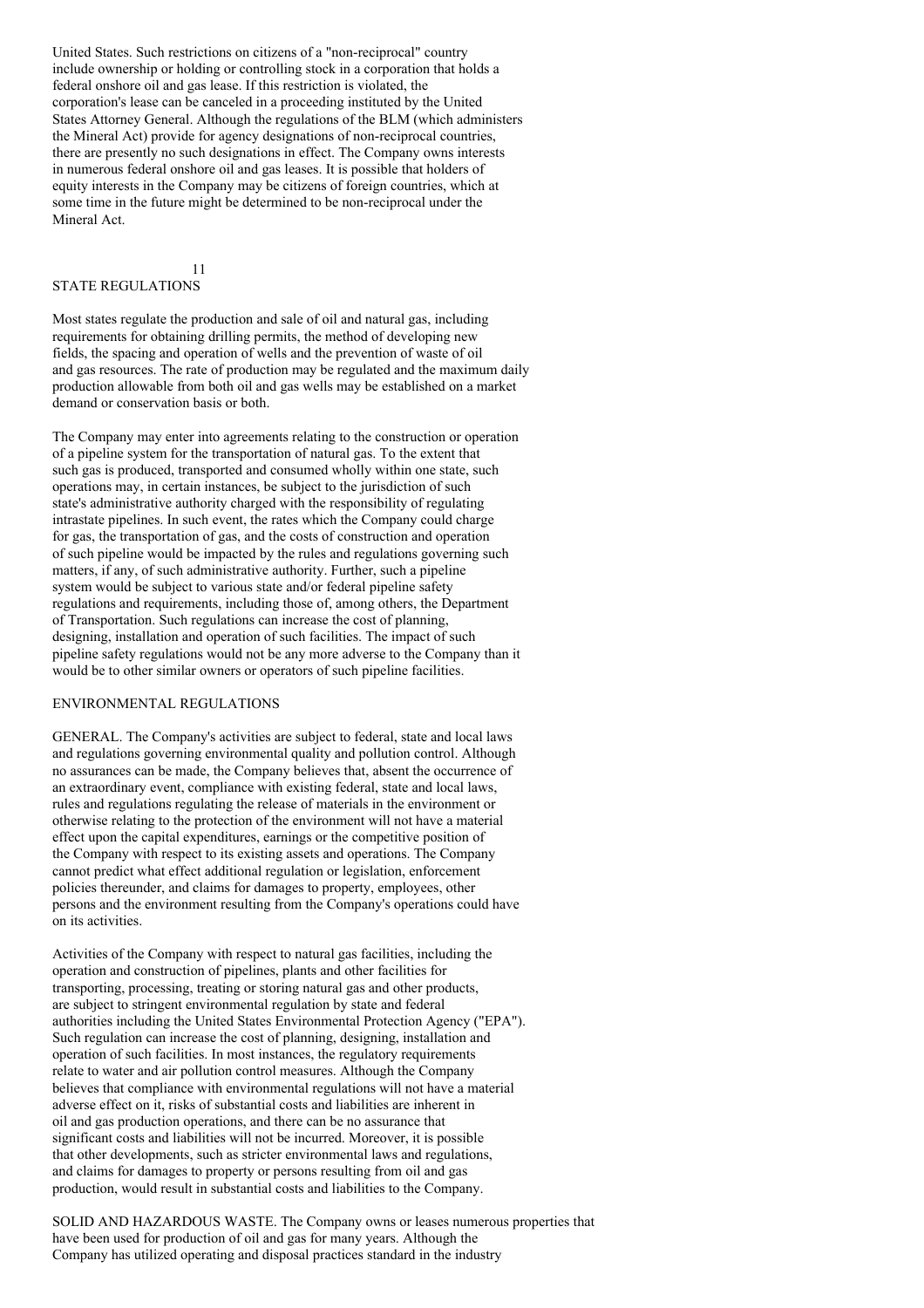at the time, hydrocarbons or other solid wastes may have been disposed or released on or under these properties. In addition, many of these properties have been operated by third parties. The Company had no control over such entities' treatment of hydrocarbons or other solid wastes and the manner in which such substances may have been disposed or released. State and federal laws applicable to oil and gas

 $12$ 

wastes and properties have gradually become stricter over time. Under these new laws, the Company could be required to remove or remediate previously disposed wastes (including wastes disposed or released by prior owners or operators) or property contamination (including groundwater contamination by prior owners or operators) or to perform remedial plugging operations to prevent future contamination.

The Company generates wastes, including hazardous wastes, that are subject to the Federal Resource Conservation and Recovery Act ("RCRA") and comparable state statutes. The EPA has limited the disposal options for certain hazardous wastes and is considering the adoption of stricter disposal standards for nonhazardous wastes. Furthermore, it is possible that certain wastes currently exempt from treatment as "hazardous wastes" generated by the Company's oil and gas operations may in the future be designated as "hazardous wastes" under RCRA or other applicable statutes, and therefore may be subject to more rigorous and costly disposal requirements.

SUPERFUND. The Comprehensive Environmental Response, Compensation and Liability Act ("CERCLA"), also known as the "Superfund" law, imposes liability, without regard to fault or the legality of the original conduct, on certain classes of persons with respect to the release of a "hazardous substance" into the environment. These persons include the owner and operator of a site and persons that disposed or arranged for the disposal of the hazardous substances found at a site. CERCLA also authorizes the EPA and, in some cases, third parties to take actions in response to threats to the public health or the environment and to seek to recover from the responsible classes of persons the costs of such action. Neither the Company nor its predecessors has been designated as a potentially responsible party by the EPA under CERCLA with respect to any such site.

OIL POLLUTION ACT. The Oil Pollution Act of 1990 (the "OPA") and regulations thereunder impose a variety of regulations on "responsible parties" related to the prevention of oil spills and liability for damages resulting from such spills in United States waters. A "responsible party" includes the owner or operator of a facility or vessel, or the lessee or permittee of the area in which an offshore facility is located. The OPA assigns liability to each responsible party for oil removal costs and a variety of public and private damages. While liability limits apply in some circumstances, a party cannot take advantage of liability limits if the spill was caused by gross negligence or willful misconduct or resulted from violation of a federal safety, construction or operating regulation. If the party fails to report a spill or to cooperate fully in the cleanup, liability limits likewise do not apply. Few defenses exist to the liability imposed by the OPA.

The OPA also imposes ongoing requirements on a responsible party, including proof of financial responsibility to cover at least some costs in a potential spill. Certain amendments to the OPA that were enacted in 1996 require owners and operators of offshore facilities that have a worst case oil spill potential of more than 1,000 barrels to demonstrate financial responsibility in amounts ranging from \$10 million in specified state waters and \$35 million in federal OCS waters, with higher amounts, up to \$150 million based upon worst case oil-spill discharge volume calculations. The Company believes that it currently has established adequate proof of financial responsibility for its offshore facilities.

AIR EMISSIONS. The operations of the Company are subject to local, state and federal regulations for the control of emissions from sources of air pollution. Administrative enforcement actions for failure to comply strictly with air regulations or permits are generally resolved by payment of monetary fines and correction of any identified deficiencies. Alternatively, regulatory agencies could require the Company to forego construction or operation of certain air emission sources, although the Company believes that in such case it would have enough permitted or permittable capacity to continue its operations without a material adverse effect on any particular producing field.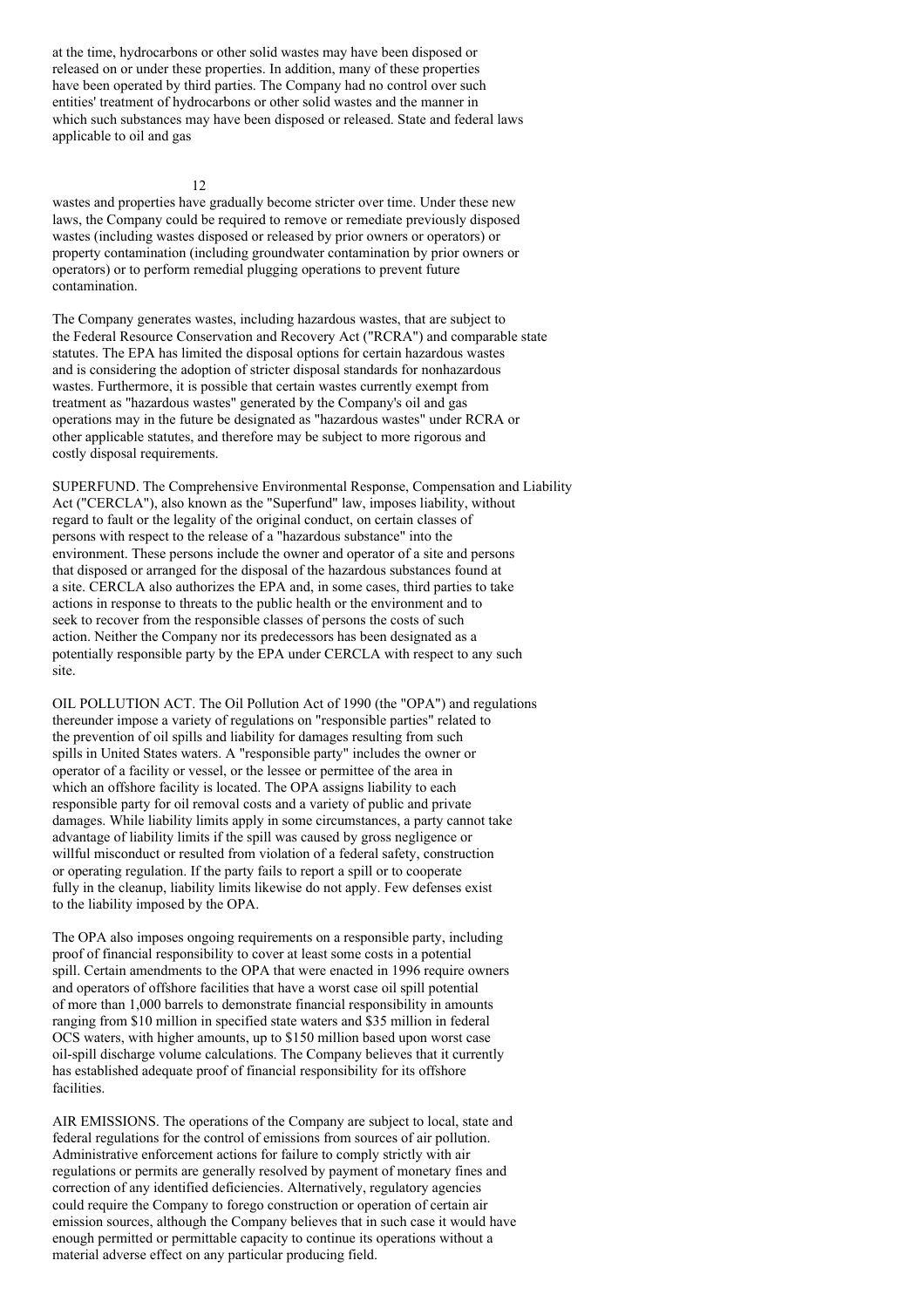OSHA. The Company is subject to the requirements of the Federal Occupational Safety and Health Act ("OSHA") and comparable state statutes. The OSHA hazard communication standard, the EPA community right-to-know regulations under Title III of the Federal Superfund Amendment and Reauthorization Act and similar state statutes require the Company to organize and/or disclose information about hazardous materials used or produced in its operations. Certain of this information must be provided to employees, state and local governmental authorities and local citizens.

Management believes that the Company is in substantial compliance with current applicable environmental laws and regulations and that continued compliance with existing requirements would not have a material adverse impact on the Company.

#### ITEM 2. PROPERTIES

The Company is engaged in the exploration, development, acquisition and production of oil and gas properties and natural gas transmission and provides oil and gas property management services for other investors. The Company's properties are concentrated offshore in the Gulf of Mexico and onshore, primarily, in Louisiana and Alabama. We have historically grown our reserves and production by focusing primarily on low to moderate risk exploration and acquisition opportunities in the Gulf of Mexico Shelf area. Over the last several years, we have expanded our area of exploration to include the Gulf of Mexico Deepwater area. As of December 31, 2000, the Company's estimated net proved reserves totaled 33.4 million barrels of oil ("MBbl") and 133.4 billion cubic feet of natural gas ("Bcf"), with a pre-tax present value, discounted at 10%, of the estimated future net revenues based on constant prices in effect at year-end ("Discounted Cash Flow") of \$939.3 million. Gas constitutes approximately 40% of the Company's total estimated proved reserves and approximately 20% of the Company's reserves are proved producing reserves.

#### 14 SIGNIFICANT PROPERTIES

The following table shows discounted cash flows and estimated net proved oil and gas reserves by major field for the Company's twelve largest fields and for all other properties combined at December 31, 2000.

#### <TABLE> <CAPTION>

|                                     |                                 |                                            |                     |                     |                             | ESTIMATED NET PROVED RESERVES PRE-TAX           |                         |
|-------------------------------------|---------------------------------|--------------------------------------------|---------------------|---------------------|-----------------------------|-------------------------------------------------|-------------------------|
| PROVED RESERVES AND PRODUCTION BY   |                                 |                                            |                     | 2000                |                             | -------------------------------                 | DISCOUNTED              |
|                                     |                                 | PRIMARY PRODUCTION OIL                     |                     |                     |                             |                                                 | GAS TOTAL PRESENT VALUE |
| <b>FOCUS AREA:</b>                  |                                 |                                            |                     |                     |                             | OPERATOR (MMcfe) (MBbls) (MMcf) (MMcfe) (\$000) |                         |
|                                     |                                 |                                            | ------<br>(b)       | (b) $(a)(b)$        |                             |                                                 |                         |
| < S >                               | $<\!\!C\!\!>$                   | $\langle C \rangle$<br>$\langle C \rangle$ | $\langle C \rangle$ | $\langle C \rangle$ | $\langle C \rangle$         |                                                 |                         |
| <b>GULF OF MEXICO SHELF:</b>        |                                 |                                            |                     |                     |                             |                                                 |                         |
| Mobile Block 864 Area               |                                 | Callon 5,474 -- 47,582 47,582 \$264,436    |                     |                     |                             |                                                 |                         |
| Main Pass Block 26 SL 15827         |                                 | Callon                                     |                     |                     |                             | 385 116 2,855 3,551 20,248                      |                         |
| South Marsh Island 261              |                                 | Callon 1,960 962 2,995 8,767 18,920        |                     |                     |                             |                                                 |                         |
| East Cameron Block 275              |                                 | Callon 1,185 13 2,616 2,694 17,766         |                     |                     |                             |                                                 |                         |
| High Island Block A-494             |                                 |                                            |                     |                     |                             |                                                 |                         |
| "Snapper"                           | Petrosec                        |                                            |                     |                     | 668 - 1,637 1,637 10,852    |                                                 |                         |
| Main Pass 163 Area                  |                                 | Callon 1,317 -- 2,431 2,431 10,404         |                     |                     |                             |                                                 |                         |
| Chandeleur Block 40                 | Callon 399 -- 1,470 1,470 9,758 |                                            |                     |                     |                             |                                                 |                         |
| Other                               | Various                         |                                            |                     |                     | 2,166 79 2,537 3,011 15,294 |                                                 |                         |
| TOTAL SHELF AREA                    |                                 |                                            |                     |                     |                             | 13,554 1,170 64,123 71,143 367,678              |                         |
| <b>GULF OF MEXICO DEEPWATER:</b>    |                                 |                                            |                     |                     |                             |                                                 |                         |
| Garden Banks Blocks 738/782/826/827 |                                 |                                            |                     |                     |                             |                                                 |                         |
| "Entrada"                           |                                 | BP Amoco -- 7,983 29,940 77,838 191,234    |                     |                     |                             |                                                 |                         |
| Mississippi Canyon 538/582          |                                 |                                            |                     |                     |                             |                                                 |                         |
| "Medusa"                            |                                 | Murphy -- 9,585 9,288 66,798 130,982       |                     |                     |                             |                                                 |                         |
| Garden Banks Block 341              |                                 |                                            |                     |                     |                             |                                                 |                         |
| "Habanero"                          | <b>Shell</b>                    | $\overline{\phantom{a}}$                   |                     |                     | 6,393 12,547 50,905 112,967 |                                                 |                         |

13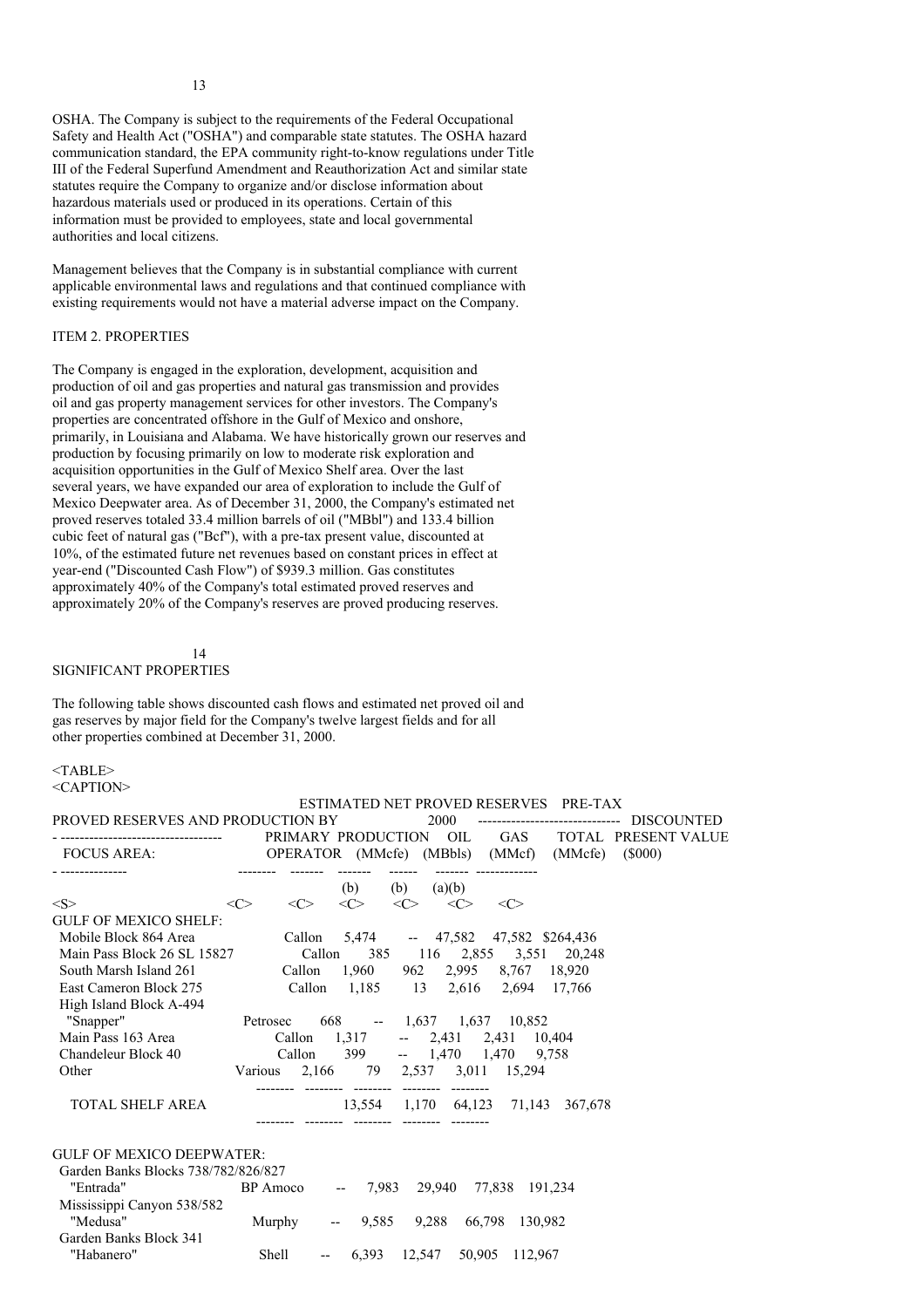| Ewing Bank Block 994<br>"Boomslang"                      | Murphy                    | $\overline{\phantom{m}}$ | 7.230      |       | 13,015 56,395         | 102,206                          |         |
|----------------------------------------------------------|---------------------------|--------------------------|------------|-------|-----------------------|----------------------------------|---------|
| TOTAL DEEPWATER AREA                                     |                           |                          |            |       | 31,191 64,790 251,936 |                                  | 537.389 |
| <b>ONSHORE AND OTHER:</b><br>Big Escambia Creek<br>Other | Exxon<br>1.359<br>Various | 421                      | 639<br>382 | 2,967 | 5.259 21.954          | 1,523 5,357 12,304               |         |
| TOTAL ONSHORE AND OTHER                                  |                           |                          | 1.780      | 1,021 | 4.490                 | 10.616                           | 34.258  |
| <b>TOTAL PROVED RESERVES</b>                             |                           |                          | 15.334     |       |                       | 33,382 133,403 333,695 \$939,325 |         |
| $\angle$ TARIF>                                          |                           |                          |            |       |                       |                                  |         |

# - ----------------

- (a) Represents the present value of future net cash flows before deduction of federal income taxes, discounted at 10%, attributable to estimated net proved reserves as of December 31, 2000, as set forth in the Company's reserve reports prepared by its independent petroleum reserve engineers, Huddleston & Co., Inc. of Houston, Texas.
- (b) The estimates include reserve volumes of approximately 3.5 Bcf and \$29.5 million of pre-tax discounted present value and 2,300 MMcf of 2000 production dedicated to a volumetric production payment.

#### 15

#### GULF OF MEXICO DEEPWATER

#### Entrada, Garden Banks Blocks 738/782/826/827

The Entrada discovery is located in approximately 4,500 feet of water in the Gulf of Mexico. Two wells and seven sidetracks have been drilled to date on Garden Banks 782 on a northwest plunging salt ridge along the southern edge of the Entrada Basin. Multiple stacked amplitudes trapped against a salt or fault interface characterize the Entrada Area. Callon owns a 20% working interest in this discovery with BP Amoco holding the remaining working interest.

The operator is evaluating information obtained in a data swap with another exploration company that has announced a similar discovery adjacent to Entrada and is incorporating it into the Entrada development plans.

Medusa, Mississippi Canyon Block 538/582

The initial well encountered two intervals with over 120 feet of total pay after being drilled to a measured depth of 16,241 feet. The test well encountered 59 true vertical feet of pay in the T1 objective in Fault Block A and 61 true vertical feet of pay in the T4 sand. A sidetrack well, testing the extent of the discovery, encountered 110 true vertical feet of pay in the T1 objective sand in Fault Block B. An additional sidetrack well was drilled to test the downdip limits of the T1 pay sand in Fault Block B and encountered 90 feet (true vertical depth) of oil pay. A delineation well was drilled in January 2000, and

### 16

tested the updip limits of the T1 pay sand in Fault Block A. This latest well was drilled deeper to further delineate the T4 objective, which was discovered by the original well. Medusa lies in approximately 2,100 feet of water and the Company owns a 15% working interest with Murphy, the operator owning 60% and British-Borneo Petroleum, Inc. owning the remaining 25%.

The operator has submitted an Authorization For Expenditure for a floating production system at Medusa and the integrated project team has been active on this development project since late third quarter of 2000. The drilling of four development wells and the completion of one existing wellbore are scheduled to begin in April 2001. This will provide five initial takepoints for the production facility. First production is anticipated in late 2002 or early 2003.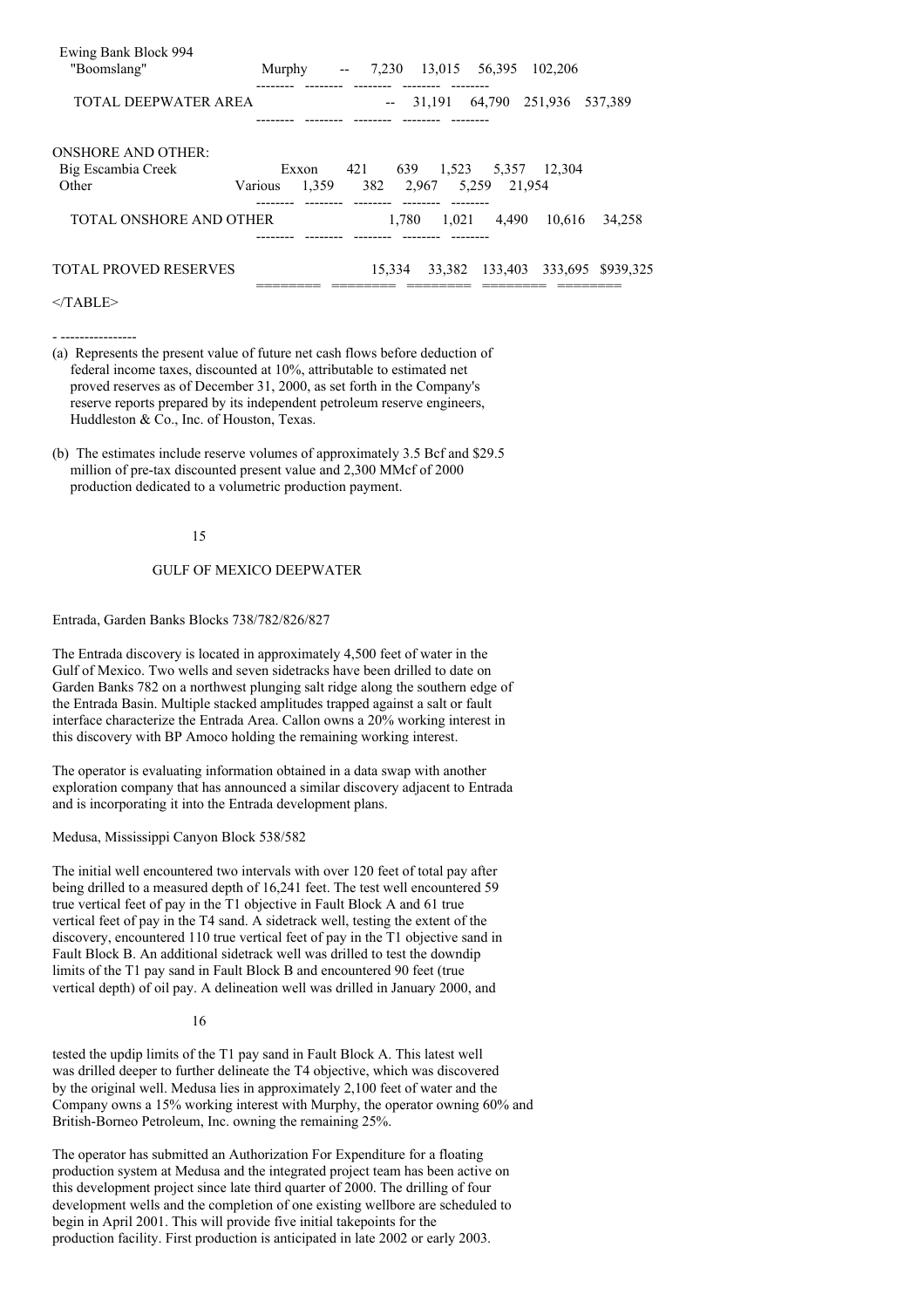Habanero, Garden Banks Block 341

During February 1999 the initial test well on the Company's Habanero prospect encountered over 200 feet of net pay. Located in 2,000 feet of water, the well was drilled to a measured depth of 21,158 feet. This discovery was the second deepwater success for Callon. Callon owns an 11.25% working interest in the well. It is operated by Shell Deepwater Development Inc., which owns a 55% working interest, with the remaining working interest being owned by Murphy.

A field delineation program including sidetracking the existing well with two additional sidetracks is scheduled to begin by midyear 2001. Development plans include sub sea completion and tie back to an existing production facility in the area. The operator has submitted to the co-owners a development schedule with estimated initial production in November 2003.

Boomslang, Ewing Bank Block 994

Located in 900 feet of water, the Boomslang prospect was drilled to a total depth of 12,955 feet and encountered 185 net feet of oil pay in three separate zones. In December 1999, Callon purchased from Santos USA Corporation an additional 20% working interest in the Boomslang deepwater discovery on Ewing Bank Block 994 for \$7.3 million. This brought Callon's total working interest in the well to 55%.

A complete field study has been initiated with a goal of generating a delineation and development proposal in 2001. Prior to designing production facilities for Boomslang the Company plans to drill the Sidewinder prospect, located immediately to the southeast of Boomslang on Ewing Bank Block 995 and Green Canyon Blocks 24 and 25. Callon owns a 15% working interest in these leases.

#### 17

#### GULF OF MEXICO SHELF

#### Mobile Block 864 Area

The Mobile Block 864 Area is located offshore Alabama in the federal waters of the Outer Continental Shelf. The Company consummated five acquisitions in this area for a total of \$63.8 million. In total, the Company has acquired an average 81.6% working interest in seven blocks, a 66.4% working interest in the Mobile Block 864 Area unit and the unit production facilities, and a 100% working interest in three producing wells. The Company was appointed operator of the Mobile Block 864 unit and three other wells. Net average daily production during 2000 was 15 MMcf per day.

South Marsh Island Block 261

In November 1999, we announced a discovery on this block, which encountered 110 feet of net natural gas pay. We began drilling a second test well in December 1999 and encountered 100 feet of net natural gas pay in five pay sands before it blew out. We brought the well under control, plugged it and drilled a replacement well in the first quarter of 2000. Our insurance policy covered the costs associated with the blowout, the plugging of the well and the drilling of the replacement well. The #1 well commenced production in May 2000 and was shut-in during January 2001 after depleting. An evaluation of new seismic indicated the productive sand is compartmentalized by faulting and the well is currently scheduled for sidetrack drilling to a separate fault block. The #3 well commenced production in May 2000. Upon depletion, the well is scheduled to be recompleted in a behind pipe oil sand. We drilled a fourth well in the second quarter of 2000 and encountered 165 net feet of pay in four pay sands. The fourth well commenced production on February 10, 2001. We own a 100% working interest in these wells.

East Cameron Block 275

In December 1999, we announced a discovery, which encountered net natural gas pay of 160 feet in five intervals between 5,800 feet and 10,500 feet. The well commenced production in April 2000. The well was recompleted in October 2000 and subsequently shut-in for work on the host production platform. The well came back online January 12, 2001. We own a 100% working interest.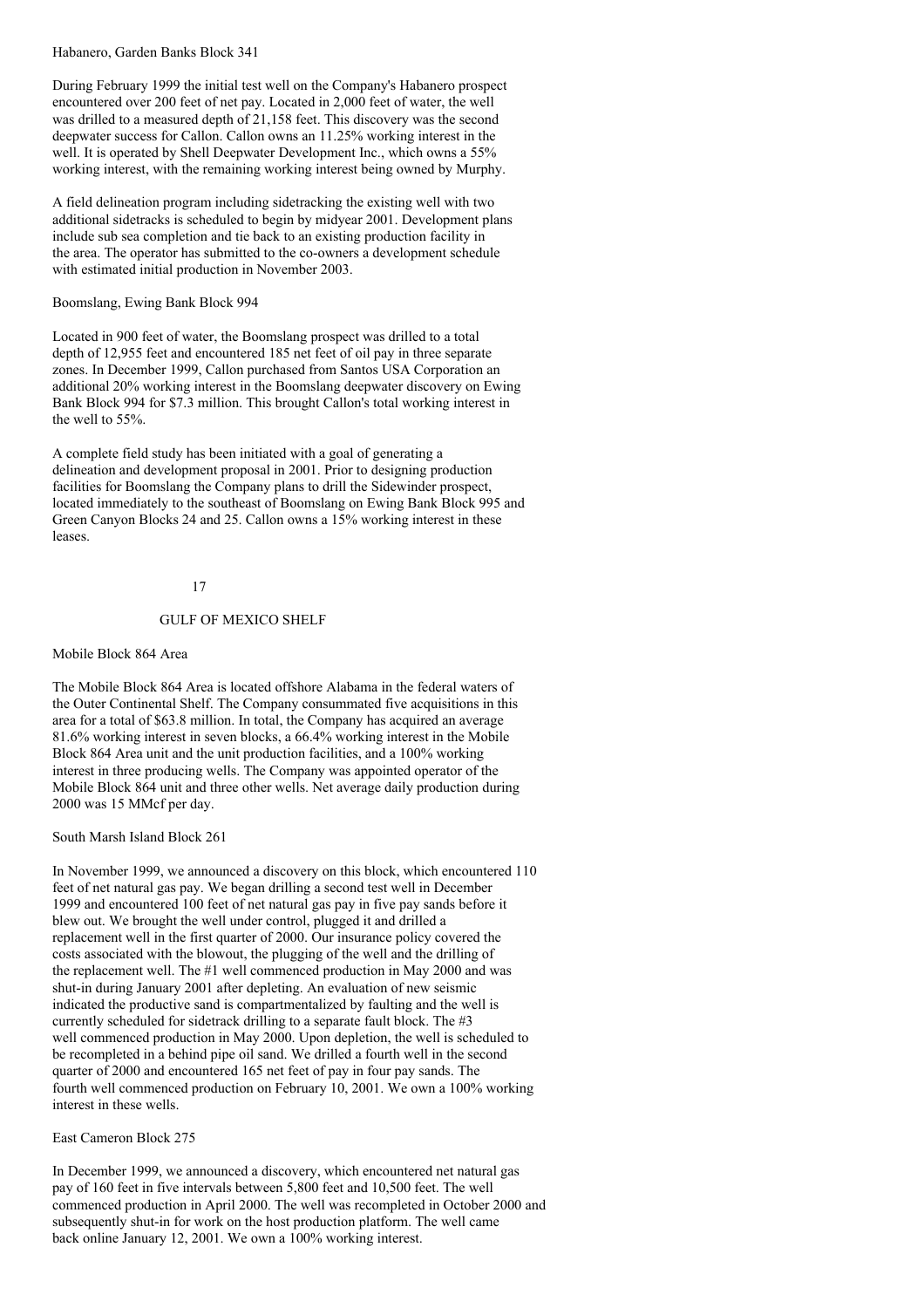Main Pass 26 / SL 15827 #1

We negotiated a farm-in agreement in 1998 for a 97% working interest after identifying a prospect on Main Pass Block 26 based upon a seismic survey we completed in 1996. In August 1998, we drilled the SL 15827 well to a depth of 10,450 feet. The well depleted this productive zone in January 2001 and was recompleted to a behind pipe gas zone in February 2001. We operate this well.

#### Snapper, High Island Block A-494

In January 1999, we announced a discovery on our Snapper prospect, which we drilled to a total depth of 8,800 feet. We own a 50% working interest in this well, which is operated by PetroQuest Energy. The well began production in July 1999.

#### 18 **ONSHORE**

We own various small royalty and working interests in several onshore areas, which as of December 31, 2000 had total net proved reserves of 10.6 Bcfe with a discounted present value of \$34.2 million. Over (50%) of these reserves and their related discounted present value were attributable to our interest in the Big Escambia Creek gas field located in south Alabama.

#### OIL AND GAS RESERVES

The following table sets forth certain information about the estimated proved reserves of the Company as of the dates set forth below.

#### <TABLE> <CAPTION>

|                                                             | 2000(a)   | 1999(a)         | 1998      |           |
|-------------------------------------------------------------|-----------|-----------------|-----------|-----------|
|                                                             |           | (IN THOUSANDS)  |           |           |
| < S >                                                       | <c></c>   | <<>             | <c></c>   |           |
| Proved developed:                                           |           |                 |           |           |
| Oil (Bbls)                                                  | 2,192     | 1,376           | 2,079     |           |
| Gas (Mcf)                                                   | 67,463    | 82,109          | 76,895    |           |
| Proved undeveloped:                                         |           |                 |           |           |
| Oil (Bbls)                                                  | 31,190    | 22,458          | 4,819     |           |
| Gas (Mcf)                                                   | 65,940    | 34,326          | 11,135    |           |
| Total proved:                                               |           |                 |           |           |
| Oil (Bbls)                                                  |           | 33,382 23,834   | 6,898     |           |
| Gas (Mcf)                                                   |           | 133,403 116,435 | 88,030    |           |
| Estimated pre-tax future net cash flows                     |           | \$1,610,320     | \$528,659 | \$152,552 |
| Pre-tax discounted present value                            |           | \$939,325       | \$296,513 | \$99,751  |
| Standardized measure of discounted future<br>net cash flows | \$671,197 | \$256,322       | \$99,751  |           |

YEARS ENDED DECEMBER 31,

#### $<$ /TABLE>

(a) The estimates include volumes of approximately 5.8 Bcf, \$12.1 million of pre-tax future net cash flows and \$10.7 million of pre-tax discounted present value in 1999 and 3.5 Bcf, \$31.8 million of pre- tax future net cash flows and \$29.5 million of pre-tax discounted present value flows in 2000 attributable to a volumetric production payment. Standardized measure of discounted future net cash flows does not include any volumes or cash flows associated with the volumetric production payment.

The Company's independent reserve engineers (Huddleston & Co., Inc.) prepared the estimates of the proved reserves and the future net cash flows (and present value thereof) attributable to such proved reserves. Reserves were estimated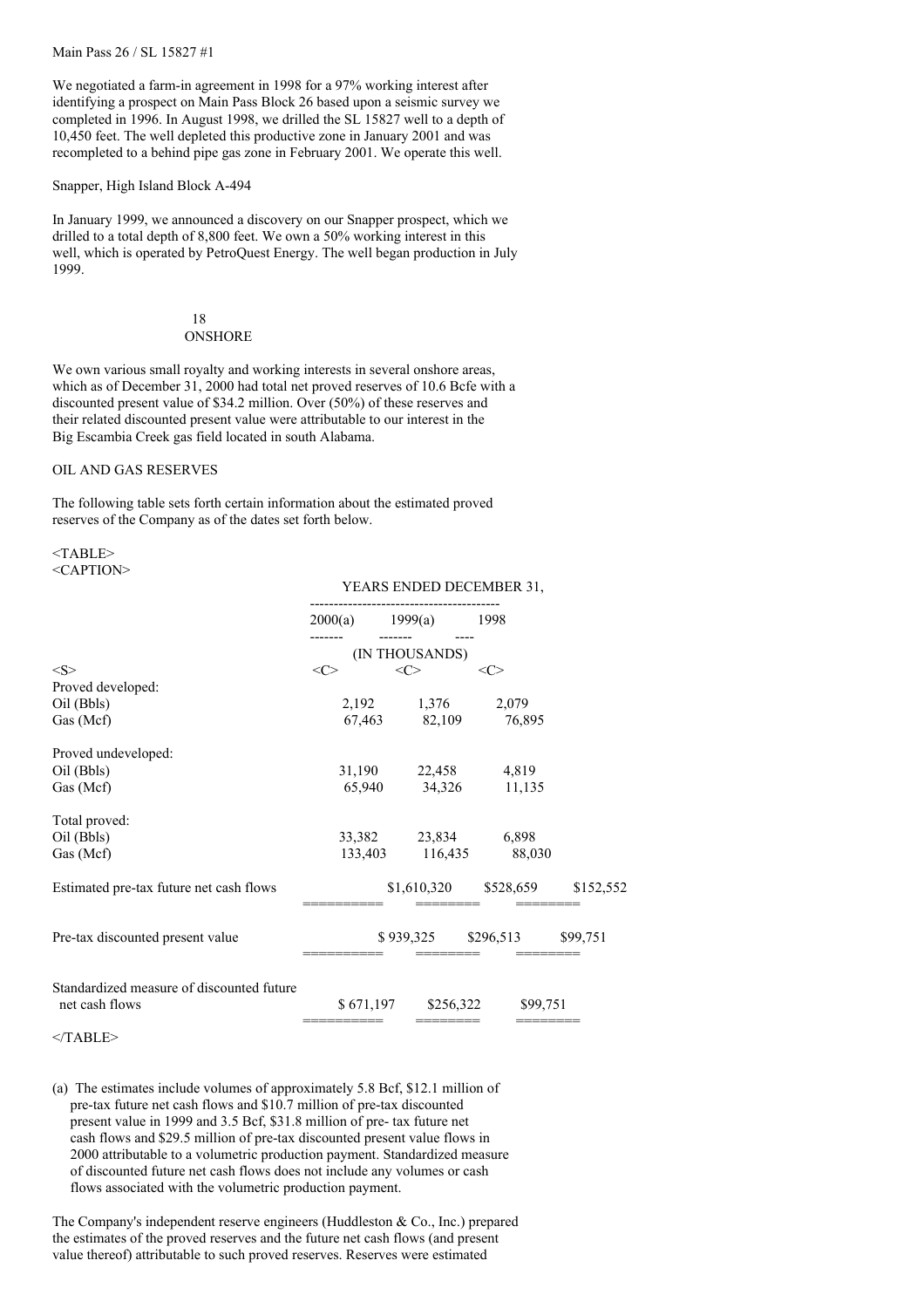using oil and gas prices and production and development costs in effect on December 31 of each such year, without escalation, and were otherwise prepared in accordance with the Commission regulations regarding disclosure of oil and gas reserve information.

There are numerous uncertainties inherent in estimating quantities of proved reserves, including many factors beyond the control of the Company and the reserve engineers. Reserve engineering is a subjective process of estimating underground accumulations of oil and gas that cannot be measured in an exact manner, and the accuracy of any reserve or cash flow estimate is a function of the quality of available data and of engineering

#### 19

and geological interpretation and judgment. Estimates by different engineers often vary, sometimes significantly. In addition, physical factors, such as the results of drilling, testing and production subsequent to the date of an estimate, as well as economic factors, such as an increase or decrease in product prices that renders production of such reserves more or less economic, may justify revision of such estimates. Accordingly, reserve estimates are different from the quantities of oil and gas that are ultimately recovered.

The Company has not filed any reports with other federal agencies, which contain an estimate of total proved net oil and gas reserves.

# PRODUCTIVE WELLS

The following table sets forth the wells drilled and completed by the Company during the periods indicated. All such wells were drilled in the continental United States including federal and state waters in the Gulf of Mexico.

#### $<$ TABLE $>$ <CAPTION>

|                             | YEARS ENDED DECEMBER 31,                                                                                                |
|-----------------------------|-------------------------------------------------------------------------------------------------------------------------|
|                             | 1999 1998<br>2000                                                                                                       |
|                             | GROSS NET GROSS NET GROSS NET                                                                                           |
| <s></s>                     | $\langle C \rangle$ $\langle C \rangle$ $\langle C \rangle$ $\langle C \rangle$ $\langle C \rangle$ $\langle C \rangle$ |
| Development:                |                                                                                                                         |
| Oil                         | $2 \t .35 \t -- \t 2 \t .40$                                                                                            |
| Gas                         |                                                                                                                         |
| Non-productive              |                                                                                                                         |
| Total                       | 2 $.35$<br>$- - - 2$ .40                                                                                                |
| Exploration:                |                                                                                                                         |
| Oil                         | $.20 \quad 2 \quad 0.26 \quad 1 \quad .35$<br>$\mathbf{1}$                                                              |
| Gas                         | 2 2.00 5 3.79 3 2.14                                                                                                    |
| Non-productive              | 6 2.29 2 1.20 2 1.25                                                                                                    |
| Total                       | 9 4.49<br>9 5.25 6 3.74                                                                                                 |
| $\sim$ $\sim$ $\sim$ $\sim$ |                                                                                                                         |

 $<$ /TABLE>

The Company owned working and royalty interests in approximately 254 gross (7.0 net) producing oil and 289 gross (30.0 net) producing gas wells as of December 31, 2000. A well is categorized as an oil well or a natural gas well based upon the ratio of oil to gas reserves on a Mcfe basis. However, some of the Company's wells produce both oil and gas. At December 31, 2000, the Company had one gross (0.1 net) exploratory oil well in progress.

#### LEASEHOLD ACREAGE

The following table shows the approximate developed and undeveloped (gross and net) leasehold acreage of the Company as of December 31, 2000.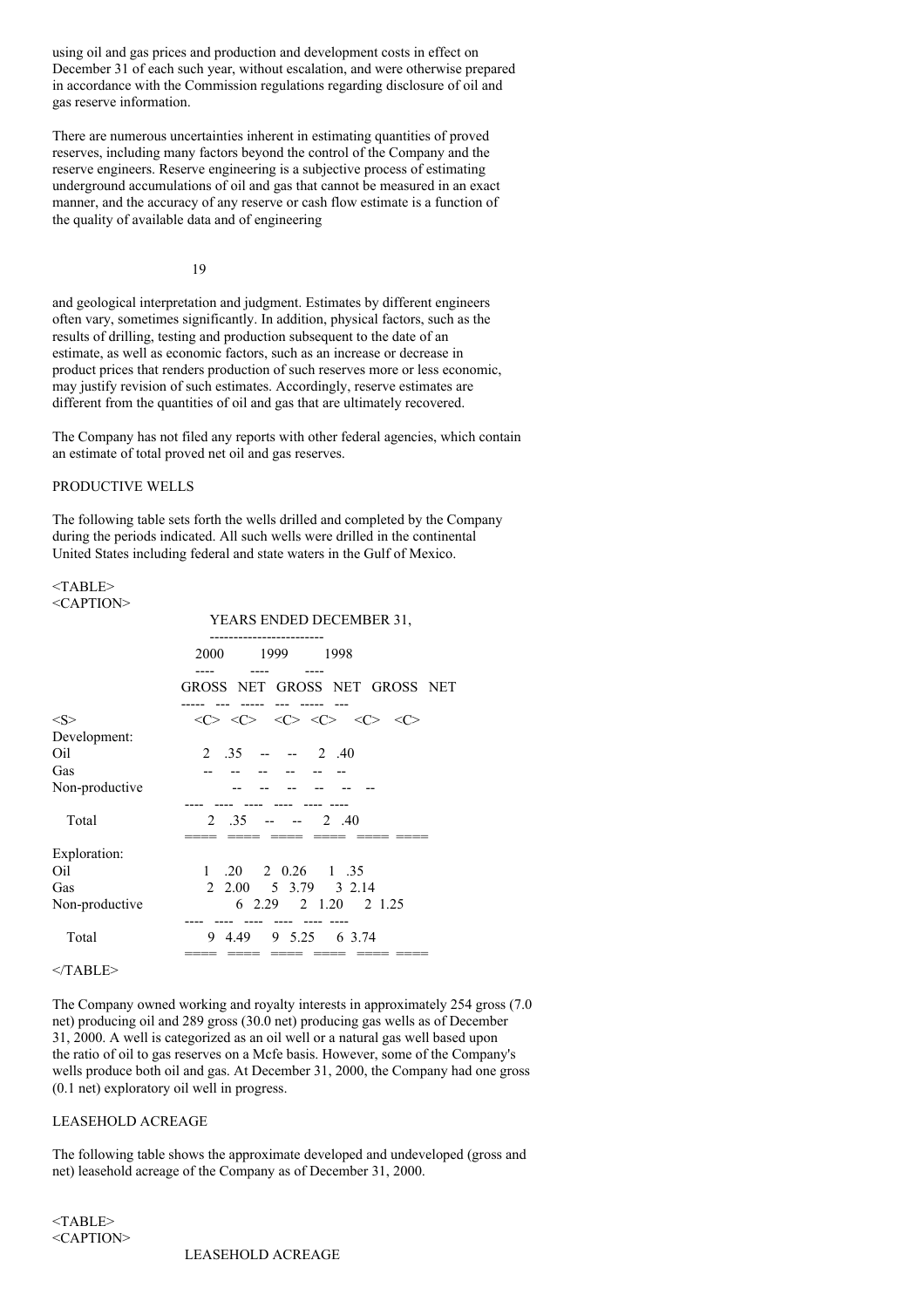|                       | DEVELOPED           |                                         |                   | <b>UNDEVELOPED</b>              |            |
|-----------------------|---------------------|-----------------------------------------|-------------------|---------------------------------|------------|
| <b>LOCATION</b>       |                     |                                         | GROSS NET         | <b>GROSS</b>                    | <b>NET</b> |
|                       |                     |                                         |                   |                                 |            |
| $<\!S>$               | $\langle C \rangle$ | $\langle C \rangle$ $\langle C \rangle$ |                   | - < C >                         |            |
| Alabama               |                     |                                         | 13,394 13,246 256 | 29                              |            |
| Louisiana             |                     |                                         | 8,925 6,309 2,375 | 700                             |            |
| <b>Other States</b>   |                     |                                         |                   | 912 440 1.471 1.142             |            |
| <b>Federal Waters</b> |                     |                                         |                   | 135,612 88,071 356,990 112,322  |            |
|                       |                     |                                         |                   |                                 |            |
| Total                 |                     |                                         |                   | 158,843 108,066 361,092 114,193 |            |
| $\langle$ TABLE>      |                     |                                         |                   |                                 |            |

20

As of December 31, 2000, the Company owned various royalty and overriding royalty interests in 1,336 net developed acres and 6,862 undeveloped acres. In addition, the Company owned 6,247 developed and 119,753 undeveloped mineral acres.

# MAJOR CUSTOMERS

Our production is sold on month-to-month contracts at prevailing prices. The following table identifies customers to whom we sold a significant percentage of our total oil and gas production during each of the twelve-month periods ended:

<TABLE> <CAPTION>

|                                       | DECEMBER 31, |      |     |  |  |  |
|---------------------------------------|--------------|------|-----|--|--|--|
|                                       |              |      |     |  |  |  |
| 2000                                  | 1999         | 1998 |     |  |  |  |
|                                       |              |      |     |  |  |  |
|                                       |              |      |     |  |  |  |
| Adams Resources Marketing, Ltd.       | 14%          |      | 16% |  |  |  |
| Columbia Energy Services              |              | 29%  | 22% |  |  |  |
| Dynegy Marketing & Trade              |              | 12%  | 23% |  |  |  |
| PG&E Energy Trading Corporation       |              |      | 26% |  |  |  |
| <b>Reliant Energy Services</b>        | 37%          |      |     |  |  |  |
| <b>Unocal Exploration Corporation</b> | 8%           |      |     |  |  |  |
| TABLE>                                |              |      |     |  |  |  |

Because alternative purchasers of oil and gas are readily available, we believe that the loss of any of these purchasers would not result in a material adverse effect on our ability to market future oil and gas production.

#### TITLE TO PROPERTIES

The Company believes that the title to its oil and gas properties is good and defensible in accordance with standards generally accepted in the oil and gas industry, subject to such exceptions which, in the opinion of the Company, are not so material as to detract substantially from the use or value of such properties. The Company's properties are typically subject, in one degree or another, to one or more of the following: royalties and other burdens and obligations, express or implied, under oil and gas leases; overriding royalties and other burdens created by the Company or its predecessors in title; a variety of contractual obligations (including, in some cases, development obligations) arising under operating agreements, farmout agreements, production sales contracts and other agreements that may affect the properties or their titles; back-ins and reversionary interests existing under purchase agreements and leasehold assignments; liens that arise in the normal course of operations, such as those for unpaid taxes, statutory liens securing obligations to unpaid suppliers and contractors and contractual liens under operating agreements; pooling, unitization and communitization agreements, declarations and orders; and easements, restrictions, rights-of-way and other matters that commonly affect property. To the extent that such burdens and obligations affect the Company's rights to production revenues, they have been taken into account in calculating the Company's net revenue interests and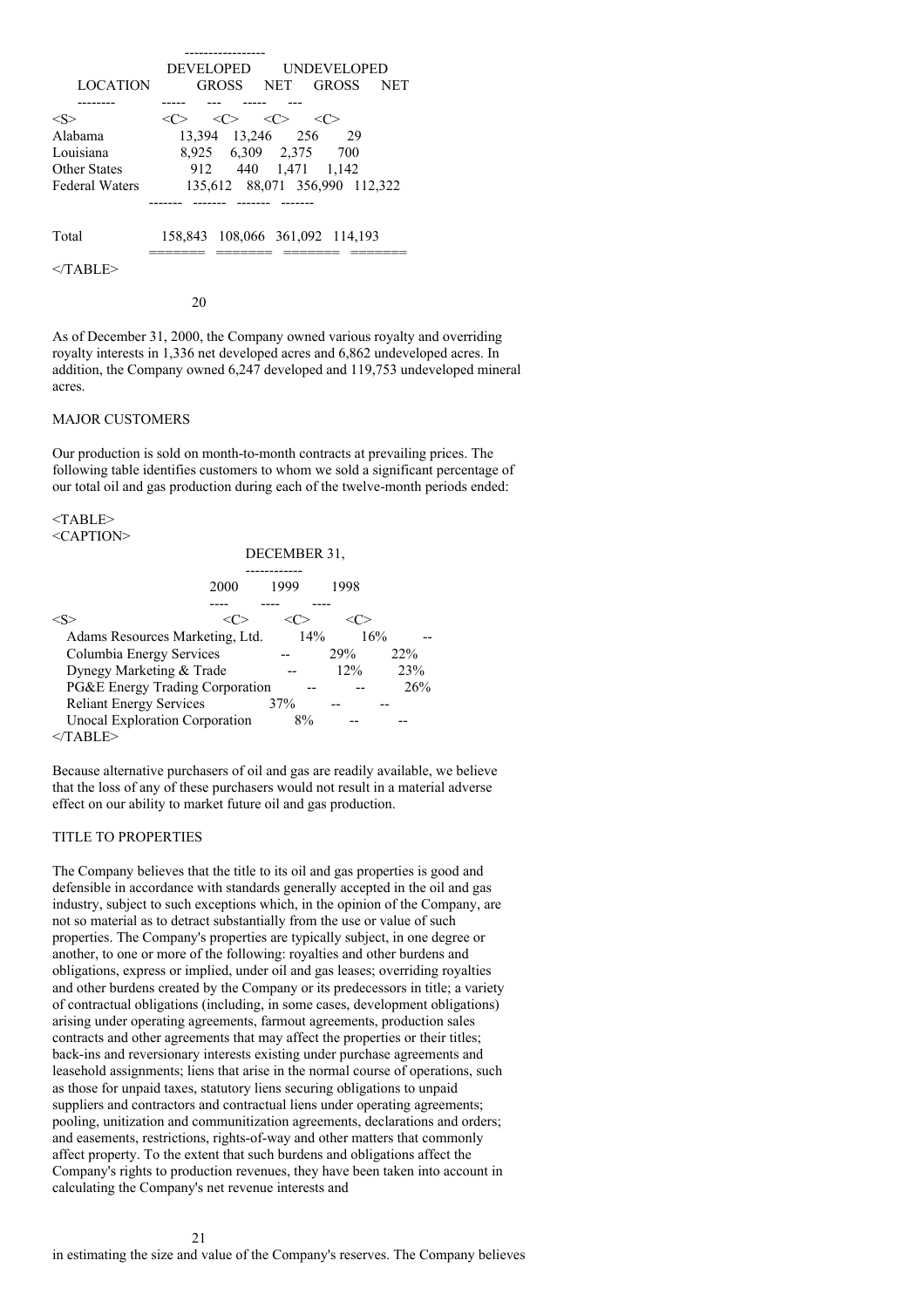that the burdens and obligations affecting its properties are conventional in the industry for properties of the kind owned by the Company.

# ITEM 3. LEGAL PROCEEDINGS

The Company is a defendant in various legal proceedings and claims, which arise in the ordinary course of Callon's business. Callon does not believe the ultimate resolution of any such actions will have a material affect on the Company's financial position or results of operations.

# ITEM 4. SUBMISSION OF MATTERS TO A VOTE OF SECURITY HOLDERS

There were no matters submitted to a vote of security holders during the fourth quarter of 2000.

#### PART II.

#### ITEM 5. MARKET FOR REGISTRANT'S COMMON EQUITY AND RELATED STOCKHOLDER MATTERS

The Company's Common Stock trades on the New York Stock Exchange under the symbol "CPE". The following table sets forth the high and low sale prices per share as reported for the periods indicated.

#### <TABLE>  $\langle C$  A PTION>

| NATI TION |                      |          |             |     |
|-----------|----------------------|----------|-------------|-----|
|           | <b>QUARTER ENDED</b> |          | <b>HIGH</b> | LOW |
|           | ----------           |          |             |     |
|           |                      |          |             |     |
| 1999:     |                      |          |             |     |
|           | First quarter        | \$11.875 | 8.875<br>S. |     |
|           | Second quarter       | 11.250   | 9.875       |     |
|           | Third quarter        | 15.375   | 10.000      |     |
|           | Fourth quarter       | 15.375   | 11.625      |     |
| 2000:     |                      |          |             |     |
|           | First quarter        | \$15.625 | \$9.625     |     |
|           | Second quarter       | 16.500   | 10.625      |     |
|           | Third quarter        | 17.625   | 12.500      |     |
|           | Fourth quarter       | 17.188   | 12.938      |     |
|           |                      |          |             |     |

 $<$ /TABLE>

As of March 16, 2001, there were approximately 5,283 common stockholders of record.

The Company has not paid dividends on the Common Stock and intends to retain its cash flow from operations, net of preferred stock dividends, for the future operation and development of its business. In addition, the Company's primary credit facility and the terms of the Company's outstanding subordinated debt restrict payments of dividends on its Common Stock.

#### ITEM 6. SELECTED FINANCIAL DATA

22

The following table sets forth, as of the dates and for the periods indicated, selected financial information for the Company. The financial information for each of the five years in the period ended December 31, 2000 have been derived from the audited Consolidated Financial Statements of the Company for such periods. The information should be read in conjunction with "Management's Discussion and Analysis of Financial Condition and Results of Operations" and the Consolidated Financial Statements and notes thereto. The following information is not necessarily indicative of future results for the Company.

# CALLON PETROLEUM COMPANY SELECTED HISTORICAL FINANCIAL INFORMATION (IN THOUSANDS, EXCEPT PER SHARE AMOUNTS)

 $<$ TABLE> <CAPTION>

#### YEARS ENDED DECEMBER 31,

----------------------------------------------------------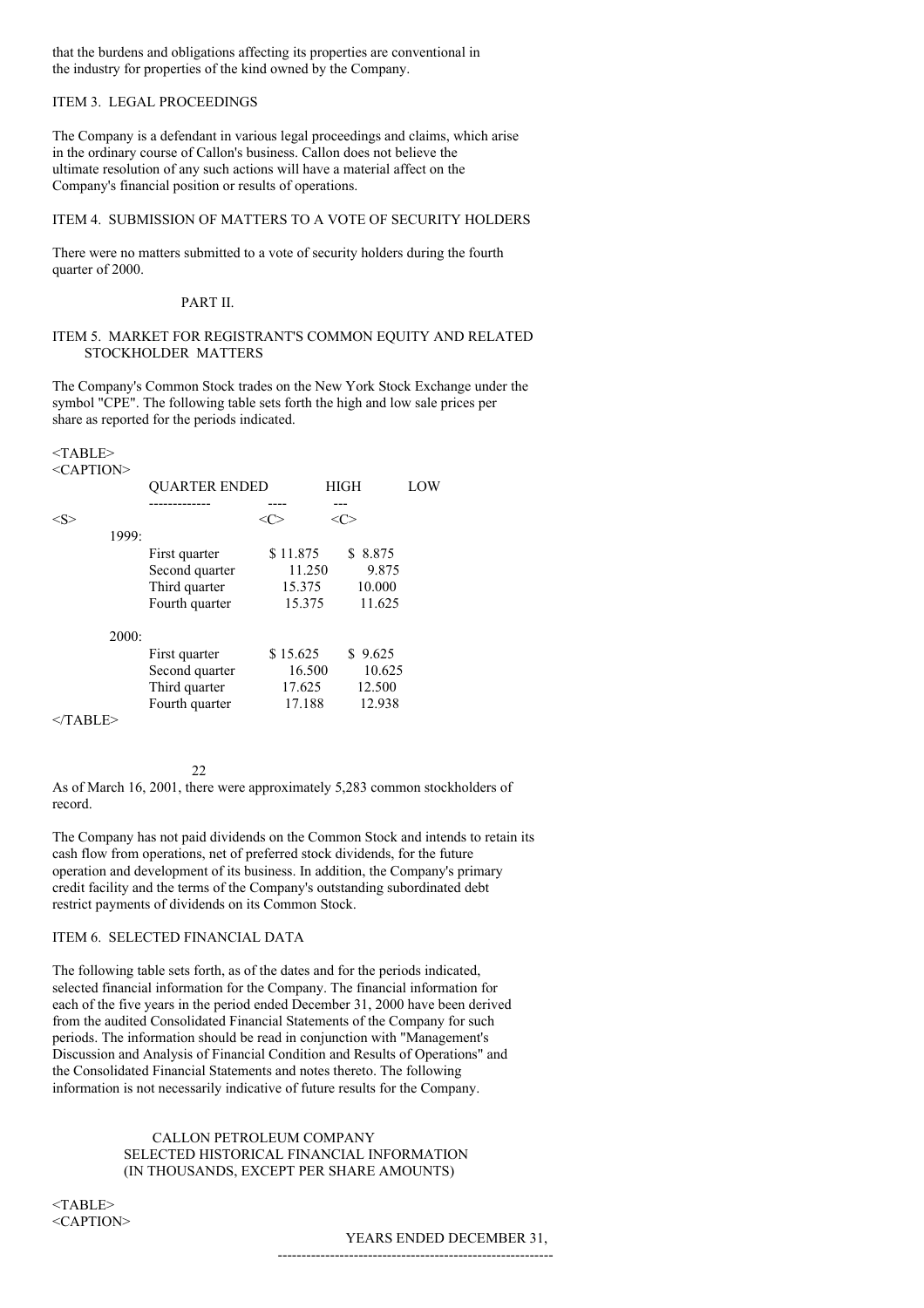|                                                                                                                                          |              |  | 2000 1999 1998 1997                                                             | - 1996                                                                                                                                 |                                                   |
|------------------------------------------------------------------------------------------------------------------------------------------|--------------|--|---------------------------------------------------------------------------------|----------------------------------------------------------------------------------------------------------------------------------------|---------------------------------------------------|
| <s></s>                                                                                                                                  | $\langle$ C> |  | $\langle C \rangle$ $\langle C \rangle$ $\langle C \rangle$ $\langle C \rangle$ |                                                                                                                                        |                                                   |
| STATEMENT OF OPERATIONS DATA:                                                                                                            |              |  |                                                                                 |                                                                                                                                        |                                                   |
| Revenues:                                                                                                                                |              |  |                                                                                 |                                                                                                                                        |                                                   |
| Oil and gas sales                                                                                                                        |              |  |                                                                                 |                                                                                                                                        | \$56,310 \$37,140 \$35,624 \$42,130 \$25,764      |
| Interest and other                                                                                                                       |              |  |                                                                                 | 1,767 1,853 2,094 1,508 946                                                                                                            |                                                   |
|                                                                                                                                          |              |  |                                                                                 |                                                                                                                                        |                                                   |
| Total revenues                                                                                                                           |              |  | ------- -------- -------- --------                                              | 58,077 38,993 37,718 43,638 26,710                                                                                                     |                                                   |
| Costs and expenses:                                                                                                                      |              |  |                                                                                 |                                                                                                                                        |                                                   |
| Lease operating expenses                                                                                                                 |              |  |                                                                                 | 9,339 7,536 7,817 8,123 7,562                                                                                                          |                                                   |
| Depreciation, depletion and amortization 17,153 16,727 19,284 16,488                                                                     |              |  |                                                                                 |                                                                                                                                        | 9,832                                             |
| General and administrative                                                                                                               |              |  |                                                                                 | 4,155 4,575 5,285 4,433 3,495                                                                                                          |                                                   |
|                                                                                                                                          |              |  |                                                                                 |                                                                                                                                        |                                                   |
|                                                                                                                                          |              |  |                                                                                 |                                                                                                                                        |                                                   |
| Interest 8,420 6,175 1,925 1,957 313<br>Accelerated vesting and retirement benefits -- 5,761 -- 5,761 -- 1,957 -- 43,500 -- -- 43,500 -- |              |  |                                                                                 |                                                                                                                                        |                                                   |
| Total costs and expenses                                                                                                                 |              |  | --------- -------- -------- --------                                            |                                                                                                                                        | 39,067 35,013 83,572 31,001 21,202                |
|                                                                                                                                          |              |  |                                                                                 |                                                                                                                                        |                                                   |
| Income (loss) from operations                                                                                                            |              |  |                                                                                 |                                                                                                                                        | 19,010 3,980 (45,854) 12,637 5,508                |
| Income tax expense (benefit)                                                                                                             |              |  |                                                                                 | 6,463 1,353 (15,100) 4,200                                                                                                             | 50                                                |
| Net income (loss)                                                                                                                        |              |  |                                                                                 | 12,547 2,627 (30,754) 8,437 5,458                                                                                                      |                                                   |
| Preferred stock dividends                                                                                                                |              |  |                                                                                 |                                                                                                                                        |                                                   |
|                                                                                                                                          |              |  |                                                                                 |                                                                                                                                        |                                                   |
| Net income (loss) available to common shares \$10,144 \$130 \$(33,533) \$5,642 \$2,663                                                   |              |  |                                                                                 |                                                                                                                                        |                                                   |
| Net income (loss) per common share:                                                                                                      |              |  |                                                                                 |                                                                                                                                        |                                                   |
| <b>Basic</b>                                                                                                                             |              |  | \$ .82 \$ .01 \$ (4.17) \$ .91 \$ .46                                           |                                                                                                                                        |                                                   |
| <b>Diluted</b>                                                                                                                           |              |  |                                                                                 | \$ .80 \$ .01 \$ (4.17) \$ .88 \$ .45                                                                                                  |                                                   |
| Shares used in computing net income (loss) per common share:                                                                             |              |  |                                                                                 |                                                                                                                                        |                                                   |
| <b>Basic</b>                                                                                                                             |              |  |                                                                                 |                                                                                                                                        |                                                   |
| Diluted                                                                                                                                  |              |  |                                                                                 | $\begin{array}{cccc} 12{,}420 & 8{,}976 & 8{,}034 & 6{,}194 & 5{,}835 \\ 12{,}745 & 9{,}075 & 8{,}034 & 6{,}422 & 5{,}952 \end{array}$ |                                                   |
| BALANCE SHEET DATA (END OF PERIOD):                                                                                                      |              |  |                                                                                 |                                                                                                                                        |                                                   |
| Oil and gas properties, net                                                                                                              |              |  |                                                                                 |                                                                                                                                        | \$258,613 \$194,365 \$141,905 \$150,494 \$82,489  |
| Total assets                                                                                                                             |              |  |                                                                                 |                                                                                                                                        | \$301,569 \$259,877 \$181,652 \$190,421 \$118,520 |
| Long-term debt, less current portion                                                                                                     |              |  |                                                                                 |                                                                                                                                        | \$134,000 \$100,250 \$78,250 \$60,250 \$24,250    |
| Stockholders' equity                                                                                                                     |              |  |                                                                                 |                                                                                                                                        | \$136,328 \$124,380 \$84,484 \$113,701 \$77,864   |
| $<$ /TABLE>                                                                                                                              |              |  |                                                                                 |                                                                                                                                        |                                                   |

- ---------------

#### 23

We use the full-cost method of accounting. Under this method of accounting, our net capitalized costs to acquire, explore and develop oil and gas properties may not exceed the standardized measure of our proved reserves. If these capitalized costs exceed the standardized measure, the excess is charged to expense. As a result of the significant decline in oil and gas prices, we recorded a non-cash impairment expense related to our oil and gas properties in the amount of \$43.5 million (\$28.7 million after-tax) during the fourth quarter of 1998.

#### ITEM 7. MANAGEMENT'S DISCUSSION AND ANALYSIS OF FINANCIAL CONDITION AND RESULTS OF OPERATIONS

The following discussion is intended to assist in an understanding of the Company's financial condition and results of operations. The Company's Financial Statements and Notes thereto contain detailed information that should be referred to in conjunction with the following discussion. See Item 8. "Financial Statements and Supplementary Data."

# **GENERAL**

Callon Petroleum Company has been engaged in the exploration, development, acquisition and production of oil and gas properties since 1950. The Company's revenues, profitability and future growth and the carrying value of its oil and gas properties are substantially dependent on prevailing prices of oil and gas and its ability to find, develop and acquire additional oil and gas reserves that are economically recoverable. The Company's ability to maintain or increase its borrowing capacity and to obtain additional capital on attractive terms is also influenced by oil and gas prices.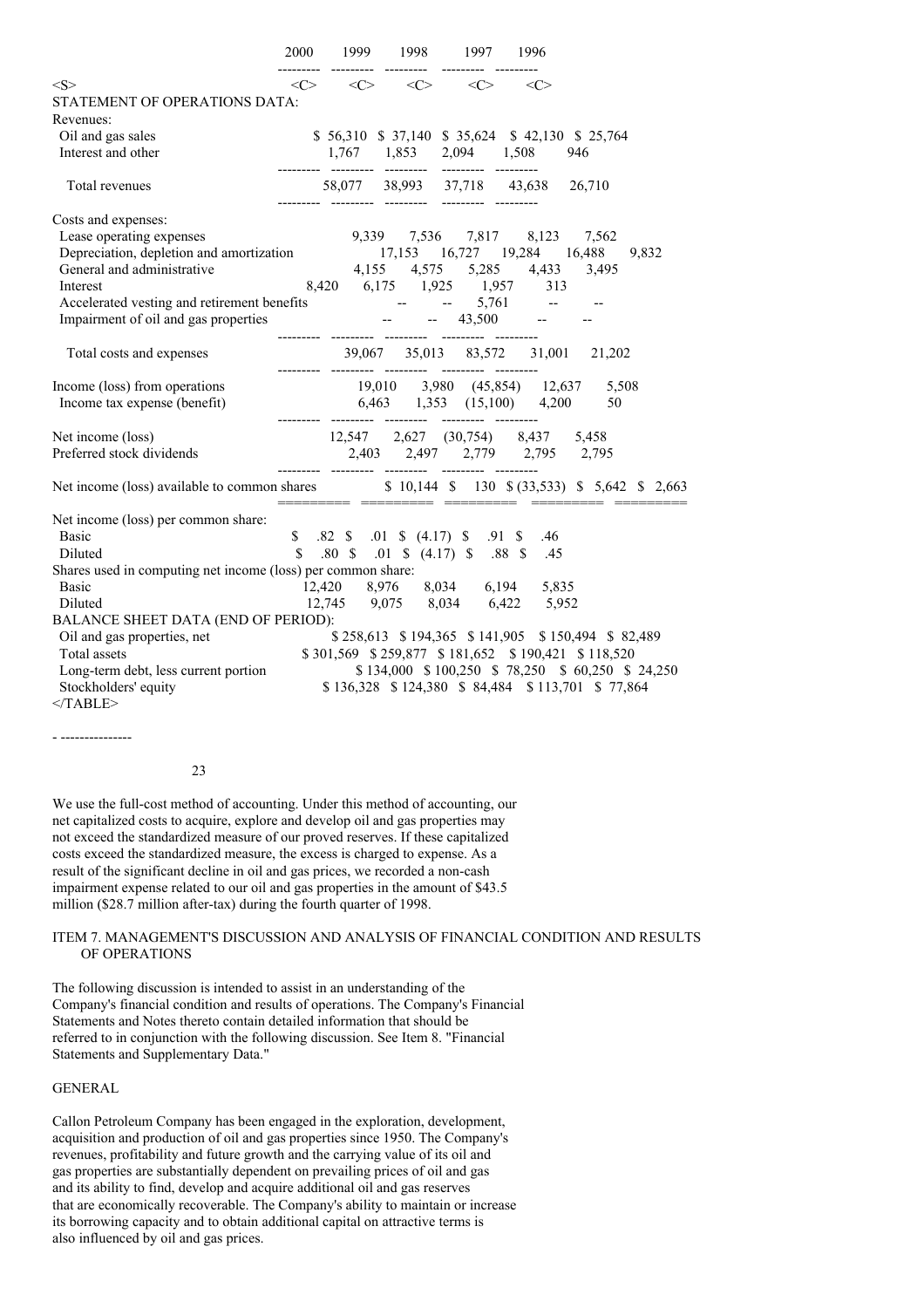Our estimated net proved oil and gas reserves increased significantly at December 31, 2000 to 334 billion cubic feet of natural gas equivalent (Bcfe). This represents an increase of 28% over previous year-end 1999 estimated proved reserves of 259 Bcfe. This increase in 2000 is primarily due to results of drilling activity in the deepwater areas of the Gulf of Mexico, along with drilling successes on the Gulf of Mexico Shelf area.

 $24$ 

These reserve estimates include 3.5 Bcfe at December 31, 2000 and 5.8 Bcfe at December 31, 1999 dedicated to a volumetric production payment.

Prices for oil and gas are subject to large fluctuations in response to relatively minor changes in the supply of and demand for oil and gas, market uncertainty and a variety of additional factors beyond the control of the Company. These factors include weather conditions in the United States, the condition of the United States economy, the actions of the Organization of Petroleum Exporting Countries, governmental regulation, political stability in the Middle East and elsewhere, the foreign supply of crude oil and natural gas, the price of foreign imports and the availability of alternate fuel sources. Any substantial and extended decline in the price of crude oil or natural gas would have an adverse effect on the Company's carrying value of its proved reserves, borrowing capacity, revenues, profitability and cash flows from operations. The Company uses derivative financial instruments (see Note 6 and Item 7A. "Quantitative and Qualitative Disclosures About Market Risks") for price protection purposes on a limited amount of its future production and does not use them for trading purposes. On a Mcfe basis, natural gas represents 86% of the budgeted 2001 production and 40% of proved reserves at year-end.

Inflation has not had a material impact on the Company and is not expected to have a material impact on the Company in the future.

# LIQUIDITY AND CAPITAL RESOURCES

The Company's primary sources of capital are its cash flows from operations, borrowings under our bank Credit Facility and sales of debt and equity securities. Net cash and cash equivalents decreased during 2000 by \$22.8 million. Cash provided from operating activities during 2000 totaled \$28.7 million. The Company completed the sale of its Senior Subordinated Notes due 2005 in October 2000 for net proceeds of approximately \$31.5 million. An additional \$24.9 million (net) was borrowed under our bank Credit Facility. Dividends paid on preferred stock were \$2.2 million. Average debt outstanding was \$118.3 million during 2000 compared to \$96.9 million in 1999. At December 31, 2000, the Company had working capital of \$1.1 million.

Effective October 31, 2000, the Company entered into a \$75.0 million Credit Facility with First Union National Bank. Borrowings under the Credit Facility are secured by mortgages covering substantially all of the Company's producing oil and gas properties and guaranteed by our subsidiaries. The Credit Facility currently provides for a \$50 million borrowing base ("Borrowing Base") which is adjusted periodically on the basis of a discounted present value of future net cash flows attributable to the Company's proved producing oil and gas reserves as determined by the bank. The Company may borrow, pay, reborrow and repay under the Credit Facility until July 31, 2002, on which date, the Company must repay in full all amounts then outstanding. At December 31, 2000, availability under the Credit Facility was \$25 million.

On July 15, 1999 the Company completed the sale of \$40 million of Senior Subordinated Notes due 2004 at 10.25%. The net proceeds of \$38.2 million were used to pay down the Credit Facility and finance the capital budget. These notes are not entitled to any mandatory sinking fund payments and are subject to redemption at the Company's option at par plus unpaid interest at any time after March 15, 2001. The notes are subject to a change of control clause that obligates the Company to repurchase the notes for 101% of par should a change of control occur. Interest is paid quarterly.

The Company completed the sale of \$33 million Senior Subordinated Notes due 2005, on October 26, 2000 for net proceeds of \$31.5 million from the offering after deducting the underwriters' discount and offering expenses. Approximately \$20.8 million of the net proceeds from the offering were used to purchase the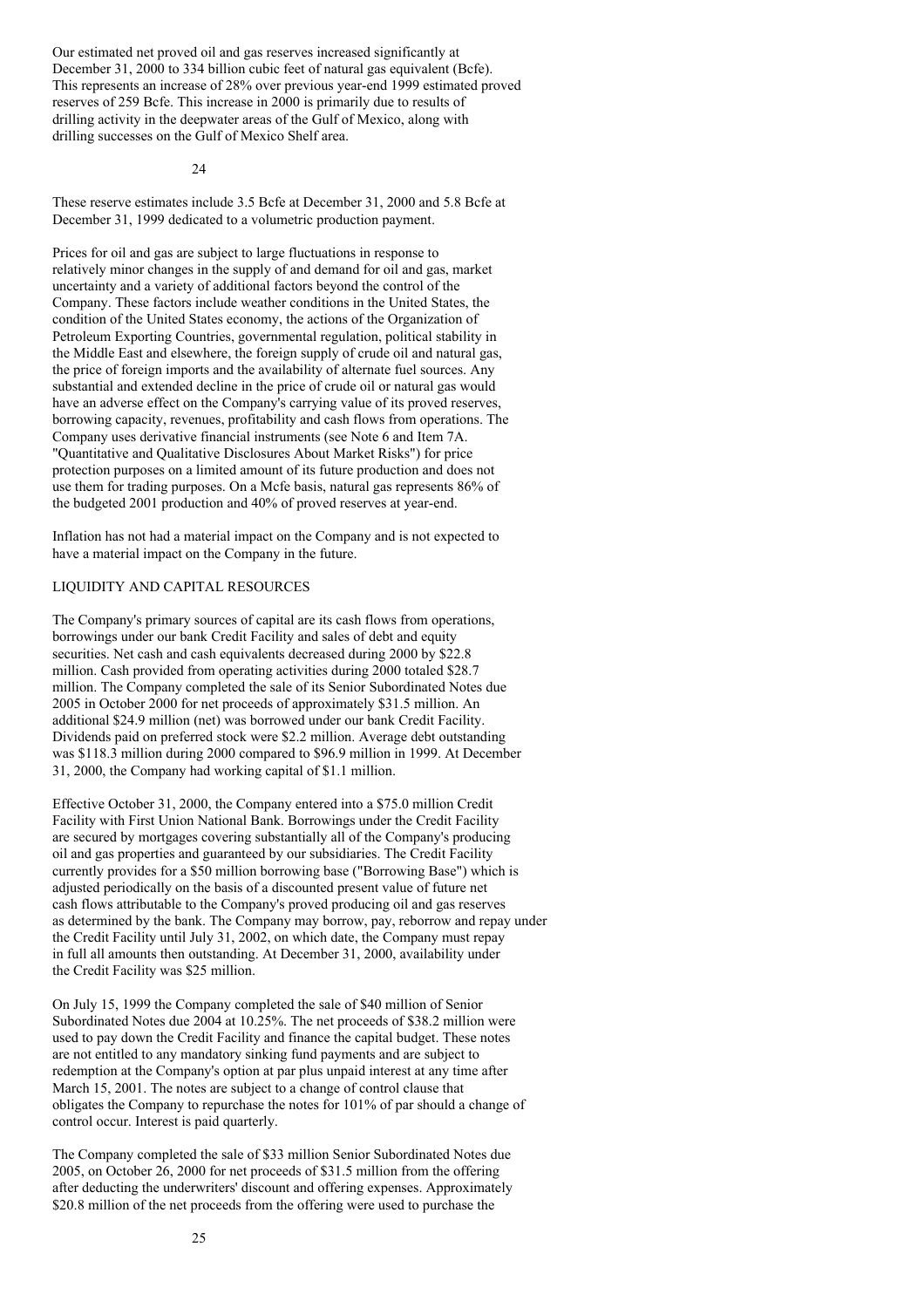Company's outstanding 10% Senior Subordinated Notes due 2001 in conjunction with a tender offer. The Company also redeemed the remaining \$3.4 million of its 10% Senior Subordinated Notes due 2001 not tendered in the offer.

The Credit Facility and the subordinated debt contain various covenants including restrictions on additional indebtedness and payment of cash dividends as well as maintenance of certain financial ratios. The Company is in compliance with these covenants at December 31, 2000.

In November of 1999, the Company sold 3,680,000 shares of Common Stock in a public offering at a price to the public of \$11.875 per share. Cash proceeds received by the Company were \$41.1 million net of underwriting discount and offering costs. The proceeds from the stock offering were used to pay the outstanding balance of the Company's Credit Facility and to fund, together with internally generated cash flows from operations, the remaining portion of the Company's 1999 and part of the 2000 capital expenditure budget.

The Company's plans for 2001 include capital expenditures budgeted at \$90 million. The Company currently expects to spend \$21 million to drill up to 14 wells in the shelf area of the Gulf of Mexico. An estimated \$18 million, net to the Company, will be required to complete and develop the successful wells. This estimate is dependent on exploration success. Plans also call for \$36 million to be invested in the deepwater area of the Gulf of Mexico with \$18 million of the investment allocated to development of the Company's four deepwater discoveries. The Company will continue to build its portfolio of drilling prospects and is budgeted to spend approximately \$9 million on seismic and new Gulf of Mexico lease acquisitions.

Projected cash flows from operations, cash on hand and borrowings under the Credit Facility are anticipated to be sufficient to fund the Company's shelf drilling program and seismic and lease acquisitions. Conventional debt or equity offerings may be used to finance the Company's capital expenditure program, but other options are being considered for the Company's deepwater development projects. One such option is to develop a discovery as a production hub, with some or all of the financing provided by a partner, and charge other companies with discoveries in the area for access to the processing equipment on the platform.

#### RESULTS OF OPERATIONS

The following table sets forth certain operating information with respect to the oil and gas operations of the Company for each of the three years in the period ended December 31, 2000.

#### $<$ TABLE $>$ <CAPTION>

|                                                                    | DECEMBER 31,                    |               |                            |         |     |        |     |     |
|--------------------------------------------------------------------|---------------------------------|---------------|----------------------------|---------|-----|--------|-----|-----|
|                                                                    | $2000(a)(b)$ 1999(a)(b) 1998(a) |               |                            |         |     |        |     |     |
| $<\!\!S\!\!>$                                                      | <( '>                           | $<\!\!C\!\!>$ |                            | <c></c> |     |        |     |     |
| Production:                                                        |                                 |               |                            |         |     |        |     |     |
| Oil (MBbls)                                                        |                                 | 232           | 330                        |         | 310 |        |     |     |
| Gas (MMcf)                                                         |                                 |               | 13,943 14,606 14,036       |         |     |        |     |     |
| Total production (MMcfe)                                           |                                 |               | 15,334 16,589 15,894       |         |     |        |     |     |
| Average daily production (MMcfe)                                   |                                 |               | 41.9 45.5                  |         |     | 43.5   |     |     |
| Average sales price:                                               |                                 |               |                            |         |     |        |     |     |
| Oil (per Bbl)                                                      |                                 |               | $$27.88$ $$12.16$ $$12.41$ |         |     |        |     |     |
| Gas (per Mcf)                                                      |                                 |               | \$ 3.57 \$ 2.27 \$ 2.26    |         |     |        |     |     |
| Total production (per Mcfe)                                        |                                 |               | $$3.67$ $$2.24$            |         |     | \$2.24 |     |     |
| Average costs (per Mcfe):                                          |                                 |               |                            |         |     |        |     |     |
| Lease operating expenses (excluding severance taxes) \$ .55 \$ .39 |                                 |               |                            |         |     |        | \$. | .44 |
| Severance taxes                                                    |                                 |               | $$.06$ $$.07$ $$.06$       |         |     |        |     |     |
| Depletion                                                          | $$1.10$ $$99$ $$1.19$           |               |                            |         |     |        |     |     |
| General and administrative (net of management fees) \$ .27         |                                 |               |                            |         | S.  | .28    | S.  | .33 |
| $<$ TABLE>                                                         |                                 |               |                            |         |     |        |     |     |

DECEMBER 31,

- ------------

<sup>(</sup>a) Includes hedging gains and losses

<sup>(</sup>b) Includes volumes of 2,300 MMcf and 1,300 MMcf for 2000 and 1999, respectively, at an average price of \$2.08 per Mcf associated with a volumetric production payment.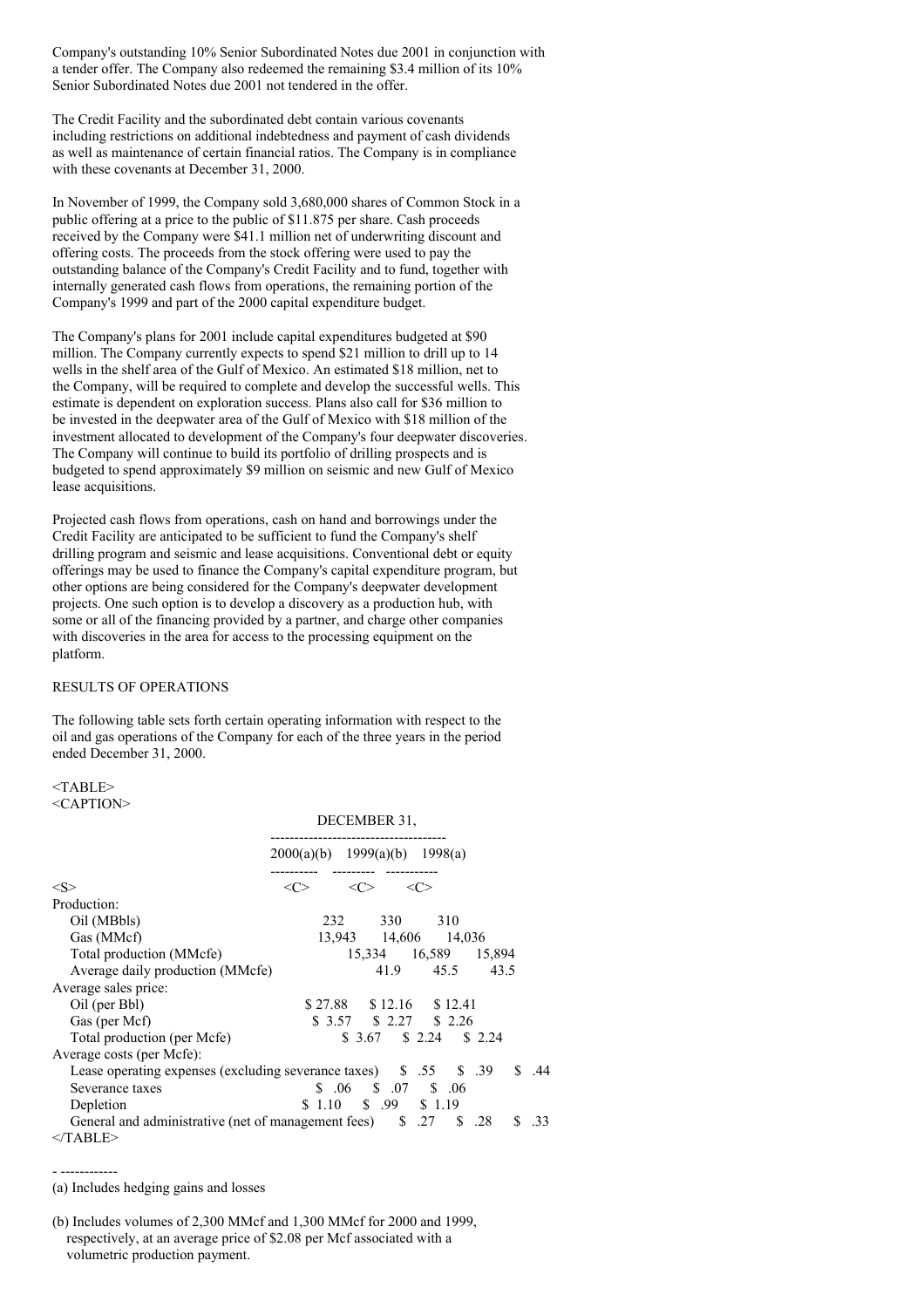# COMPARISON OF RESULTS OF OPERATIONS FOR THE YEARS ENDED DECEMBER 31, 2000 AND 1999

# OIL AND GAS REVENUES

Oil and gas revenues for 2000 were \$56.3 million, a 52% increase from the 1999 amount of \$37.1 million. However, 2000 oil and gas production of 15,334 MMcfe decreased by 8% from the 1999 amount of 16,589 MMcfe. Oil production decreased from 330,000 barrels in 1999 to 232,000 barrels in 2000 but the average sales price increased from \$12.16 in 1999 to \$27.88 in 2000. As a result, oil revenues went from \$4.0 million in 1999 to \$6.5 million in 2000. The decrease in oil production was primarily from older properties' normal and expected decline in production and the depletion of Main Pass 31. The significant increase in oil revenue was due to the price of oil received for 2000 oil production more than doubling over 1999 average prices.

Gas revenues for 2000 were \$49.8 million based on sales of 13.9 Bcf at an average sales price of \$3.57 per Mcf. For 1999, gas revenues were \$33.1 million based on production of 14.6 Bcf sold at an average sales price of \$2.27 per Mcf. When compared to 1999, production decreased due to a combination of older properties' normal and expected decline in production and the depletion of Main Pass 31. This decrease was offset by production gains at East Cameron Block 275 and South Marsh Island 261 as they began production in early 2000. East Cameron Block 275 experienced a significant drop in the fourth quarter of 2000 due to work on the host platform, which caused the well to be shut in for the entire quarter. This property was back online in January 2001 and currently is producing at or near levels prior to the shut-in.

#### 27

Gas revenue increased due to higher prices received for production in 2000, especially in the fourth quarter, compared to 1999 offset by the 5% decline in gas production.

# LEASE OPERATING EXPENSES AND SEVERANCE TAXES

Lease operating expenses, including severance taxes, increased from \$7.5 million (\$.46 per Mcfe) in 1999 to \$9.3 million (\$.61 per Mcfe) in 2000. The increase per Mcfe is primarily attributable to production declines in 2000 related to older properties that have relatively fixed operating costs which contributed to the higher per Mcf costs.

# DEPRECIATION, DEPLETION AND AMORTIZATION

Depreciation, depletion and amortization increased by almost 3% due to a combination of an increase in the amortization base by 56% (primarily increased future development costs over 1999) offset by a 28% increase in reserves and by a decrease in production.

Total charges increased from \$16.7 million, or \$1.01 per Mcfe in 1999 to \$17.2 million, or \$1.12 per Mcfe in 2000.

#### GENERAL AND ADMINISTRATIVE

General and administrative expenses for 2000 were \$4.2 million, or \$.27 per Mcfe, compared to \$4.6 million, or \$.28 per Mcfe, in 1999. This 9% decrease is primarily due to an increase in direct overhead capitalized allocable to employees engaged in the acquisition, exploration and development of oil and gas properties in 2000.

#### INTEREST EXPENSE

Interest expense for 2000 and 1999 was \$8.4 million and \$6.2 million, respectively. This increase is a result of the increase in interest rates and in average debt outstanding in 2000 versus 1999. This average debt outstanding increase is directly related to the Senior Subordinated Notes issued in October 2000 and borrowings under the Credit Facility during the year.

#### INCOME TAXES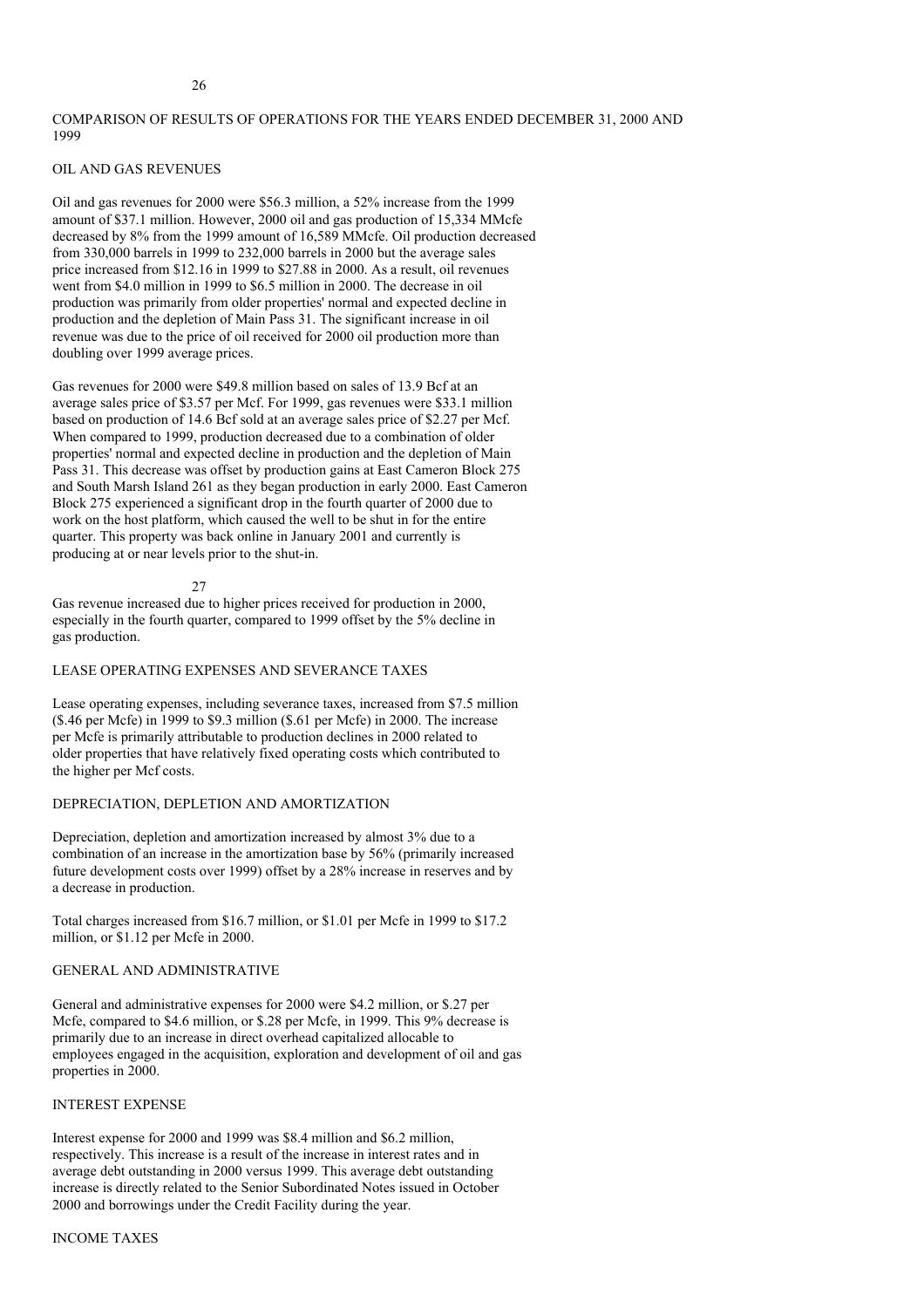The Company's 2000 results include a deferred income tax expense of \$6.5 million. The Company has evaluated the deferred income tax asset in light of its reserve quantity estimates, its long-term outlook for oil and gas prices and its expected level of future revenues and expenses. The Company believes it is more likely than not, based upon this evaluation, that it will realize the recorded deferred income tax asset. However, there is no assurance that such asset will ultimately be realized.

COMPARISON OF RESULTS OF OPERATIONS FOR THE YEARS ENDED DECEMBER 31, 1999 AND 1998

### OIL AND GAS REVENUES

Oil and gas revenues for 1999 were \$37.1 million, a 4% increase from the 1998 amount of \$35.6 million. Similarly, 1999 oil and gas production of 16,589 MMcfe increased by 4% over the 1998 amount of 15,894 MMcfe.

#### 28

Oil production increased from 310,000 barrels in 1998 to 330,000 barrels in 1999 but the average sales price declined from \$12.41 in 1998 to \$12.16 in 1999. As a result, oil revenues went from \$3.8 million in 1998 to \$4.0 million in 1999. The increase in oil production was primarily from Main Pass 26 and Eugene Island 335 offset by the loss of production in 1999 from the Black Bay Field, which was sold in 1998.

Gas revenues for 1999 were \$33.1 million based on sales of 14.6 Bcf at an average sales price of \$2.27 per Mcf. For 1998, gas revenues were \$31.8 million based on production of 14 Bcf sold at an average sales price of \$2.26 per Mcf. When compared to 1998, the Company in 1999 added gas production from new discoveries at Main Pass 26 and Eugene Island 335 but has experienced reduced production from several Shallow Miocene properties, which normally have steep decline curves. Except for the increase at Main Pass 31, which was the result of a recompletion, other properties continue to experience normal and expected declines.

#### LEASE OPERATING EXPENSES AND SEVERANCE TAXES

Lease operating expenses, including severance taxes, decreased from \$7.8 million in 1998 to \$7.5 million in 1999 as a result of a decrease in operating expenses in the Main Pass 163 Area and the North Dauphin Island Field as well as the sale of the Black Bay Field in 1998. This decline was offset by the Snapper, Main Pass 36, Main Pass 26 and Kemah properties, which began operations in 1999.

#### DEPRECIATION, DEPLETION AND AMORTIZATION

Depreciation, depletion and amortization decreased due to the combined effect of the net increase in proved reserves during 1999 (primarily in the fourth quarter of 1999), the level of finding costs attributable to reserves added in 1999 and the reduction of the full cost pool due to an impairment of oil and gas properties at December 31, 1998. Total charges decreased from \$19.3 million, or \$1.21 per Mcfe in 1998, to \$16.7 million, or \$1.01 per Mcfe in 1999.

#### GENERAL AND ADMINISTRATIVE

General and administrative expenses for 1999 were \$4.6 million, or \$.28 per Mcfe, compared to \$5.3 million, or \$.33 per Mcfe, in 1998. This 13% decrease is primarily due to a reduction of staff in 1999 along with an increase in overhead allocable to employees directly engaged in the acquisition, exploration and development of oil and gas properties in 1999.

#### INTEREST EXPENSE

Interest expense for 1999 and 1998 was \$6.2 million and \$1.9 million, respectively. This increase is a result of a decrease in interest capitalized on unevaluated oil and gas properties and the increase in interest rates and in average debt outstanding in 1999 versus 1998. This average debt outstanding increase is directly related to the Senior Subordinated Notes issued in July 1999 and the Credit Facility borrowings during the year. The Common Stock offering completed in November 1999 reduced Credit Facility debt at the end of 1999.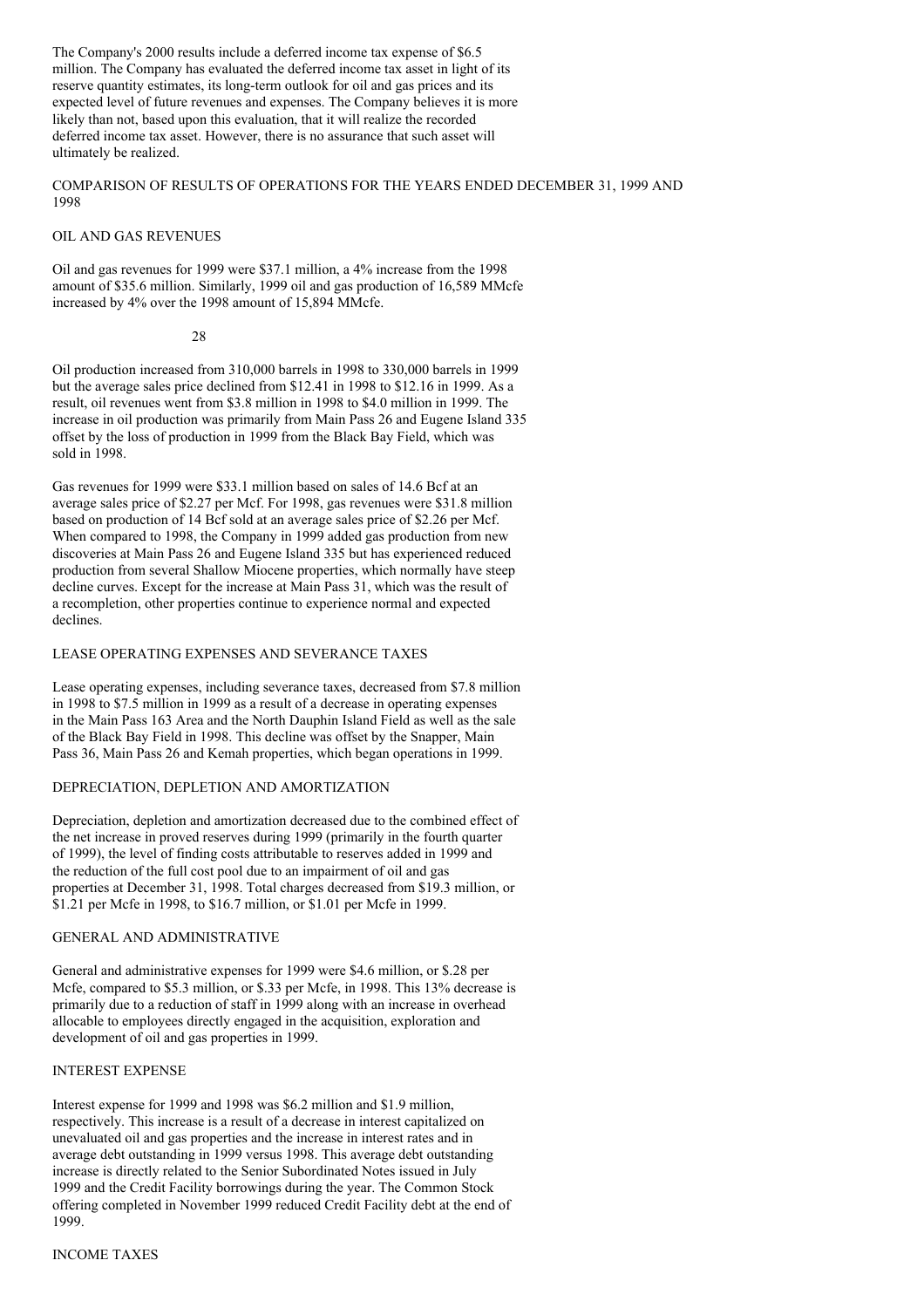The Company's 1999 results include a deferred income tax expense of \$1.4 million. The Company has evaluated the deferred income tax asset in light of its reserve quantity estimates, its long-term outlook for oil and gas prices and its expected level of future revenues and expenses. The Company believes it is more likely than not, based upon this evaluation, that it will realize the recorded deferred income tax asset. However, there is no assurance that such asset will ultimately be realized.

 $29$ 

#### ITEM 7A. QUANTITATIVE AND QUALITATIVE DISCLOSURES ABOUT MARKET RISKS

The Company's revenues are derived from the sale of its crude oil and natural gas production. From time to time, the Company has entered into hedging transactions that lock in for specified periods the prices the Company will receive for the production volumes to which the hedge relates. The hedges reduce the Company's exposure on the hedged volumes to decreases in commodities prices and limit the benefit the Company might otherwise have received from any increases in commodities prices on the hedged volumes.

As of December 31, 2000, the Company had open collar contracts with third parties whereby minimum floor prices and maximum ceiling prices are contracted and applied to related contract volumes. These agreements in effect for 2001 are for average gas volumes of 390,000 Mcf per month beginning in January 2001 through October 2001 at (on average) a ceiling price of \$5.86 and floor price of \$4.69. The Company had no open oil hedging contracts at December 31, 2000.

The calculation of the fair market value of the outstanding hedging contracts as of December 31, 2000 indicated a \$5.8 million market value liability based on market prices at that date. Natural gas prices have declined significantly since year-end. As a result, and if the price decline for natural gas is sustained throughout the contract periods, the market value liability of the derivatives described above have decreased significantly also.

In June 1998, the Financial Accounting Standards Board issued Statement of Financial Accounting Standards No. 133 ("SFAS 133"), Accounting for Derivative Instruments and Hedging Activities. The Company adopted SFAS 133 effective January 1, 2001.

This statement establishes accounting and reporting standards that differ from those used in prior years. SFAS 133 requires that every derivative instrument be recorded in the balance sheet as either an asset or liability measured at its fair value at the date of adoption and requires that future changes in the derivatives fair value be recognized currently in earnings unless specific hedge accounting criteria are met. Special accounting for qualifying hedges allows a derivative instrument's gain or loss to offset related results on the hedged item in the income statement, to the extent effective, and requires that the Company must formally document, designate, and assess effectiveness of transactions that receive hedge accounting. The Company believes that its hedges described above, to the extent of intrinsic value, will qualify as cash flow hedges under SFAS 133.

The Company has not yet quantified all effects of adopting SFAS 133 on its future financial statements. However, the Statement will increase volatility in earnings and other comprehensive income as market prices for the natural gas hedged changes.

Based on projected annual sales volumes for 2001 (excluding forecast production increases over 2000), a 10% decline in the prices the Company receives for its crude oil and natural gas production would have an approximate \$7.1 million impact on the Company's revenues. The hypothetical impact on the decline in oil and gas prices does not include the incremental gain that would be realized upon a decline in prices by the oil and gas hedging contracts in place as of December 31, 2000.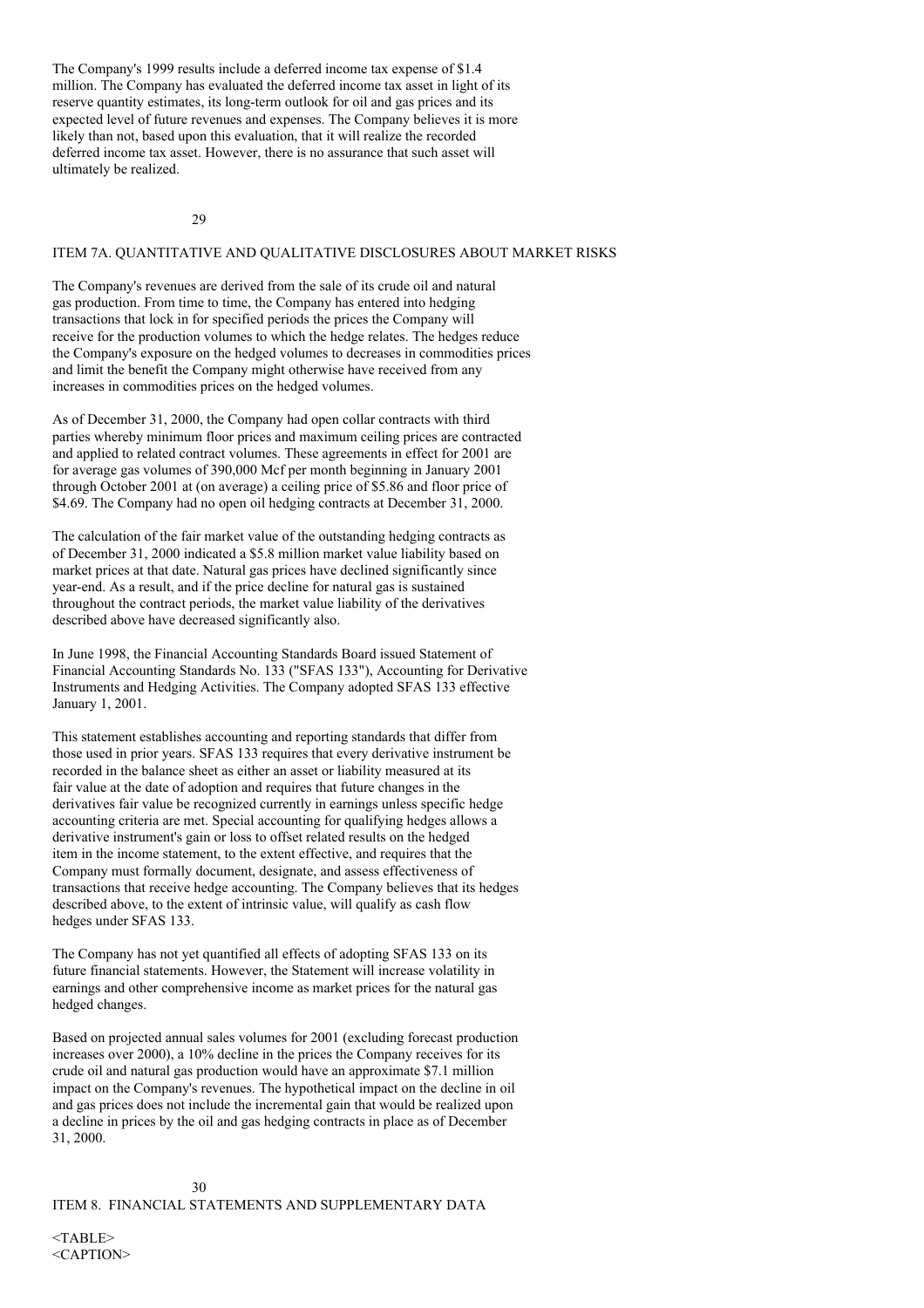| $<\!\!S\!\!>$<br><c></c>                                                                                             |    |
|----------------------------------------------------------------------------------------------------------------------|----|
| Report of Independent Public Accountants                                                                             | 32 |
| Consolidated Balance Sheets as of December 31, 2000<br>and 1999                                                      | 33 |
| Consolidated Statements of Operations for Each of the Three Years<br>in the Period Ended December 31, 2000           | 34 |
| Consolidated Statements of Stockholders' Equity<br>for Each of the Three Years in the Period Ended December 31, 2000 | 35 |
| Consolidated Statements of Cash Flows for Each of the Three Years<br>in the Period Ended December 31, 2000           | 36 |
| Notes to Consolidated Financial Statements<br>                                                                       |    |

 37 |Page

31

# REPORT OF INDEPENDENT PUBLIC ACCOUNTANTS

# To the Stockholders and Board of Directors of Callon Petroleum Company:

We have audited the accompanying consolidated balance sheets of Callon Petroleum Company (a Delaware corporation) and subsidiaries as of December 31, 2000 and 1999, and the related consolidated statements of operations, stockholders' equity and cash flows for each of the three years in the period ended December 31, 2000. These financial statements are the responsibility of the Company's management. Our responsibility is to express an opinion on these financial statements based on our audits.

We conducted our audits in accordance with auditing standards generally accepted in the United States. Those standards require that we plan and perform the audit to obtain reasonable assurance about whether the financial statements are free of material misstatement. An audit includes examining, on a test basis, evidence supporting the amounts and disclosures in the financial statements. An audit also includes assessing the accounting principles used and significant estimates made by management, as well as evaluating the overall financial statement presentation. We believe that our audits provide a reasonable basis for our opinion.

In our opinion, the financial statements referred to above present fairly, in all material respects, the financial position of Callon Petroleum Company and subsidiaries, as of December 31, 2000 and 1999, and the results of their operations and their cash flows for each of the three years in the period ended December 31, 2000, in conformity with accounting principles generally accepted in the United States.

# ARTHUR ANDERSEN LLP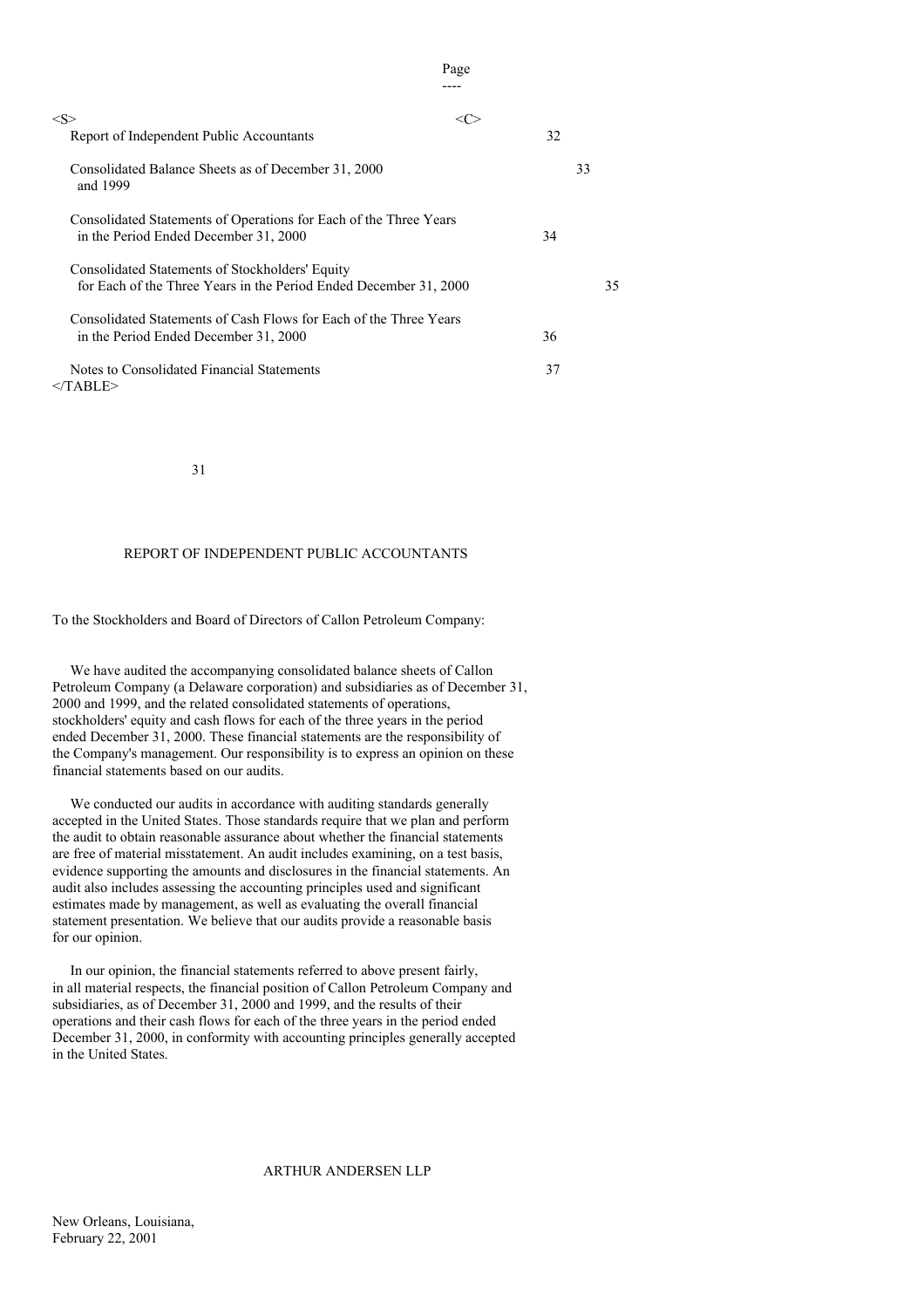#### CALLON PETROLEUM COMPANY CONSOLIDATED BALANCE SHEETS (IN THOUSANDS, EXCEPT SHARE DATA)

# <TABLE> <CAPTION>

|                                                                                                                                                                      |                                  | DECEMBER 31,                            |                         |                                                                      |        |
|----------------------------------------------------------------------------------------------------------------------------------------------------------------------|----------------------------------|-----------------------------------------|-------------------------|----------------------------------------------------------------------|--------|
|                                                                                                                                                                      | -------------------------------- | 2000 1999                               |                         |                                                                      |        |
| <b>ASSETS</b>                                                                                                                                                        |                                  |                                         |                         |                                                                      |        |
| $<\!\!S\!\!>$                                                                                                                                                        |                                  | $\langle C \rangle$ $\langle C \rangle$ |                         |                                                                      |        |
| Current assets:<br>Cash and cash equivalents<br>Accounts receivable<br>Advance to operators<br>Other current assets                                                  |                                  |                                         |                         | \$ 11,876 \$ 34,671<br>$9,244$ $5,362$<br>1,131 --<br>$207$ 189      |        |
| Total current assets                                                                                                                                                 |                                  | ---------           -----------         |                         | 22,458 40,222                                                        |        |
| Oil and gas properties, full-cost accounting method:<br><b>Evaluated</b> properties<br>Less accumulated depreciation, depletion and amortization (378,589) (361,758) |                                  |                                         |                         | 589,549 511,689                                                      |        |
|                                                                                                                                                                      |                                  | 210,960 149,931                         |                         |                                                                      |        |
| Unevaluated properties excluded from amortization 47,653 44,434                                                                                                      |                                  |                                         |                         |                                                                      |        |
| Total oil and gas properties                                                                                                                                         |                                  |                                         |                         |                                                                      |        |
| Pipeline and other facilities, net<br>Other property and equipment, net<br>Deferred tax asset<br>Long-term gas balancing receivable<br>Other assets, net             |                                  |                                         |                         | 5,537 5,860<br>1,790 1,450<br>8,573 14,995<br>643 243<br>3,955 2,742 |        |
| Total assets                                                                                                                                                         |                                  |                                         |                         | \$ 301,569 \$ 259,877                                                |        |
| LIABILITIES AND STOCKHOLDERS' EQUITY<br>Current liabilities:<br>Accounts payable and accrued liabilities                                                             |                                  |                                         |                         | $$17,842$ $$16,786$                                                  |        |
| Undistributed oil and gas revenues<br>Accrued net profits interest payable                                                                                           |                                  |                                         |                         | $1,411$ $2,082$<br>2,146 1,676                                       |        |
| Total current liabilities                                                                                                                                            |                                  |                                         | 21,399<br>-----------   | 20,544                                                               |        |
| Long-term debt<br>Deferred revenue on sale of production payment<br>Accrued retirement benefits<br>Long-term gas balancing payable                                   |                                  |                                         | 134,000<br>1,886<br>720 | 100,250<br>7,236<br>2,107<br>516                                     | 12,080 |
| Total liabilities                                                                                                                                                    |                                  |                                         | ------------            | 165,241 135,497                                                      |        |
| Stockholders' equity:<br>$f_{\text{c}mn}$ $d$ $Q_{\text{t}n}$ $d$ $d$ $d$ $p$ $p$ $q$ $p$ $q$ $p$ $q$ $p$ $q$ $p$ $q$ $q$ $q$ $q$                                    | ---------                        |                                         | ------------            |                                                                      |        |

Preferred Stock, \$.01 par value; 2,500,000 shares authorized; 600,861 shares of Convertible Exchangeable Preferred Stock, Series A issued and outstanding at December 31, 2000 and 1,045,461 outstanding at December 31, 1999 with a liquidation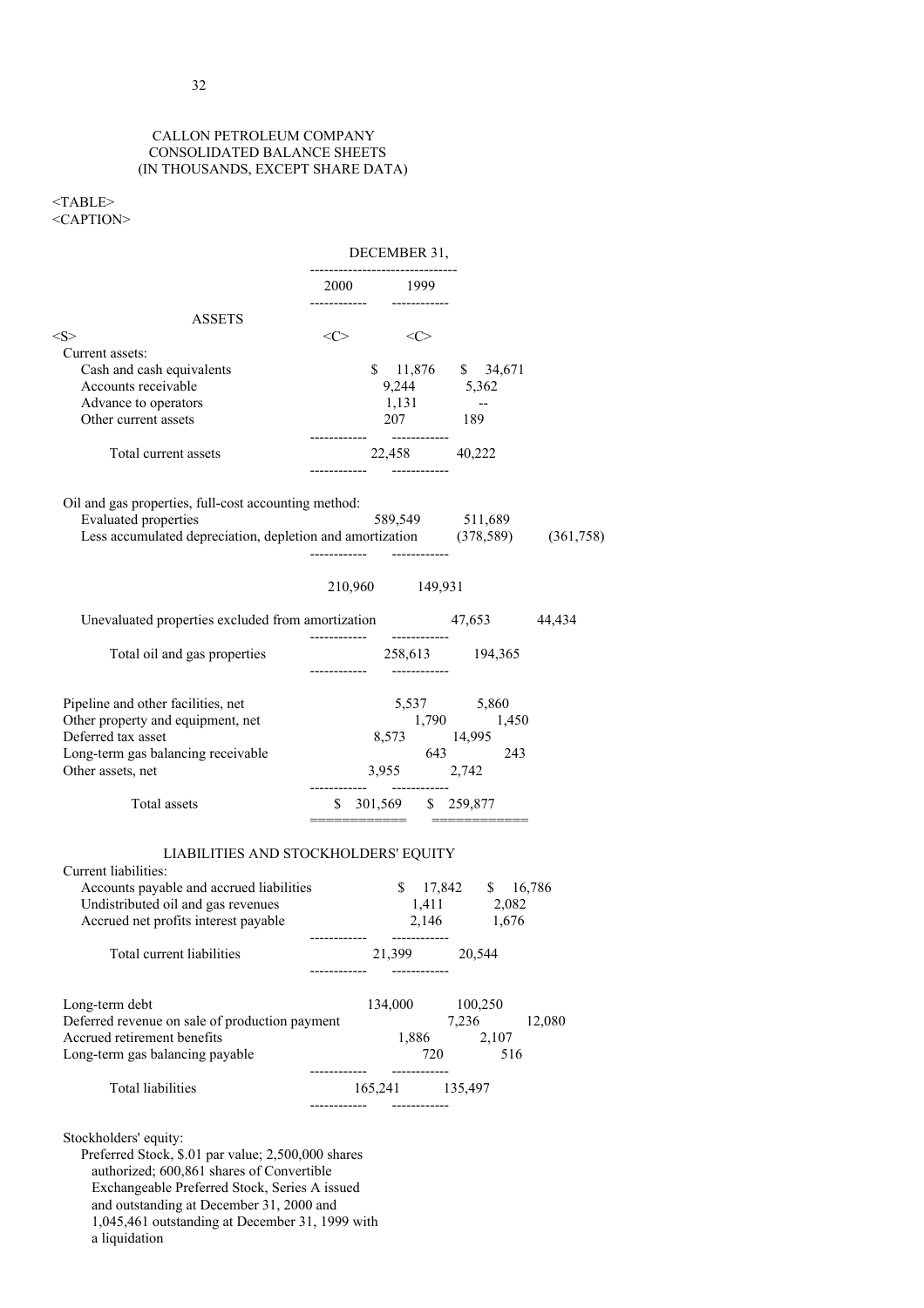| preference of \$15,021,525 at December 31, 2000         |           | h    |          |  |  |  |
|---------------------------------------------------------|-----------|------|----------|--|--|--|
| Common Stock, \$.01 par value; 20,000,000               |           |      |          |  |  |  |
| shares authorized; 13,327,675 and 12,239,238 shares     |           |      |          |  |  |  |
| outstanding at December 31, 2000 and 1999, respectively | 133       | 122. |          |  |  |  |
| Treasury stock (99,078 shares at cost)                  | (1,183)   |      | (1,183)  |  |  |  |
| Capital in excess of par value                          | 151,223   |      | 149,425  |  |  |  |
| Retained earnings (deficit)                             | (13, 851) |      | (23,995) |  |  |  |
|                                                         |           |      |          |  |  |  |
| Total stockholders' equity                              | 136,328   |      | 124.380  |  |  |  |
|                                                         |           |      |          |  |  |  |
|                                                         |           |      |          |  |  |  |
| Total liabilities and stockholders' equity              | 301.569   |      | 259,877  |  |  |  |
|                                                         |           |      |          |  |  |  |

 $<$ /TABLE>

The accompanying notes are an integral part of these financial statements.

33

CALLON PETROLEUM COMPANY CONSOLIDATED STATEMENTS OF OPERATIONS FOR THE YEARS ENDED DECEMBER 31, 2000, 1999 AND 1998 (IN THOUSANDS, EXCEPT PER SHARE AMOUNTS)

# <TABLE>

<CAPTION>

|                                                                                                                                 | 2000 1999 1998<br>---------  -----------  ----------        |  |                              |
|---------------------------------------------------------------------------------------------------------------------------------|-------------------------------------------------------------|--|------------------------------|
| < S >                                                                                                                           | $\langle C \rangle$ $\langle C \rangle$ $\langle C \rangle$ |  |                              |
| Revenues:                                                                                                                       |                                                             |  |                              |
| Oil and gas sales                                                                                                               | \$ 56,310 \$ 37,140 \$ 35,624                               |  |                              |
| Interest and other                                                                                                              | 1,767 1,853 2,094                                           |  |                              |
| Total revenues                                                                                                                  | 58,077 38,993 37,718                                        |  |                              |
| Costs and expenses:                                                                                                             |                                                             |  |                              |
| Lease operating expenses                                                                                                        |                                                             |  | 9,339 7,536 7,817            |
| Depreciation, depletion and amortization<br>$17,153$ $16,727$ $19,284$<br>General and administrative<br>$4,155$ $4,575$ $5,285$ |                                                             |  |                              |
|                                                                                                                                 |                                                             |  |                              |
| Interest<br>Accelerated vesting and retirement benefits                                                                         | 8,420 6,175 1,925                                           |  |                              |
| Impairment of oil and gas properties                                                                                            |                                                             |  | $  5,761$<br>$ 43,500$       |
|                                                                                                                                 |                                                             |  |                              |
| Total costs and expenses                                                                                                        |                                                             |  | 39,067 35,013 83,572         |
| Income (loss) from operations                                                                                                   |                                                             |  | 19,010 3,980 (45,854)        |
| Income tax expense (benefit)                                                                                                    |                                                             |  | $6,463$ $1,353$ $(15,100)$   |
| Net income (loss)                                                                                                               |                                                             |  | $12,547$ $2,627$ $(30,754)$  |
| Preferred stock dividends                                                                                                       |                                                             |  | 2,403 2,497 2,779            |
| Net income (loss) available to common shares                                                                                    |                                                             |  | $$10,144$ $$130$ $$(33,533)$ |

Net income (loss) per common share: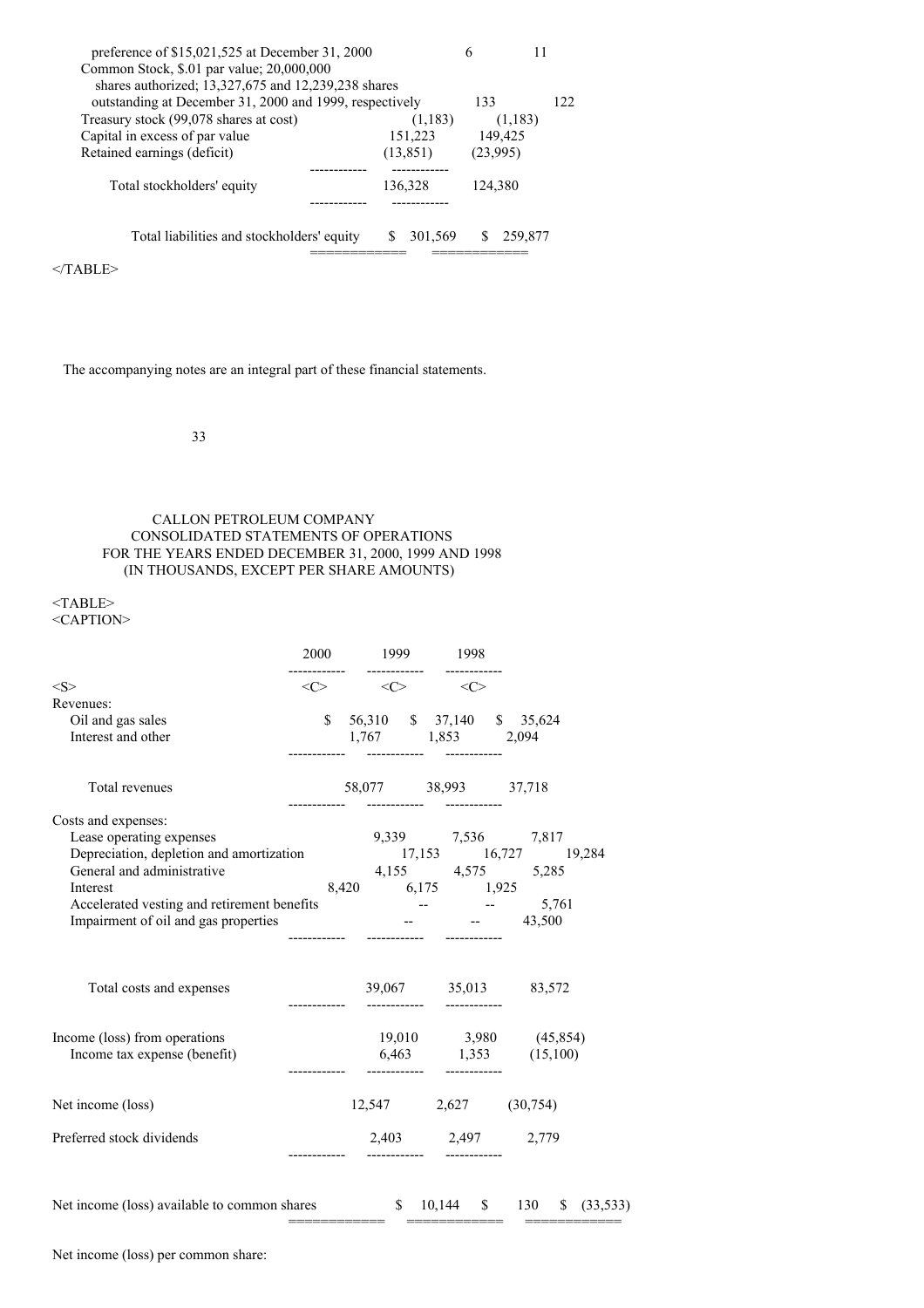| <b>Basic</b>                                                 | \$. |        | $.82 \quad S \quad .01 \quad S$ |          | (4.17) | ______________ |  |
|--------------------------------------------------------------|-----|--------|---------------------------------|----------|--------|----------------|--|
| Diluted                                                      | S   | .80 S  | .01 S                           | ________ | (4.17) |                |  |
| Shares used in computing net income (loss) per common share: |     |        |                                 |          |        |                |  |
| <b>Basic</b>                                                 |     | 12.420 | 8.976<br>______________         |          | 8.034  |                |  |
| Diluted                                                      |     | 12.745 | 9.075                           |          | 8.034  |                |  |
|                                                              |     |        |                                 |          |        |                |  |

 $<$ /TABLE>

The accompanying notes are an integral part of these financial statements.

34

# CALLON PETROLEUM COMPANY CONSOLIDATED STATEMENTS OF STOCKHOLDERS' EQUITY (IN THOUSANDS)

| PREFERRED<br><b>STOCK</b>                        |           | <b>COMMON</b><br><b>STOCK</b> | <b>UNEARNED</b>     | <b>STOCK</b>  | <b>COMPENSATION</b><br><b>TREASURY</b>  | CAPITAL IN<br><b>STOCK</b> | <b>RESTRICTED</b><br>PAR VALUE |    | RETAINED<br><b>EXCESS OF</b><br>(DEFICIT) | <b>EARNINGS</b> |
|--------------------------------------------------|-----------|-------------------------------|---------------------|---------------|-----------------------------------------|----------------------------|--------------------------------|----|-------------------------------------------|-----------------|
| <s><br/>&lt;&lt;&gt;</s>                         | $<\infty$ |                               | $\langle C \rangle$ |               | <<>                                     | $<\!\!C\!\!>$              | $\langle C \rangle$            |    |                                           |                 |
| Balances, December 31, 1997                      | \$        | 13<br>S                       | 79                  | <sup>\$</sup> | $\mathbb S$<br>$\overline{\phantom{a}}$ |                            | $(2,232)$ \$ 106,433           | -S | 9,408                                     |                 |
| Net income (loss)                                |           |                               |                     |               |                                         |                            | (30, 754)                      |    |                                           |                 |
| Preferred stock dividends                        |           |                               |                     |               |                                         | 15                         | (2,779)                        |    |                                           |                 |
| Shares issued pursuant to employee               |           |                               |                     |               |                                         |                            |                                |    |                                           |                 |
| benefit and option plan                          |           |                               |                     |               |                                         | 235                        |                                |    |                                           |                 |
| Employee stock purchase plan                     |           |                               |                     |               |                                         |                            | 163                            |    |                                           |                 |
| Restricted stock plan                            |           | 2                             |                     |               | (2,731)                                 | 2,584                      |                                |    |                                           |                 |
| Earned portion of restricted stock               |           |                               |                     |               | 4,963                                   |                            |                                |    |                                           |                 |
| Conversion of preferred shares to common         |           |                               |                     | 1             |                                         |                            | (1)                            |    |                                           |                 |
| Stock buyback plan                               |           |                               |                     | (915)         |                                         |                            |                                |    |                                           |                 |
| Balances, December 31, 1998                      |           | 13                            | 82                  |               | (915)                                   |                            | 109,429                        |    | (24, 125)                                 |                 |
| Net income (loss)                                |           |                               |                     |               |                                         |                            | 2,627                          |    |                                           |                 |
| Sale of common stock                             |           |                               | 37                  |               |                                         | 40,994                     |                                |    |                                           |                 |
| Preferred stock dividends                        |           |                               |                     |               |                                         |                            | (2, 222)                       |    |                                           |                 |
| Shares issued pursuant to employee               |           |                               |                     |               |                                         |                            |                                |    |                                           |                 |
| benefit and option plan                          |           |                               |                     |               |                                         | 274                        |                                |    |                                           |                 |
| Employee stock purchase plan                     |           |                               |                     |               |                                         |                            | 67                             |    |                                           |                 |
| Restricted stock plan                            |           | (2)                           |                     |               |                                         | (1,613)                    |                                |    |                                           |                 |
| Conversion of preferred shares to common         |           | (2)                           |                     | 5             |                                         |                            | 274                            |    | (275)                                     |                 |
| Stock buyback plan                               |           |                               |                     | (268)         |                                         |                            |                                |    |                                           |                 |
| Balances, December 31, 1999                      |           | 11                            | 122                 |               | (1, 183)                                |                            | 149,425                        |    | (23,995)                                  |                 |
| Net income (loss)                                |           |                               |                     |               |                                         |                            | 12,547                         |    |                                           |                 |
| Preferred stock dividends                        |           |                               |                     |               |                                         |                            | (1,978)                        |    |                                           |                 |
| Shares issued pursuant to employee               |           |                               |                     |               |                                         |                            |                                |    |                                           |                 |
| benefit and option plan                          |           |                               |                     |               |                                         | 1,069                      |                                |    |                                           |                 |
| Employee stock purchase plan                     |           |                               |                     |               |                                         |                            | 269                            |    |                                           |                 |
| Tax benefits related to stock compensation plans |           |                               |                     |               |                                         |                            | 41                             |    |                                           |                 |
| Conversion of preferred shares to common         |           | (5)                           |                     | 11            |                                         |                            | 419                            |    | (425)                                     |                 |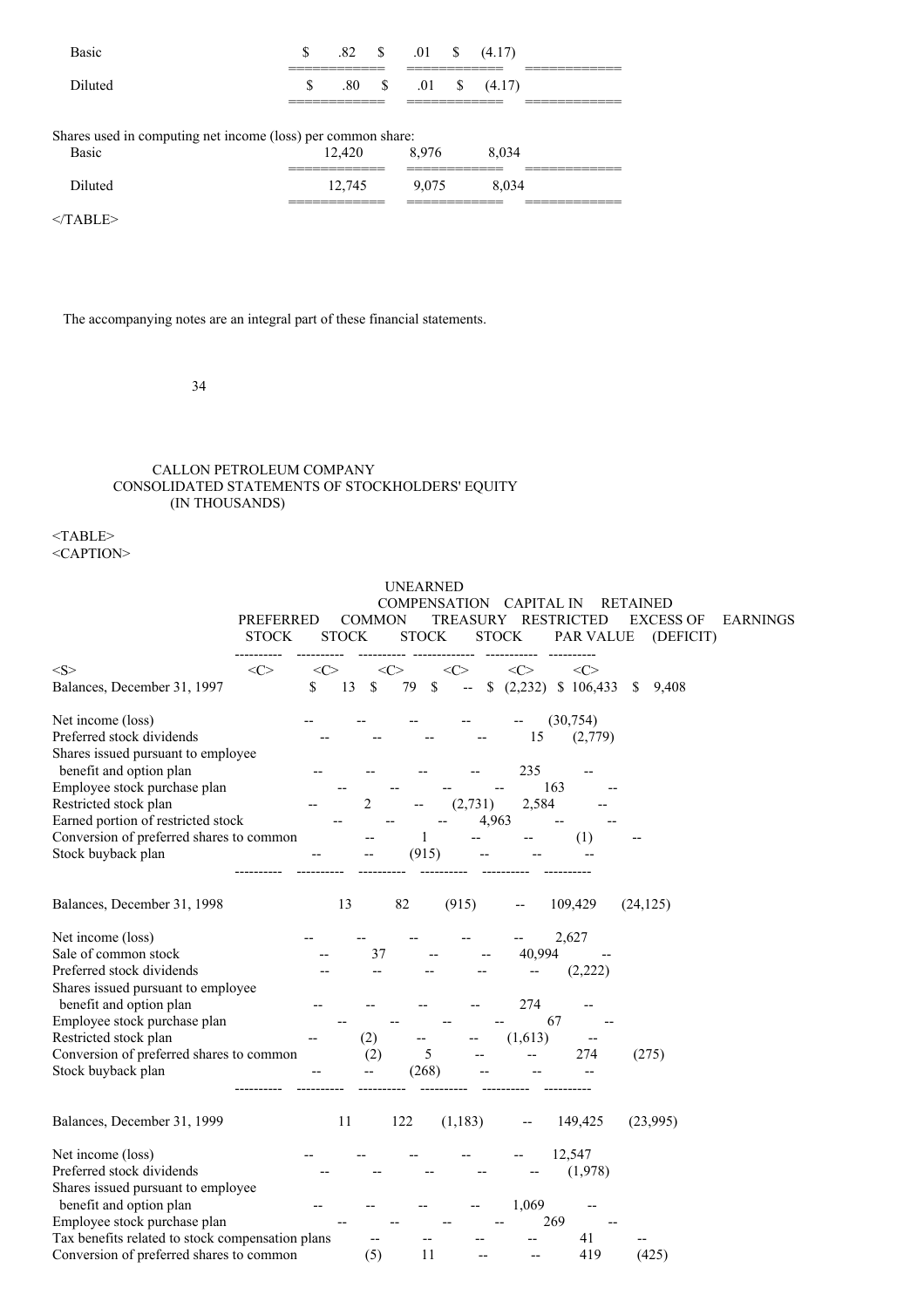---------- ---------- ---------- ---------- ---------- ----------

 $<$ /TABLE>

The accompanying notes are an integral part of these financial statements.

35

# CALLON PETROLEUM COMPANY CONSOLIDATED STATEMENTS OF CASH FLOWS FOR THE YEARS ENDED DECEMBER 31, 2000, 1999 AND 1998 (IN THOUSANDS)

<TABLE> <CAPTION>

|                                                                                                                                                                                                                                              |    | 2000 1999 1998                                              |  |  |
|----------------------------------------------------------------------------------------------------------------------------------------------------------------------------------------------------------------------------------------------|----|-------------------------------------------------------------|--|--|
| < S >                                                                                                                                                                                                                                        |    | $\langle C \rangle$ $\langle C \rangle$ $\langle C \rangle$ |  |  |
| Cash flows from operating activities:                                                                                                                                                                                                        |    |                                                             |  |  |
| Net income (loss)                                                                                                                                                                                                                            | \$ | 12,547 \$ 2,627 \$ (30,754)                                 |  |  |
| Adjustments to reconcile net income (loss) to                                                                                                                                                                                                |    |                                                             |  |  |
| cash provided by operating activities:                                                                                                                                                                                                       |    |                                                             |  |  |
|                                                                                                                                                                                                                                              |    |                                                             |  |  |
|                                                                                                                                                                                                                                              |    |                                                             |  |  |
|                                                                                                                                                                                                                                              |    |                                                             |  |  |
| Depreciation, depletion and amortization<br>17,598 17,232 19,791<br>Impairment of oil and gas properties<br>Amortization of deferred costs<br>1,034 707 619<br>Amortization of deferred production payment revenue (4,844) 2,710)            |    |                                                             |  |  |
| Deferred income tax expense (benefit) $6,463$ $1,353$ $(15,100)$                                                                                                                                                                             |    |                                                             |  |  |
| Noncash charge related to compensation plans 1,069 275 7,583                                                                                                                                                                                 |    |                                                             |  |  |
| Changes in current assets and liabilities:                                                                                                                                                                                                   |    |                                                             |  |  |
| Accounts receivable                                                                                                                                                                                                                          |    | $(3,882)$ $662$ $6,144$<br>$(1,131)$ $1,271$ $(1,271)$      |  |  |
| Advance to operators                                                                                                                                                                                                                         |    |                                                             |  |  |
|                                                                                                                                                                                                                                              |    |                                                             |  |  |
|                                                                                                                                                                                                                                              |    |                                                             |  |  |
|                                                                                                                                                                                                                                              |    |                                                             |  |  |
|                                                                                                                                                                                                                                              |    |                                                             |  |  |
|                                                                                                                                                                                                                                              |    |                                                             |  |  |
| Advance to operators<br>Other current assets<br>Current liabilities<br>Current liabilities<br>Change in gas balancing receivable<br>Change in gas balancing payable<br>Change in other long-term liabilities<br>Change in other long-term li |    |                                                             |  |  |
| Change in other assets, net<br>$(731)$<br>$(131)$<br>$(337)$<br>$(357)$<br>$(36745)$<br>$(30745)$                                                                                                                                            |    |                                                             |  |  |
| Cash provided (used) by operating activities 28,745 23,020 29,705                                                                                                                                                                            |    |                                                             |  |  |
|                                                                                                                                                                                                                                              |    |                                                             |  |  |
|                                                                                                                                                                                                                                              |    |                                                             |  |  |
| Cash flows from investing activities:                                                                                                                                                                                                        |    |                                                             |  |  |
|                                                                                                                                                                                                                                              |    | $  9,909$                                                   |  |  |
|                                                                                                                                                                                                                                              |    |                                                             |  |  |
|                                                                                                                                                                                                                                              |    |                                                             |  |  |
| Cash provided (used) by investing activities $(81,849)$ $(51,709)$ $(53,592)$                                                                                                                                                                |    |                                                             |  |  |
|                                                                                                                                                                                                                                              |    |                                                             |  |  |
|                                                                                                                                                                                                                                              |    |                                                             |  |  |
| Cash flows from financing activities:                                                                                                                                                                                                        |    |                                                             |  |  |
|                                                                                                                                                                                                                                              |    | 269 68 414                                                  |  |  |
|                                                                                                                                                                                                                                              |    |                                                             |  |  |
| Constraint to Equity issued related to employee stock plans<br>Equity issued related to employee stock plans<br>Purchase of treasury shares<br>Payment on debt<br>Increase in debt<br>(29,250) (42,500) --<br>Increase in debt<br>(3,000 64  |    |                                                             |  |  |
|                                                                                                                                                                                                                                              |    |                                                             |  |  |
|                                                                                                                                                                                                                                              |    |                                                             |  |  |
| Restricted stock plan                                                                                                                                                                                                                        |    | -- $(1,615)$ $(130)$                                        |  |  |
| Sale of common stock                                                                                                                                                                                                                         |    | -- $41,031$ --<br>(2,214) (2,333) (2,779)                   |  |  |
| Cash dividends on preferred stock                                                                                                                                                                                                            |    |                                                             |  |  |

------------ ------------ ------------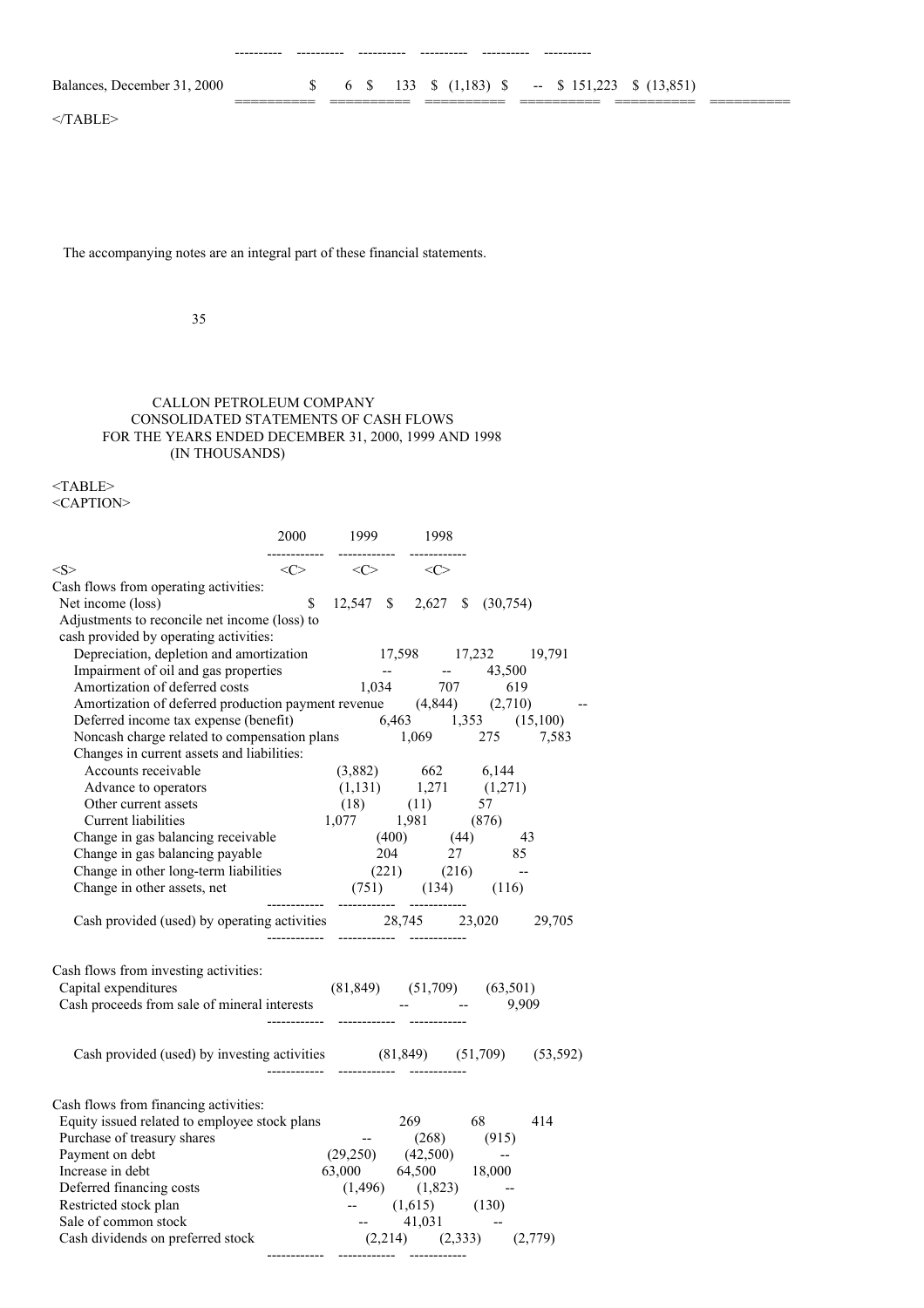| Cash provided (used) by financing activities               |        | 30,309    |           | 57,060 | 14.590  |
|------------------------------------------------------------|--------|-----------|-----------|--------|---------|
| Net increase (decrease) in cash and cash equivalents       |        |           | (22, 795) | 28.371 | (9,297) |
| Cash and cash equivalents:<br>Balance, beginning of period | 34.671 |           | 6.300     |        | 15.597  |
| Balance, end of period                                     | \$.    | 11.876 \$ | 34.671    | -S     | 6.300   |

 $<$ /TABLE>

The accompanying notes are an integral part of these financial statements.

36

#### CALLON PETROLEUM COMPANY NOTES TO CONSOLIDATED FINANCIAL STATEMENTS

# 1. ORGANIZATION

Callon Petroleum Company (the "Company") was organized under the laws of the state of Delaware in March 1994 to serve as the surviving entity in the consolidation and combination of several related entities (referred to herein collectively as the "Constituent Entities"). The combination of the businesses and properties of the Constituent Entities with the Company was completed on September 16, 1994 (the "Consolidation").

As a result of the Consolidation, all of the businesses and properties of the Constituent Entities are owned (directly or indirectly) by the Company. Certain registration rights were granted to the stockholders of certain of the Constituent Entities. See Note 7.

The Company and its predecessors have been engaged in the acquisition, development and exploration of crude oil and natural gas since 1950. The Company's properties are geographically concentrated in Louisiana, Alabama, Texas and offshore Gulf of Mexico.

#### 2. SUMMARY OF SIGNIFICANT ACCOUNTING POLICIES

#### PRINCIPLES OF CONSOLIDATION AND REPORTING

The Consolidated Financial Statements include the accounts of the Company, and its subsidiary, Callon Petroleum Operating Company ("CPOC"). CPOC also has subsidiaries, namely Callon Offshore Production, Inc. and Mississippi Marketing, Inc. All intercompany accounts and transactions have been eliminated. Certain prior year amounts have been reclassified to conform to presentation in the current year.

#### USE OF ESTIMATES

The preparation of financial statements in conformity with generally accepted accounting principles requires management to make estimates and assumptions that affect the reported amounts of assets and liabilities and disclosure of contingent assets and liabilities at the date of the financial statements and the reported amounts of revenues and expenses during the reporting period. Actual results could differ from those estimates.

## ACCOUNTING PRONOUNCEMENTS

In June 1998, the Financial Accounting Standards Board issued Statement of Financial Accounting Standards No. 133 ("SFAS 133"), Accounting for Derivative Instruments and Hedging Activities. The Statement establishes accounting and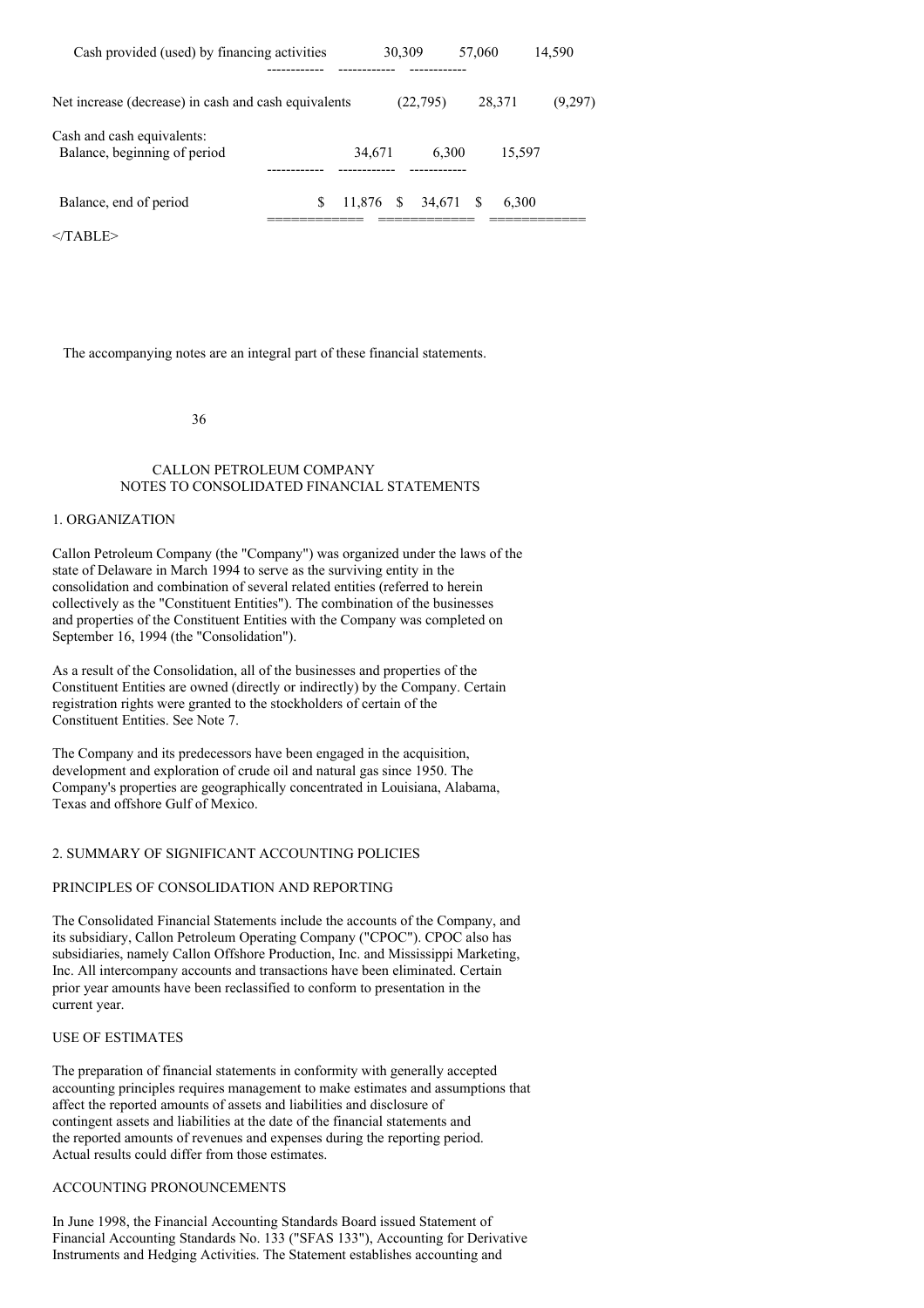reporting standards requiring that every derivative instrument, including certain derivative instruments embedded in other contracts, be recorded in the balance sheet as either an asset or liability measured at its fair value. SFAS 133 is effective for fiscal years beginning after June 15, 2000, with earlier application permitted. The Company adopted SFAS 133 effective January 1, 2001.

37

SFAS 133 requires the Company to report changes in the fair value of our derivative financial instruments that qualify as cash flow hedges in other comprehensive income, a component of stockholders' equity, until realized. See Note 6 for a comprehensive discussion of our derivative financial instruments.

# PROPERTY AND EQUIPMENT

The Company follows the full-cost method of accounting for oil and gas properties whereby all costs incurred in connection with the acquisition, exploration and development of oil and gas reserves, including certain overhead costs, are capitalized. Such amounts include the cost of drilling and equipping productive wells, dry hole costs, lease acquisition costs, delay rentals, interest capitalized on unevaluated leases and other costs related to exploration and development activities. Payroll and general and administrative costs capitalized include salaries and related fringe benefits paid to employees directly engaged in the acquisition, exploration and/or development of oil and gas properties as well as other directly identifiable general and administrative costs associated with such activities. Such capitalized costs do not include any costs related to production or general corporate overhead. Costs associated with unevaluated properties are excluded from amortization. Unevaluated property costs are transferred to evaluated property costs at such time as wells are completed on the properties, the properties are sold or management determines these costs have been impaired.

Costs of properties, including future development and net future site restoration, dismantlement and abandonment costs, which have proved reserves and those which have been determined to be worthless, are depleted using the unit-of-production method based on proved reserves. If the total capitalized costs of oil and gas properties, net of amortization, exceed the sum of (1) the estimated future net revenues from proved reserves at current prices and discounted at 10% and (2) the lower of cost or market of unevaluated properties (the full-cost ceiling amount), net of tax effects, then such excess is charged to expense during the period in which the excess occurs. See Note 8.

Upon the acquisition or discovery of oil and gas properties, management estimates the future net costs to be incurred to dismantle, abandon and restore the property using geological, engineering and regulatory data available. Such cost estimates are periodically updated for changes in conditions and requirements. Such estimated amounts are considered as part of the full cost pool subject to amortization upon acquisition or discovery. Such costs are capitalized as oil and gas properties as the actual restoration, dismantlement and abandonment activities take place.

Depreciation of other property and equipment is provided using the straight-line method over estimated lives of three to 20 years. Depreciation of pipeline and other facilities is provided using the straight-line method over estimated lives of 15 to 27 years.

### NATURAL GAS IMBALANCES

The Company follows an entitlement method of accounting for its proportionate share of gas production on a well-by-well basis, recording a receivable to the extent that a well is in an "undertake" position and conversely recording a liability to the extent that a well is in an "overtake" position.

#### 38

#### DERIVATIVES

The Company uses derivative financial instruments for price protection purposes on a limited amount of its future production and does not use them for trading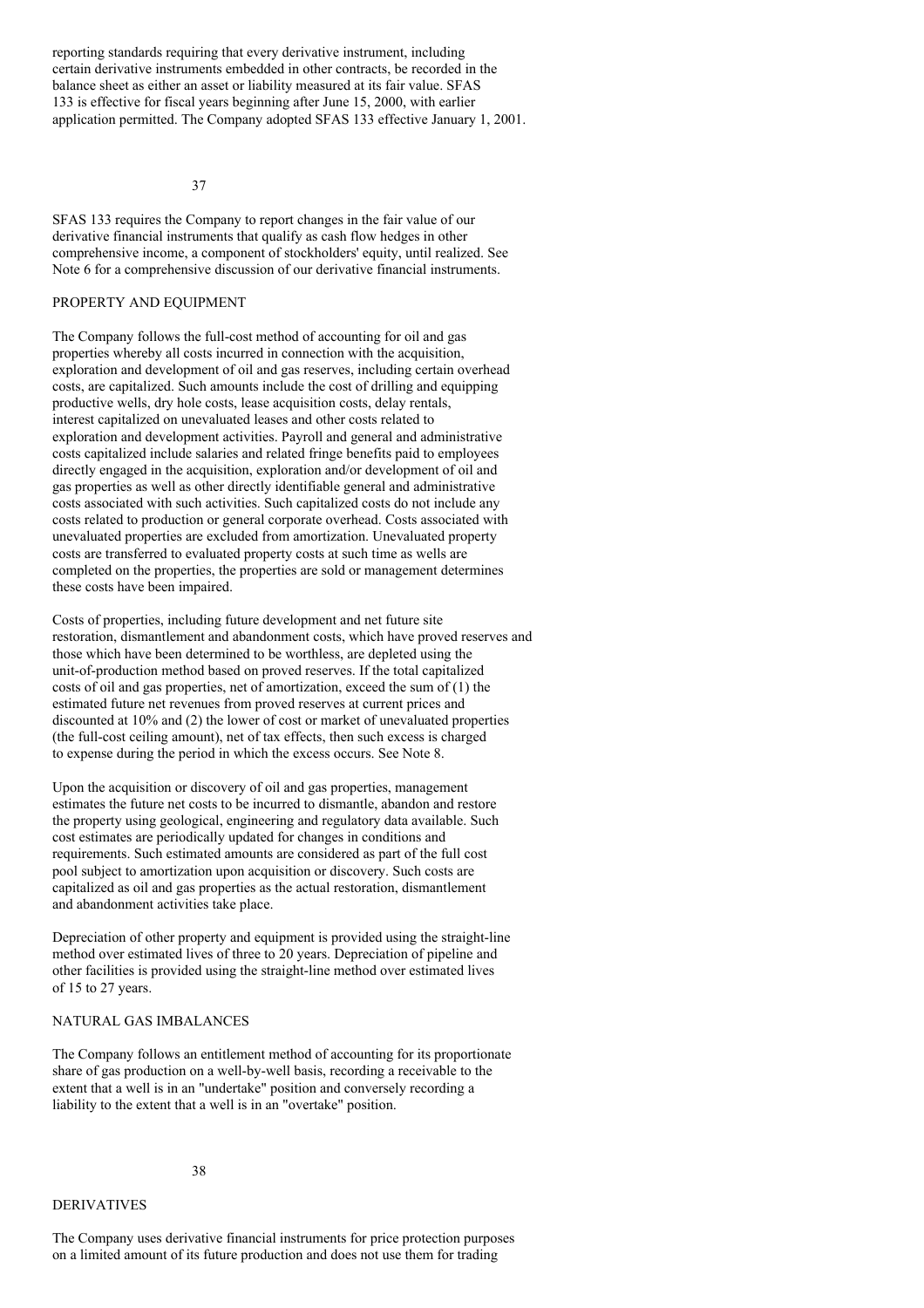purposes. Such derivatives were accounted for in years prior to and including 2000 as hedges and have been recognized as an adjustment to oil and gas sales in the period in which they are related. Future accounting treatment will be under SFAS 133 (see Note 6).

# ACCOUNTS RECEIVABLE

Accounts receivable consists primarily of accrued oil and gas production receivables. The balance in the reserve for doubtful accounts included in accounts receivable was \$78,000 and \$38,000 at December 31, 2000 and 1999, respectively. Net recoveries were \$40,000 in 2000. There were no provisions to expense in the three-year period ended December 31, 2000.

# MAJOR CUSTOMERS

Our production is sold on month-to-month contracts at prevailing prices. The following table identifies customers to whom we sold a significant percentage of our total oil and gas production during each of the twelve-month periods ended:

<TABLE> <CAPTION>

# DECEMBER 31,

| 2000                                  | 1999 | 1998   |     |
|---------------------------------------|------|--------|-----|
|                                       |      |        |     |
| $<\!\!S\!\!>$                         |      | ( >    |     |
| Adams Resources Marketing, Ltd.       |      | 14%    | 16% |
| Columbia Energy Services              |      | 29%    | 22% |
| Dynegy Marketing & Trade              |      | $12\%$ | 23% |
| PG&E Energy Trading Corporation       |      |        | 26% |
| <b>Reliant Energy Services</b>        | 37%  |        |     |
| <b>Unocal Exploration Corporation</b> | 8%   |        |     |
| $<$ TABLE>                            |      |        |     |

Because alternative purchasers of oil and gas are readily available, we believe that the loss of any of these purchasers would not result in a material adverse effect on our ability to market future oil and gas production.

# STATEMENTS OF CASH FLOWS

For purposes of the Consolidated Financial Statements, the Company considers all highly liquid investments purchased with an original maturity of three months or less to be cash equivalents.

The Company paid no federal income taxes for the three years ended December 31, 2000. During the years ended December 31, 2000, 1999 and 1998, the Company made cash payments of \$11,449,000, \$9,013,000 and \$6,229,000 respectively, for interest.

#### PER SHARE AMOUNTS

Basic income or loss per common share were computed by dividing net income or loss by the weighted average number of shares of common stock outstanding during the year. Diluted income per common share for 2000 and 1999 were determined on a weighted average basis using common shares issued and outstanding adjusted for the effect of stock options considered common stock equivalents computed using

#### 39

the treasury stock method. In 1998, all options were excluded from the computation of diluted loss per share because they were antidilutive. The conversion of the preferred stock was not included in any annual calculation due to its antidilutive effect on diluted income or loss per common share.

A reconciliation of the basic and diluted per share computation is as follows (in thousands, except per share amounts):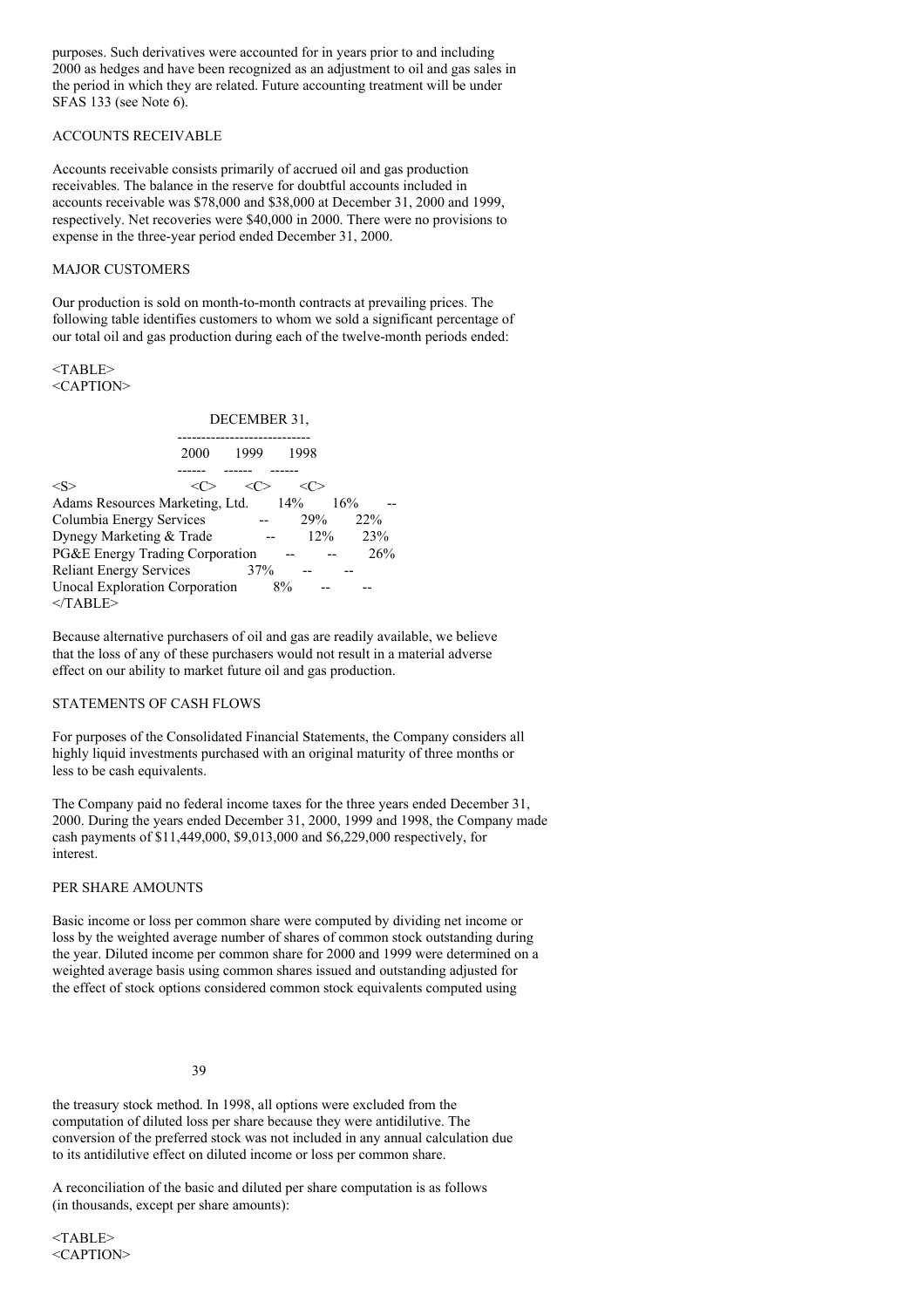| 2000                                              |    | 1999   |        |        | 1998 |       |       |        |           |
|---------------------------------------------------|----|--------|--------|--------|------|-------|-------|--------|-----------|
| $<\!\!S\!\!>$                                     |    |        |        |        |      |       |       |        |           |
| (a) Net income (loss) available for common stock  |    |        | S      | 10,144 | S    |       | 130   | S      | (33, 533) |
| Preferred dividends assuming conversion of        |    |        |        |        |      |       |       |        |           |
| preferred stock (if dilutive)                     |    |        |        |        |      |       |       |        |           |
| (b) Income available for common stock assuming    |    |        |        |        |      |       |       |        |           |
| conversion of preferred stock (if dilutive)       |    | \$.    | 10.144 |        | S.   | 130   | S     |        | (33, 533) |
| (c) Weighted average shares outstanding           |    |        | 12.420 |        |      | 8.976 |       |        | 8,034     |
| Dilutive impact of stock options                  |    |        | 325    |        | 99   |       |       |        |           |
| Convertible preferred stock (if dilutive)         |    |        |        |        |      |       |       |        |           |
| (d) Total diluted shares                          |    | 12.745 |        | 9.075  |      |       | 8.034 |        |           |
| Stock options excluded due to antidilutive impact |    |        |        |        |      |       |       | 163    |           |
| Basic income (loss) per share $(a/c)$             | S  |        | .82    | \$     | .01  | S     |       | (4.17) |           |
| Diluted income (loss) per share $(b/d)$           | \$ |        | .80    | S      | .01  |       | S     | (4.17) |           |
| $<$ TABLE>                                        |    |        |        |        |      |       |       |        |           |

# FAIR VALUE OF FINANCIAL INSTRUMENTS

Fair value of cash, cash equivalents, accounts receivable, accounts payable and long-term debt approximates book value at December 31, 2000 and 1999. Fair value of long-term debt (specifically, the  $10\%$ , the  $10.125\%$ , the  $10.25\%$  and the  $11\%$ Senior Subordinated Notes) was based on quoted market value.

The calculation of the fair market value of the outstanding hedging contracts (see Note 6) as of December 31, 2000 indicated a \$5.8 million market value liability based on market prices at that date. See Note 6 for further discussion related to the derivative activity of the Company.

## 3. INCOME TAXES

The Company follows the asset and liability method of accounting for deferred income taxes prescribed by Statement of Financial Accounting Standards No. 109 ("SFAS 109") "Accounting for Income Taxes". The statement provides for the recognition of a deferred tax asset for deductible temporary timing differences, capital and operating loss carryforwards, statutory depletion carryforward and tax credit carryforwards, net of a "valuation allowance". The valuation allowance is provided for that portion of the asset, for which it is deemed more likely than not, that it will not be realized. The Company's management determined that no valuation allowance was required in 2000 and 1999. Accordingly, the Company has recorded a deferred tax asset at December 31, 2000 and 1999 as follows:

40

|                                                                                                                            |       | DECEMBER 31,   |                                            |       |  |
|----------------------------------------------------------------------------------------------------------------------------|-------|----------------|--------------------------------------------|-------|--|
|                                                                                                                            | 2000  | 1999           |                                            |       |  |
|                                                                                                                            |       | (IN THOUSANDS) |                                            |       |  |
| $<\!\!S\!\!>$                                                                                                              | <( '> | <<             |                                            |       |  |
| Federal net operating loss carryforwards \$ 14,352 \$ 13,143<br>Statutory depletion carryforward<br>Temporary differences: |       |                | 4,152                                      | 4,087 |  |
| Oil and gas properties<br>Pipeline and other facilities                                                                    |       |                | $(8,937)$ $(2,200)$<br>$(1,938)$ $(2,051)$ |       |  |
| Non-oil and gas property<br>Other                                                                                          |       | 1,025 2,118    | $(81)$ $(102)$                             |       |  |
| Total tax asset                                                                                                            |       |                | 8,573 14,995                               |       |  |
| Valuation allowance                                                                                                        |       |                |                                            |       |  |
| Net tax asset                                                                                                              | \$    | 8,573 \$       | 14,995                                     |       |  |
|                                                                                                                            |       |                |                                            |       |  |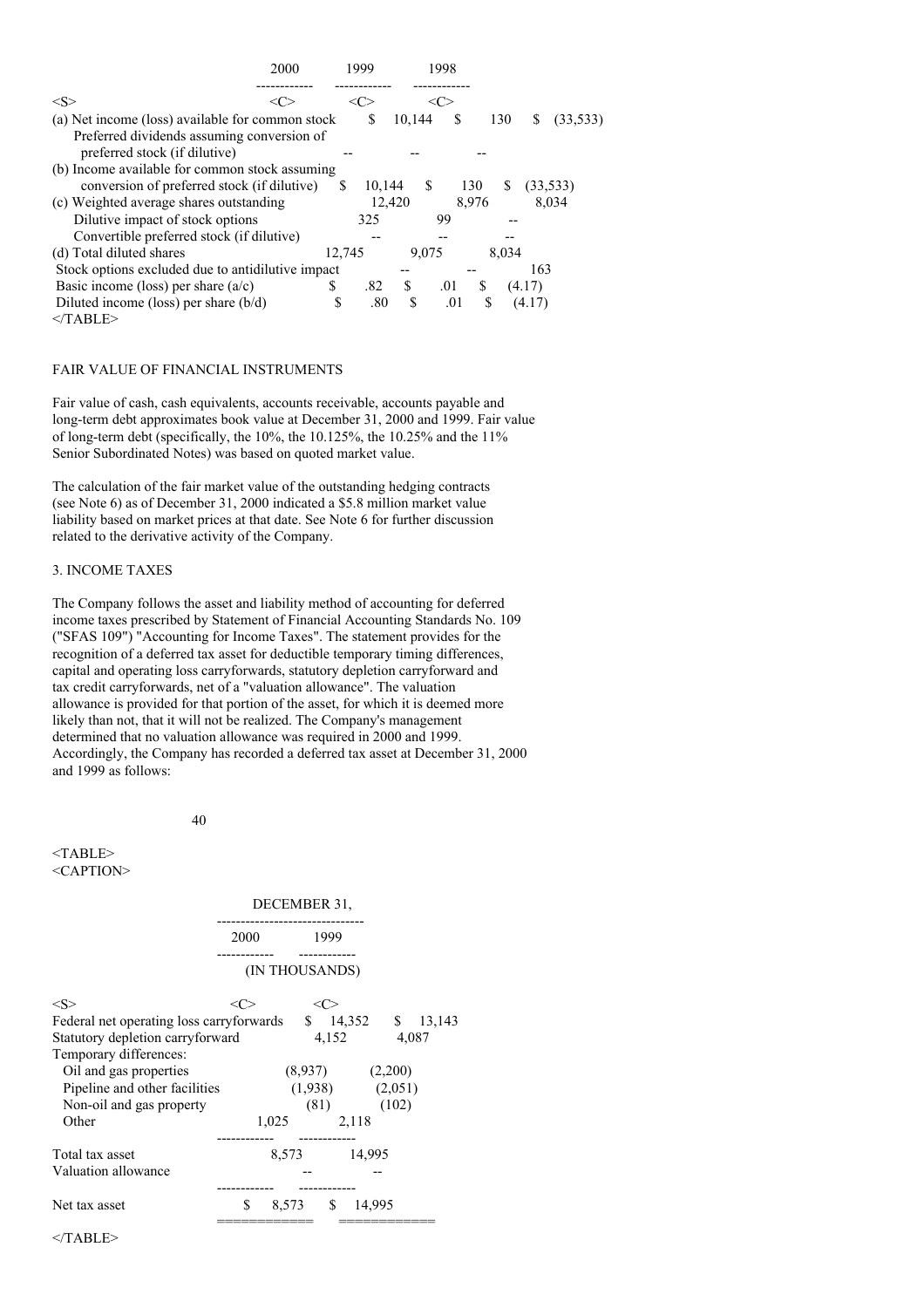At December 31, 2000, the Company had, for federal tax reporting purposes, net operating loss carryforwards of \$41.0 million, which expire in 2001 through 2015. Additionally, the Company had available for tax reporting purposes \$11.9 million in statutory depletion deductions, which can be carried forward for an indefinite period.

The Company has significant state net operating loss carryforwards that are not included in the deferred tax asset above, as the Company does not anticipate generating taxable state income in the states in which these loss carryforwards apply. The Company has very limited state taxable income as primarily all of its revenue is generated in federal waters not subject to state income taxes.

The provision for income taxes at the Company's effective tax rate differed from the provision for income taxes at the statutory rate as follows:

<TABLE> <CAPTION>

|                                                              | 2000 | 1999 |                            | 1998 |  |                              |
|--------------------------------------------------------------|------|------|----------------------------|------|--|------------------------------|
|                                                              |      |      | (IN THOUSANDS)             |      |  |                              |
| $<\!\!S\!\!>$                                                |      |      |                            |      |  |                              |
| Computed expense (benefit) at the expected<br>statutory rate | \$   |      | 6,463 \$ 1,353 \$ (15,590) |      |  |                              |
| Other                                                        |      |      |                            | 490  |  |                              |
|                                                              |      |      |                            |      |  |                              |
| Deferred income tax expense (benefit)                        |      | -S   |                            |      |  | $6,463$ \$ 1,353 \$ (15,100) |
|                                                              |      |      |                            |      |  |                              |

 $<$ /TABLE>

## 4. SALE OF PRODUCTION PAYMENT INTEREST

In June 1999, the Company acquired a working interest in the Mobile Block 864 Area where the Company already owned an interest. Concurrent with this acquisition, the seller received a volumetric production payment, valued at approximately \$14.8 million, from production attributable to a portion of the Company's interest in the area over a 39-month period. The Company recorded a liability associated with the sale of this production payment interest because a substantial obligation for future performance exists. Under the terms of the sale, the Company is obligated to deliver the production volumes free and clear of royalties, lease operating expenses, production taxes and all capital costs. The production payment was recorded at the present value of the volumetric production committed to the seller at market value and, beginning in June 1999, is amortized to oil and gas sales on the units-of-production method as associated hydrocarbons are delivered.

41

#### 5. LONG-TERM DEBT

Long-term debt consisted of the following at:

|                                              | DECEMBER 31, |                       |      |        |        |  |  |  |
|----------------------------------------------|--------------|-----------------------|------|--------|--------|--|--|--|
|                                              | 2000         | --------------------- | 1999 |        |        |  |  |  |
|                                              |              | (IN THOUSANDS)        |      |        |        |  |  |  |
| $<\!\!S\!\!>$                                |              |                       | <∈   |        |        |  |  |  |
| Credit Facility                              | S            | 25,000                | S    | 100    |        |  |  |  |
| 10% Senior Subordinated Notes                |              |                       |      | 24,150 |        |  |  |  |
| 10.125% Senior Subordinated Notes (due 2002) |              |                       |      | 36,000 | 36,000 |  |  |  |
| 10.25% Senior Subordinated Notes (due 2004)  |              |                       |      | 40,000 | 40,000 |  |  |  |
| 11% Senior Subordinated Notes (due 2005)     |              |                       |      | 33,000 |        |  |  |  |
|                                              |              |                       |      |        |        |  |  |  |

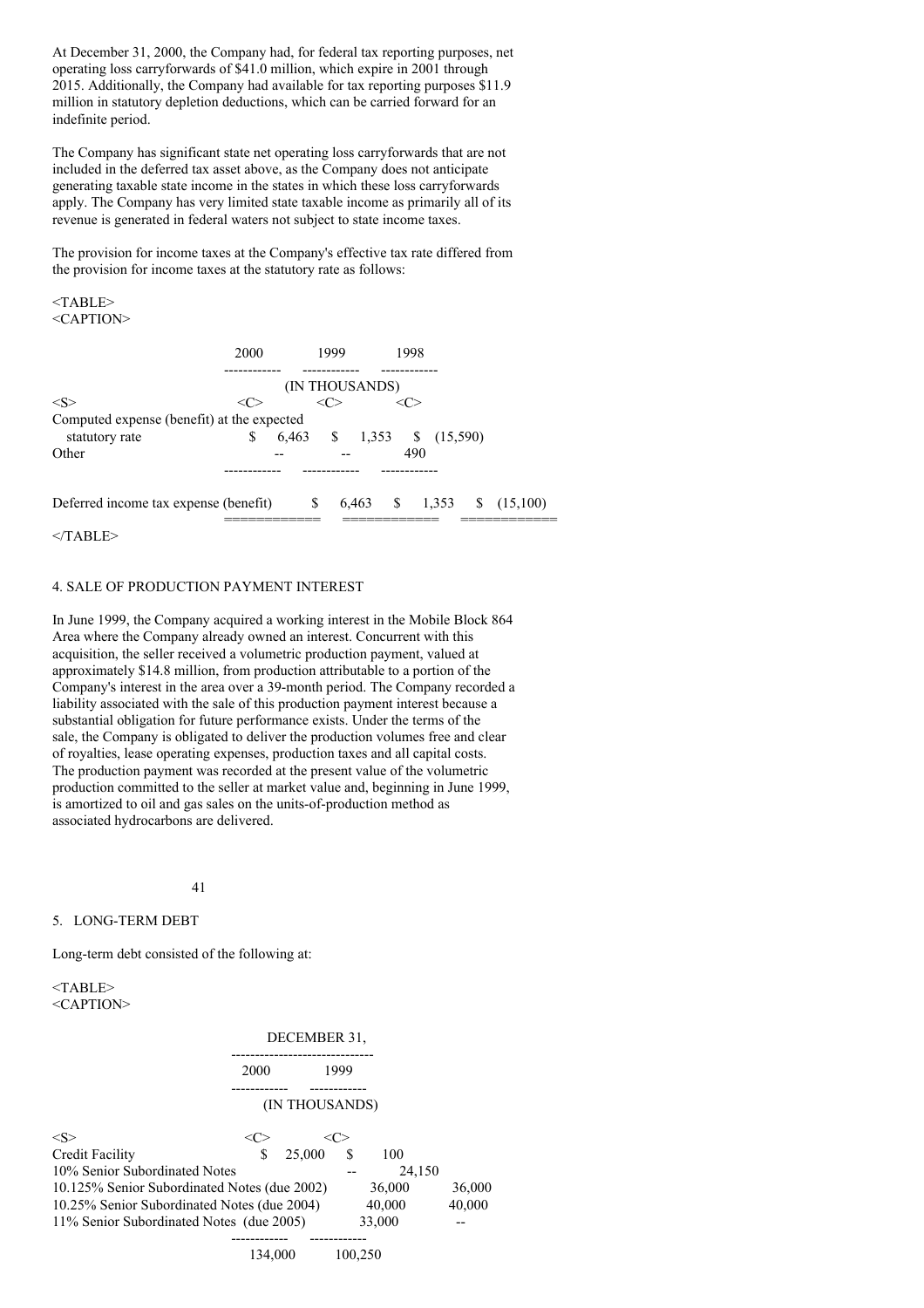

#### $<$ /TABLE>

The Company negotiated a new Credit Facility effective October 31, 2000 with First Union National Bank. Borrowings under the Credit Facility are secured by mortgages covering substantially all of the Company's producing oil and gas properties. Currently, the Credit Facility is for \$75 million with an initial \$50 million borrowing base ("Borrowing Base"), which is adjusted periodically on the basis of a discounted present value of future net cash flows attributable to the Company's proved producing oil and gas reserves. Pursuant to the Credit Facility, the interest rate is equal to the lender's prime rate plus 0.25%. The Company, at its option, may fix the interest rate on all or a portion of the outstanding principal balance at 1.75% above a defined "Eurodollar" rate for periods up to six months. The weighted average interest rate for the Credit Facility debt outstanding at December 31, 2000 and 1999 was 8.53% and 9.00%, respectively. Under the Credit Facility, a commitment fee of 0.25% or 0.375% per annum, depending on the amount of the unused portion of the borrowing base, is payable quarterly. The Company may borrow, pay, reborrow and repay under the Credit Facility until July 31, 2002 up to the borrowing base amount, on which date, the Company must repay in full all amounts then outstanding.

On July 31, 1997, the Company issued \$36 million of its 10.125% Series A Senior Subordinated Notes due September 15, 2002. Interest on the 10.125% Notes is payable quarterly, on March 15, June 15, September 15, and December 15 of each year. The 10.125% Notes are redeemable at the option of the Company in whole or in part, at any time on or after September 15, 2000. The 10.125% Notes are general unsecured obligations of the Company, subordinated in right of payment to all existing and future indebtedness of the Company.

On July 15, 1999, the Company completed the sale of \$40 million of Senior Subordinated Notes due 2004 at 10.25%. The net proceeds of approximately \$38.2 million were used to pay down the Credit Facility at that time. These notes are not entitled to any mandatory sinking fund payments and are subject to redemption at the Company's option at par plus unpaid interest at any time after March 15, 2001. The notes are listed on the New York Stock Exchange under the symbol "CPE 04" and are subject to a change

#### 42

of control clause that obligates the Company to repurchase the notes for 101% of par should a change of control occur. Interest is paid quarterly.

The Company completed the sale of \$33 million of 11% Senior Subordinated Notes due 2005, on October 26, 2000. The Company netted \$31.5 million from the offering after deducting the underwriters' discount and offering expenses. Approximately \$20.8 million of the net proceeds from the offering were used to purchase the Company's outstanding 10% Senior Subordinated Notes due 2001 in conjunction with a tender offer. The Company also redeemed the remaining \$3.4 million of its 10% Senior Subordinated Notes due 2001 not tendered in the offer.

The Credit Facility and the subordinated debt contain various covenants including restrictions on additional indebtedness and payment of cash dividends as well as maintenance of certain financial ratios. The Company is in compliance with these covenants at December 31, 2000.

#### 6. HEDGING CONTRACTS

The Company periodically uses derivative financial instruments to manage oil and gas price risk. Settlements of gains and losses on commodity price contracts are generally based upon the difference between the contract price or prices specified in the derivative instrument and a NYMEX price or other cash or futures index price, and are reported in 2000 and prior years as a component of oil and gas revenues. Gains or losses attributable to the termination of a contract are deferred and recognized in revenue when the oil and gas production is sold. Approximately \$3,290,000 and \$1,559,000 were recognized as a reduction of oil and gas revenue in 2000 and 1999 respectively, and \$1,886,000 was recognized as additional oil and gas revenue in 1998 as a result of such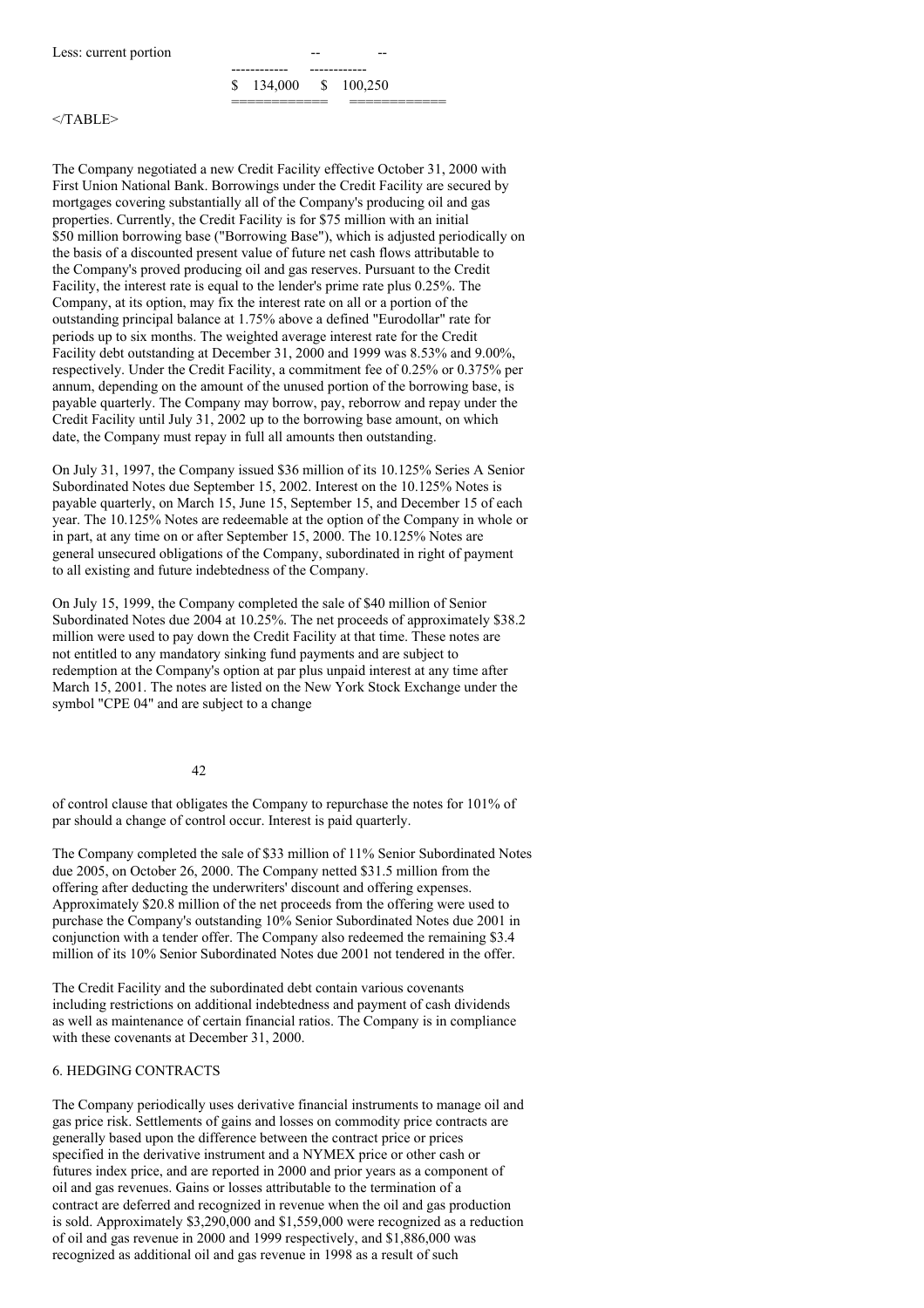#### agreements.

As of December 31, 2000, the Company had open collar contracts with third parties whereby minimum floor prices and maximum ceiling prices are contracted and applied to related contract volumes. These agreements in effect for 2001 are for average gas volumes of 390,000 Mcf per month beginning in January 2001 through October 2001 at (based on a weighted average of the contracts) a ceiling price of \$5.86 and floor price of \$4.69. The Company had no open oil hedging contracts at December 31, 2000.

As discussed in Note 2, the Company adopted SFAS 133 effective January 1, 2001. This statement establishes accounting and reporting standards that differ from those used in prior years. SFAS 133 requires that every derivative instrument be recorded in the balance sheet as either an asset or liability measured at its fair value at the date of adoption. The statement requires that future changes in the derivatives fair value be recognized currently in earnings unless specific hedge accounting criteria are met. Special accounting for qualifying hedges allows a derivative instrument's gain or loss to offset related results on the hedged item in the income statement, to the extent effective, and requires that the Company must formally document, designate, and assess effectiveness of transactions that receive hedge accounting. The Company believes that its hedges described above, to the extent of intrinsic value, will qualify as cash flow hedges under SFAS 133.

The Company has not yet quantified all effects of adopting SFAS 133 on its future financial statements. However as discussed in the following paragraphs, the Statement will increase volatility in earnings and other comprehensive income.

#### 43

The Company will record a market value liability in 2001 of \$5.8 million related to the fair value of the derivatives outstanding at January 1, 2001 with a corresponding charge, net of tax, to other comprehensive income. This transition adjustment will be reclassified into earnings in the same period or periods during which the hedged forecasted transactions affects earnings, adjusted for any future changes in fair value.

Oil and gas prices have declined significantly since January 1, 2001(the date of the transition entry to record the derivatives at fair value) causing substantially all of the liability recorded on the balance sheet at that date to be reversed in the first quarter of 2001.

#### 7. COMMITMENTS AND CONTINGENCIES

As described in Note 9, abandonment trusts (the "Trusts") have been established for future abandonment obligations of those oil and gas properties of the Company burdened by a net profits interest. The management of the Company believes the Trusts will be sufficient to offset those future abandonment liabilities; however, the Company is responsible for any abandonment expenses in excess of the Trusts' balances. As of December 31, 2000 total estimated site restoration, dismantlement and abandonment costs were approximately \$6,227,000, net of expected salvage value. Substantially all such costs are expected to be funded through the Trusts' funds, all of which will be accessible to the Company when abandonment work begins. In addition, as a working interest owner and/or operator of oil and gas properties, the Company is responsible for the cost of abandonment of such properties. See Note 2.

The Company, as part of the Consolidation, entered into Registration Rights Agreements whereby the former stockholders of certain of the Constituent Entities are entitled to require the Company to register Common Stock of the Company owned by them with the Securities and Exchange Commission for sale to the public in a firm commitment public offering and generally to include shares owned by them, at no cost, in registration statements filed by the Company. Costs of the offering will not include discounts and commissions, which will be paid by the respective sellers of the Common Stock.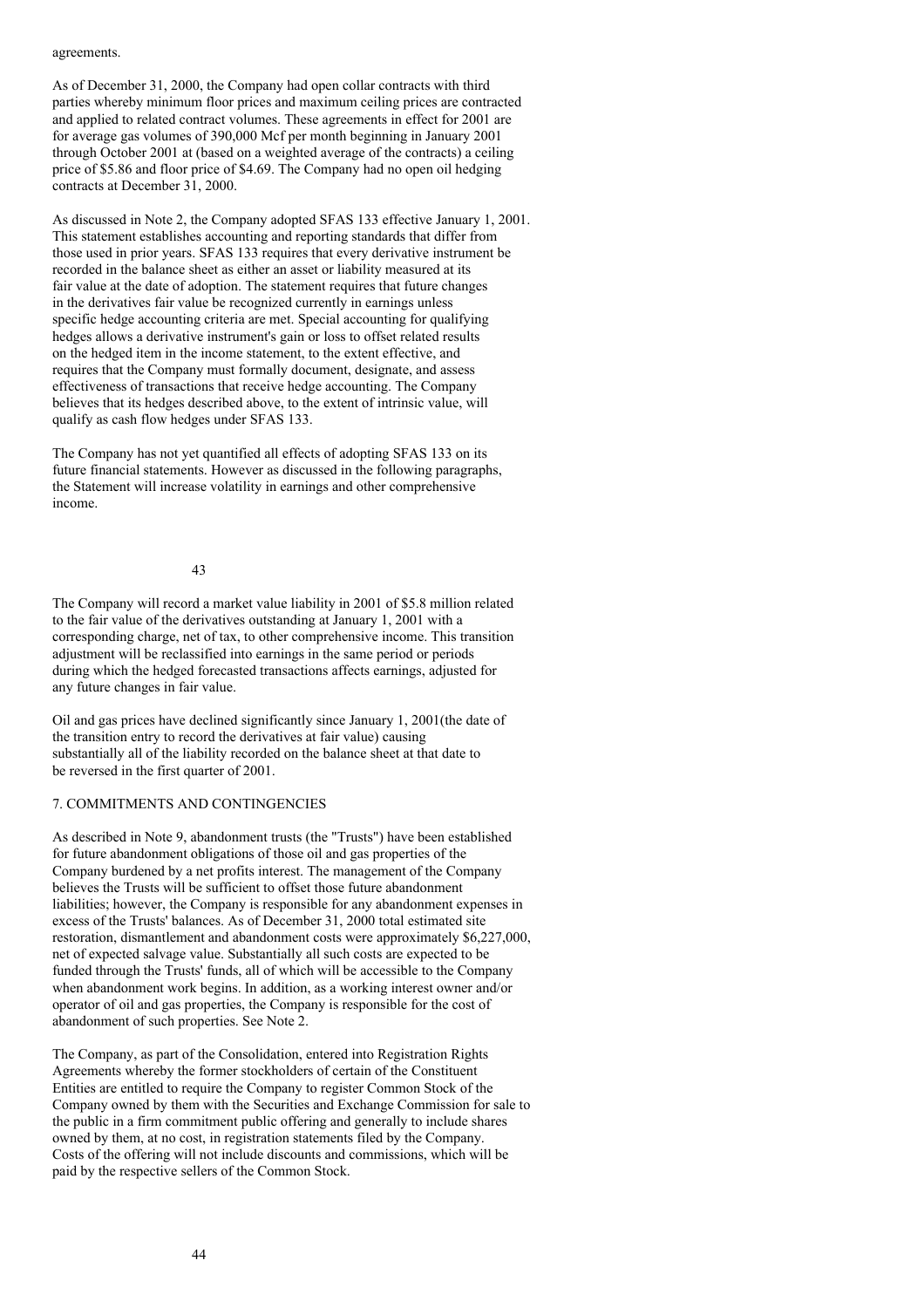# 8. OIL AND GAS PROPERTIES

The following table discloses certain financial data relating to the Company's oil and gas activities, all of which are located in the United States.

#### <TABLE> <CAPTION>

#### YEARS ENDED DECEMBER 31,

|                                                                                                                                                                                                                                                             | 2000 1999 1998                                              |                                |  |
|-------------------------------------------------------------------------------------------------------------------------------------------------------------------------------------------------------------------------------------------------------------|-------------------------------------------------------------|--------------------------------|--|
|                                                                                                                                                                                                                                                             | (IN THOUSANDS)                                              |                                |  |
| $<\!S>$                                                                                                                                                                                                                                                     | $\langle C \rangle$ $\langle C \rangle$ $\langle C \rangle$ |                                |  |
| Capitalized costs incurred:                                                                                                                                                                                                                                 |                                                             |                                |  |
| <b>Evaluated Properties-</b>                                                                                                                                                                                                                                |                                                             |                                |  |
| Beginning of period balance \$511,689 \$444,579 \$398,046                                                                                                                                                                                                   |                                                             |                                |  |
| Property acquisition costs<br>Exploration costs<br>25,242 5,530 4,361<br>25,242 5,530 4,361                                                                                                                                                                 |                                                             |                                |  |
|                                                                                                                                                                                                                                                             |                                                             |                                |  |
|                                                                                                                                                                                                                                                             |                                                             |                                |  |
| Sale of mineral interests $(2,430)$ -- $(9,909)$                                                                                                                                                                                                            |                                                             |                                |  |
| End of period balance $\begin{array}{r} \text{S } 589,549 \quad \text{S } 511,689 \quad \text{S } 444,579 \\ \text{S } 589,549 \quad \text{S } 511,689 \quad \text{S } 444,579 \end{array}$                                                                 |                                                             | ======    ========     ======= |  |
| amortization) -<br>Engining of period balance<br>Additions<br>Additions<br>Agsing the state and administrative costs<br>Agsing the state and administrative costs<br>Agsing the state and state and state and state and state of the state of the state and | ---------  --------  ---------                              |                                |  |
| End of period balance \$47,653 \$44,434 \$42,679                                                                                                                                                                                                            |                                                             |                                |  |
| Accumulated depreciation, depletion<br>and amortization                                                                                                                                                                                                     |                                                             |                                |  |
| Beginning of period balance \$361,758 \$345,353 \$282,891                                                                                                                                                                                                   |                                                             |                                |  |
| Provision charged to expense 16,831 16,405 18,962                                                                                                                                                                                                           |                                                             |                                |  |
| Impairment of oil and gas properties -- - 43,500                                                                                                                                                                                                            | _________  _________  ________                              |                                |  |
| End of period balance $\begin{array}{r} \text{$8,378,589 \quad $361,758 \quad $345,353$} \\ \text{__________} \quad \text{__________} \quad \text{__________} \quad \text{__________} \end{array}$                                                          |                                                             |                                |  |
|                                                                                                                                                                                                                                                             |                                                             |                                |  |

 $<$ /TABLE>

Unevaluated property costs, primarily lease acquisition costs incurred at federal lease sales, unevaluated drilling costs, capitalized interest and general and administrative costs being excluded from the amortizable evaluated property base consisted of \$12.3 million incurred in 2000, \$7.5 million incurred in 1999 and \$27.9 million incurred in 1998 and prior. These costs are directly related to the acquisition and evaluation of unproved properties and major development projects. The excluded costs and related reserves are included in the amortization base as the properties are evaluated and proved reserves are established or impairment is determined. The majority of these costs will be evaluated over the next five-year period.

Depletion per unit-of-production (thousand cubic feet of gas equivalent) amounted to \$1.10, \$.99 and \$1.19 for the years ended December 31, 2000, 1999, and 1998, respectively.

### IMPAIRMENT OF OIL AND GAS PROPERTIES-1998

Under full-cost accounting rules, the capitalized costs of proved oil and gas properties are subject to a "ceiling test", which limits such costs to the estimated present value net of related tax effects, discounted at a 10 percent interest rate, of future net cash flows from proved reserves, based on current economic and operating conditions (PV10). If capitalized costs exceed this limit, the excess is charged to expense. During the fourth quarter of 1998, the Company recorded a noncash impairment provision related to oil and gas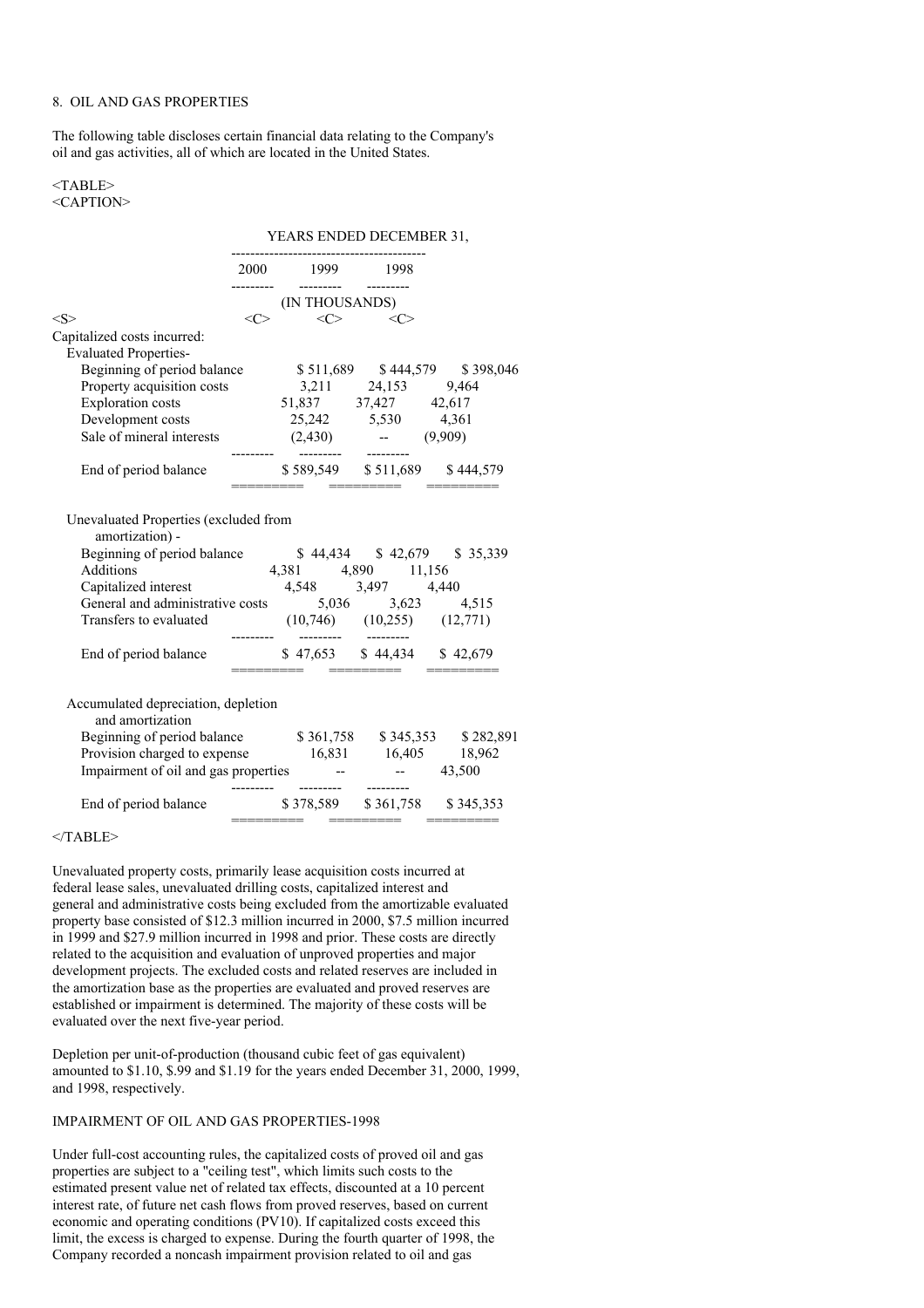properties in the amount of \$43.5 million (\$28.7 million after-tax) primarily due to the significant decline in oil and gas prices at December 31, 1998.

# 9. NET PROFITS INTEREST

From 1989 through 1994, the Constituent Entities entered into separate agreements to purchase certain oil and gas properties with gross contract acquisition prices of  $$170,000,000$   $($150,000,000$  net as of closing dates) and in simultaneous transactions, entered into agreements to sell overriding royalty interests ("ORRI") in the acquired properties. These ORRI are in the form of net profits interests ("NPI") equal to a significant percentage of the excess of gross proceeds over production costs, as defined, from the acquired oil and gas properties. A net deficit incurred in any month can be carried forward to subsequent months until such deficit is fully recovered. The Company has the right to abandon the purchased oil and gas properties if it deems the properties to be uneconomical.

The Company has, pursuant to the purchase agreements, created abandonment trusts whereby funds are provided out of gross production proceeds from the properties for the estimated amount of future abandonment obligations related to the working interests owned by the Company. The Trusts are administered by unrelated third party trustees for the benefit of the Company's working interest in each property. The Trust agreements limit their funds to be disbursed for the satisfaction of abandonment obligations. Any funds remaining in the Trusts after all restoration, dismantlement and abandonment obligations have been met will be distributed to the owners of the properties in the same ratio as contributions to the Trusts. The Trusts' assets are excluded from the Consolidated Balance Sheets of the Company because the Company does not control the Trusts. Estimated future revenues and costs associated with the NPI and the Trusts are also excluded from the oil and gas reserve disclosures at Note 12. As of December 31, 2000 and 1999, the Trusts' assets (all cash and investments) totaled \$6,227,000 and \$5,690,000 respectively, all of which will be available to the Company to pay its portion, as working interest owner, of the restoration, dismantlement and abandonment costs discussed at Note 7.

At the time of acquisition of properties by the Company, the property owners estimated the future costs to be incurred for site restoration, dismantlement and abandonment, net of salvage value. A portion of the amounts necessary to pay such estimated costs was deposited in the Trusts upon acquisition of the properties, and the remainder is deposited from time to time out of the proceeds from production. The determination of the amount deposited upon the acquisition of the properties and the amount to be deposited as proceeds from production was based on numerous factors, including the estimated reserves of the properties. The amounts deposited in the Trusts upon acquisition of the properties were capitalized by the Company as oil and gas properties.

As operator, the Company receives all of the revenues and incurs all of the production costs for the purchased oil and gas properties but retains only that portion applicable to its net ownership share. As a result, the payables and receivables associated with operating the properties included in the Company's Consolidated Balance Sheets include both the Company's and all other outside owners' shares. However, revenues and production costs associated with the acquired properties reflected in the accompanying Consolidated Statements of Operations represent only the Company's share, after reduction for the NPI.

46

# 10. EMPLOYEE BENEFIT PLANS

The Company has adopted a series of incentive compensation plans designed to align the interest of the executives and employees with those of its stockholders. The following is a brief description of each plan:

The Savings and Protection Plan provides employees with the option to defer receipt of a portion of their compensation and the Company may,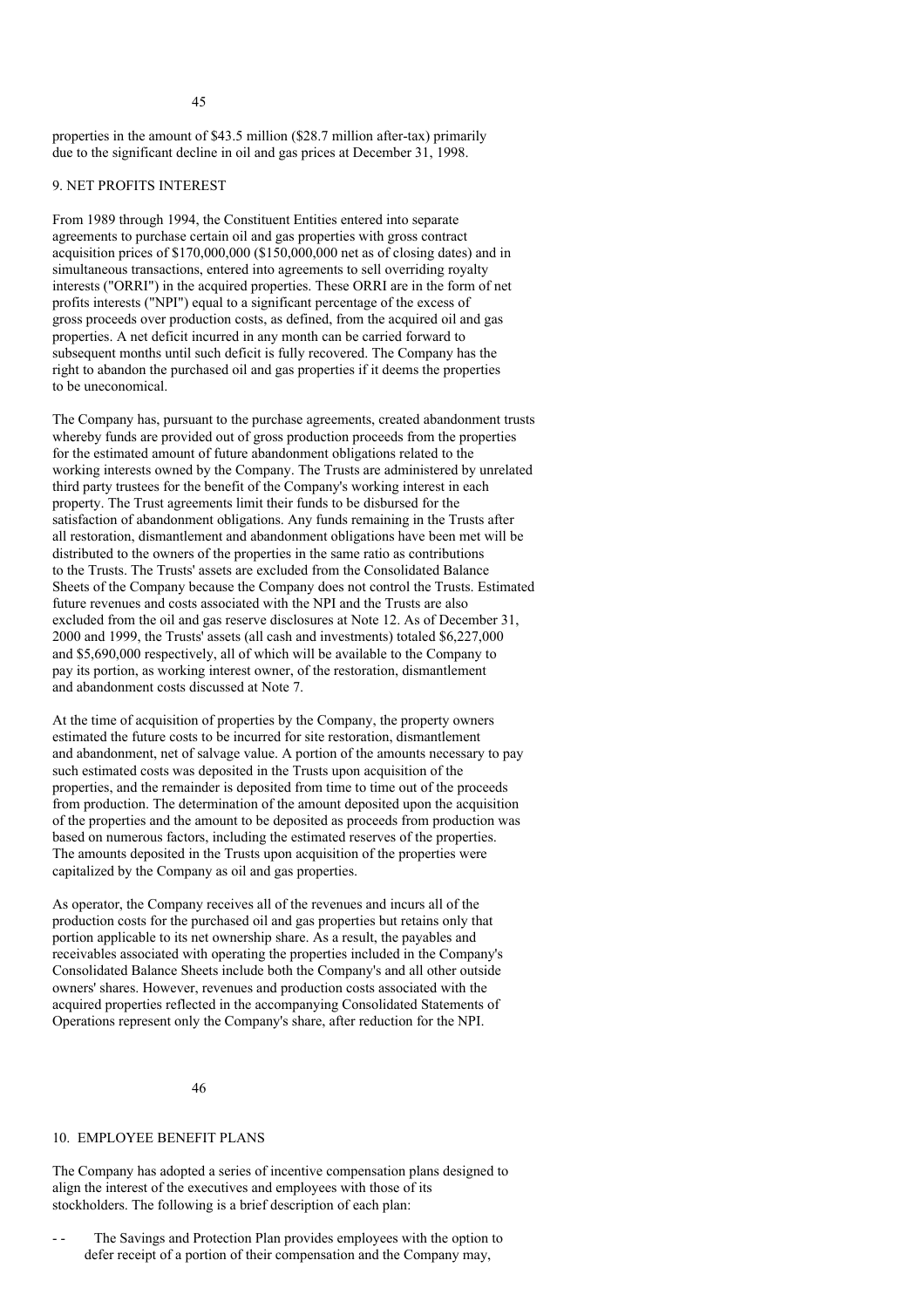at its discretion, match a portion of the employee's deferral with cash and Company Common Stock. The Company may also elect, at its discretion, to contribute a non-matching amount in cash and Company Common Stock to employees. The amounts held under the Savings and Protection Plan are invested in various funds maintained by a third party in accordance with the directions of each employee. An employee is fully vested, including Company discretionary contributions, immediately upon participation in the Savings and Protection Plan. The total amounts contributed by the Company, including the value of the common stock contributed, were \$500,000, \$466,000, and \$468,000 in the years 2000, 1999 and 1998, respectively.

- The 1994 Stock Incentive Plan (the "1994 Plan") provides for 600,000 shares of Common Stock to be reserved for issuance pursuant to such plan. Under the 1994 Plan the Company may grant both stock options qualifying under Section 422 of the Internal Revenue Code and options that are not qualified as incentive stock options, as well as performance shares. These options have an expiration date 10 years from date of grant.
- - On August 23, 1996, the Board of Directors of the Company approved and adopted the Callon Petroleum Company 1996 Stock Incentive Plan (the "1996 Plan"). The 1996 Plan provides for the same types of awards as the 1994 Plan and is limited to a maximum of 1,200,000 shares (as amended from the original 900,000 shares) of common stock that may be subject to outstanding awards. Unvested options are subject to forfeiture upon certain termination of employment events and expire 10 years from date of grant.
- The Company granted 533,000 stock options to employees on March 23, 2000 and 120,000 stock options to directors on July 25, 2000 at \$10.50 per share. The March 23, 2000 grant was subject to shareholder approval of an amendment to the 1996 Stock Incentive Plan. The amendment, which was approved on May 9, 2000 at the Annual Meeting of Shareholders, increased the number of shares reserved for issuance under the 1996 plan. The excess of the market price over the exercise price on the approval date of the amendment is amortized over the three-year vesting period of the options. Compensation costs of \$800,973 were recognized in income in 2000 related to these options.

The Company accounts for the options issued pursuant to the stock incentive plans under APB Opinion No. 25, under which no compensation cost has been recognized unless the exercise price is less than the market price at the measurement date. Had compensation cost for these plans been determined consistent with Statement of Financial Accounting Standards No. 123 ("SFAS 123"), "Accounting for Stock-Based Compensation", the Company's net income and earnings per common share would have been reduced to the following pro forma amounts:

#### 47

|                                    | 2000                     | 1999          |         | 1998      |                                       |
|------------------------------------|--------------------------|---------------|---------|-----------|---------------------------------------|
| $<\leq>$                           | <∩>                      | $<\!\!C\!\!>$ |         |           | (IN THOUSANDS, EXCEPT PER SHARE DATA) |
| Net income (loss) available for    |                          |               |         |           |                                       |
| common shares:                     | As Reported $$10,144$ \$ |               |         | 130       | \$ (33,533)                           |
| Pro Forma                          |                          | 8.418         | (1,212) | (34, 421) |                                       |
| Basic earnings (loss) per share:   | As Reported              |               | .82     | .01       | (4.17)                                |
| Pro Forma                          |                          | .68           | (.14)   | (4.28)    |                                       |
| Diluted earnings (loss) per share: | As Reported              |               | .80     | .01       | (4.17)                                |
| Pro Forma                          |                          | .66           | (.14)   | (4.28)    |                                       |
| $<$ TABLE>                         |                          |               |         |           |                                       |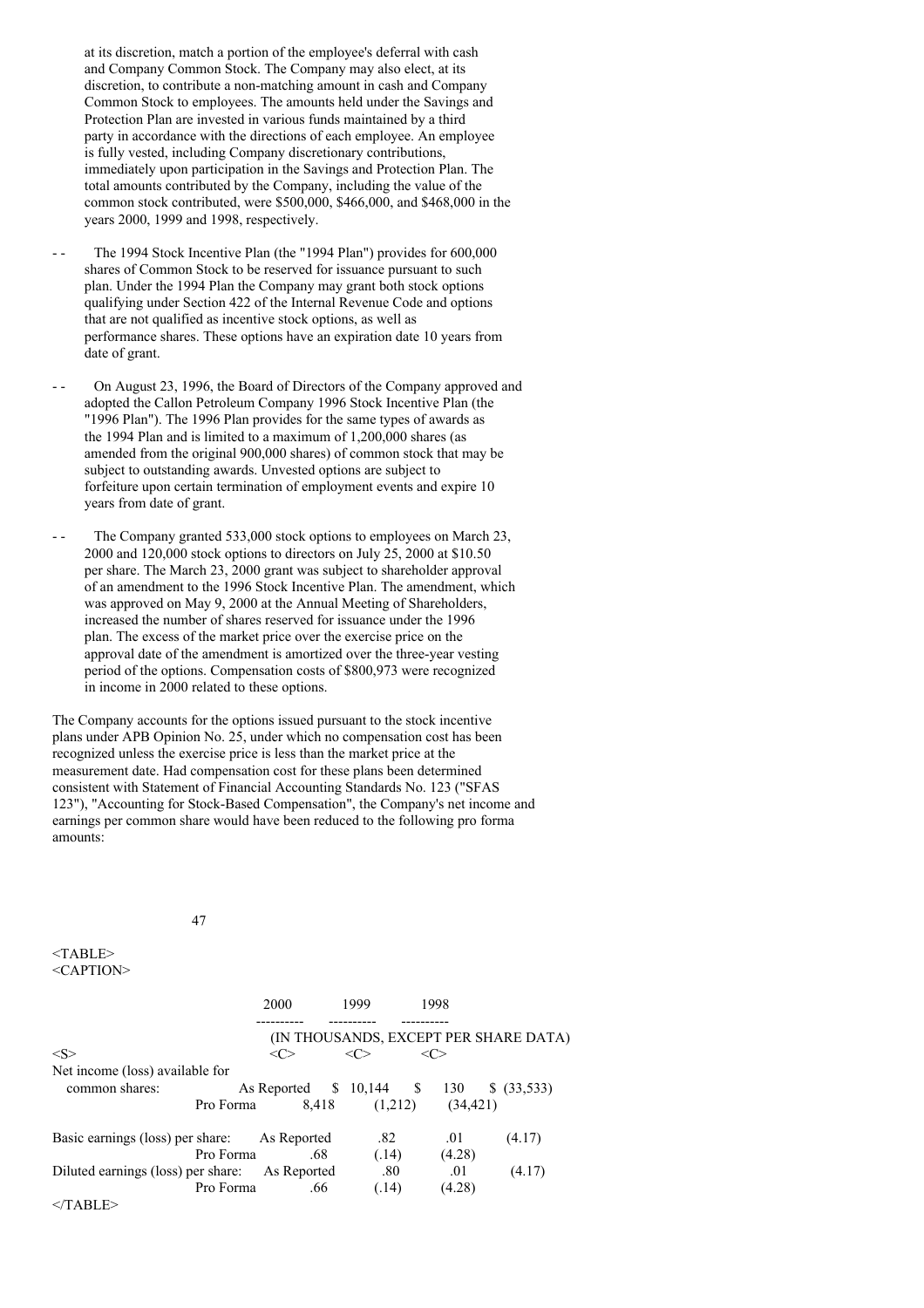A summary of the status of the Company's two stock option plans at December 31, 2000, 1999 and 1998 and changes during the years then ended is presented in the table and narrative below:

#### $<$ TABLE> <CAPTION>

|                                                                                                                      | 2000          |                                 | 1999                         |                          | 1998                 |                                           |                 |
|----------------------------------------------------------------------------------------------------------------------|---------------|---------------------------------|------------------------------|--------------------------|----------------------|-------------------------------------------|-----------------|
|                                                                                                                      | <b>SHARES</b> | WTD AVG<br><b>EX PRICE</b>      |                              | WTD AVG<br><b>SHARES</b> | <b>EX PRICE</b>      | WTD AVG<br><b>SHARES</b>                  | <b>EX PRICE</b> |
| <s></s>                                                                                                              | <<>           | <<>                             | <<>                          | $\langle C \rangle$      | <<>                  | $\langle C \rangle$                       |                 |
| Outstanding, beginning of year<br>Granted (at market)<br>Granted (below market)<br>Exercised<br>Forfeited<br>Expired | (20, 333)     | 1,536,500<br>135,000<br>653,000 | S.<br>14.73<br>10.50<br>9.00 | 10.60<br>270,500         | 1,266,000 \$<br>9.27 | 11.00<br>1,041,000 \$<br>225,000<br>10.08 | 11.19           |
| Outstanding, end of year                                                                                             |               | 2,304,167 \$                    | 10.83                        | 1,536,500 \$             | 10.60                | $1,266,000$ \$                            | 11.00           |
| Exercisable, end of year                                                                                             |               | $1,647,657$ \$                  | 10.71                        | $1,247,600$ \$           | 10.47                | 802,250 \$                                | 10.90           |
| Weighted average fair value of<br>options granted (at market)                                                        | S.            | 7.68                            |                              | S.<br>4.94               | \$                   | 4.31                                      |                 |
| Weighted average fair value of<br>options granted (below market)                                                     |               | S<br>7.90                       |                              | N/A                      |                      | N/A                                       |                 |

#### </TABLE>

At December 31, 2000, 2,129,167 of the 2,304,167 options outstanding have exercise prices between \$9 and \$13.50 with a weighted average exercise price of \$10.51 and a weighted average remaining contractual life of 6.85 years. Of these options, 1,546,357 are exercisable at a weighted average exercise price of \$10.46. The remaining 175,000 options have exercise prices between \$13.50 and \$15.31 with a weighted average exercise price of \$14.69 and a weighted average remaining contractual life of 8.98 years. Of these options, 101,300 are exercisable at a weighted average exercise price of \$14.46.

The fair value of each option grant is estimated on the date of grant using the Black-Scholes option pricing model with the following weighted average assumptions used for options granted during 2000, 1999 and 1998.

# <TABLE>

# <CAPTION>

|                         | 2000 | 1999  | 1998     |         |
|-------------------------|------|-------|----------|---------|
|                         |      |       |          |         |
| $<\!\!S\!\!>$           |      |       |          |         |
| Risk free interest rate |      | 6.3%  | $6.3\%$  | $5.1\%$ |
| Expected life (years)   |      | 5.0   | 7.0      | 7.0     |
| Expected volatility     |      | 52.1% | $46.0\%$ | 28.8%   |
| Expected dividends      |      |       |          |         |
| $<$ TABLE>              |      |       |          |         |

The Company awarded 225,000 performance shares under the 1996 Plan to the Company's Executive officers on August 23, 1996. All of the performance shares granted were scheduled to vest in whole on January 1, 2001. The unearned portion was being amortized as compensation expense on a straight-line basis over the vesting period. An additional 25,000 shares were issued under the 1994 Plan in 1997 and 165,500 shares were issued to certain key employees other than the Company's Executive officers in 1998.

Approximately \$4,963,000 in 1998 and \$714,000 in 1997 of compensation cost were charged to expense related to the restricted shares granted. In December 1998,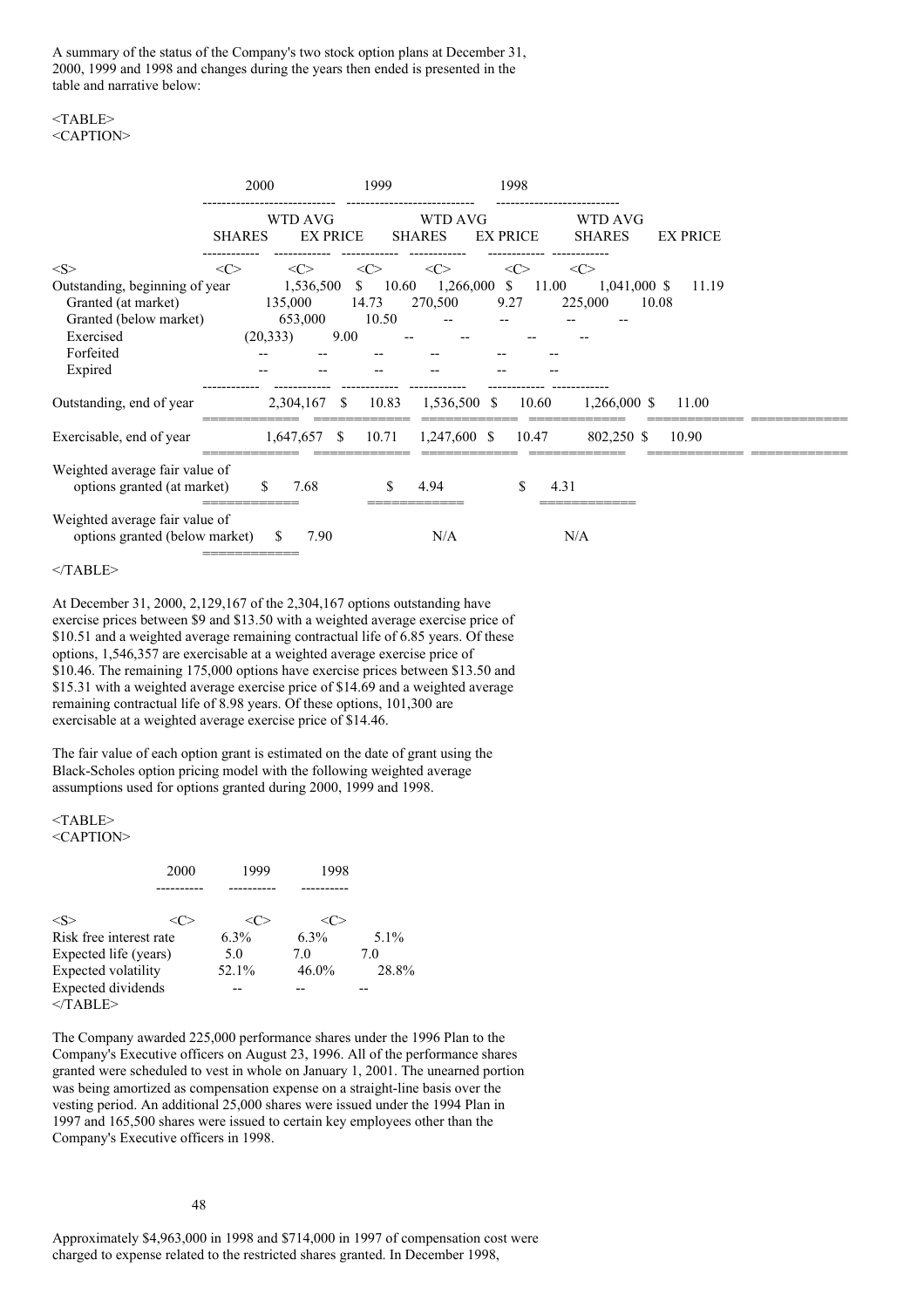the Company approved the accelerated vesting of all performance shares. As a result, an additional charge of \$3,469,000 which represents the future unamortized expense related to unvested shares at the date the acceleration of vesting occurred, was expensed in 1998.

In addition, the Company recorded a provision of approximately \$2.3 million for retirement benefits approved by the compensation committee of the Board of Directors in December of 1998.

#### 11. EQUITY TRANSACTIONS

In November 1995, the Company sold 1,315,500 shares of \$2.125 Convertible Exchangeable Preferred Stock, Series A (the "Preferred Stock") for net proceeds of \$30.9 million. Annual dividends are \$2.125 per share and are cumulative. The net proceeds of the \$.01 par value stock after underwriters discount and expense was \$30,899,000. Each share has a liquidation preference of \$25.00, plus accrued and unpaid dividends. Dividends on the Preferred Stock are cumulative from the date of issuance and are payable quarterly, commencing January 15, 1996. The Preferred Stock is convertible at any time, at the option of the holders thereof, unless previously redeemed, into shares of Common Stock of the Company at an initial conversion price of \$11 per share of Common Stock, subject to adjustments under certain conditions.

The Preferred Stock is redeemable at any time on or after December 31, 1998, in whole or in part at the option of the Company at a redemption price of \$26.488 per share beginning at December 31, 1998 and at premiums declining to the \$25.00 liquidation preference by the year 2005 and thereafter, plus accrued and unpaid dividends. The Preferred Stock is also exchangeable, in whole, but not in part, at the option of the Company on or after January 15, 1998 for the Company's 8.5% Convertible Subordinated Debentures due 2010 (the "Debentures") at a rate of \$25.00 principal amount of Debentures for each share of Preferred Stock. The Debentures will be convertible into Common Stock of the Company on the same terms as the Preferred Stock and will pay interest semi-annually.

In a December 1998 private transaction, a preferred stockholder elected to convert 59,689 shares of Preferred Stock into 136,867 shares of the Company's Common Stock. In 1999 certain other preferred stockholders, through private transactions, agreed to convert 210,350 shares of Preferred Stock into 502,637 shares of the Company's Common Stock under similar terms. Likewise in 2000, 444,600 shares of Preferred Stock were converted into 1,036,098 shares of the Company's Common Stock. Any noncash premium negotiated in excess of the conversion rate was recorded as additional preferred stock dividends and excluded from the Consolidated Statements of Cash Flows.

In November of 1999, the Company sold 3,680,000 shares of Common Stock in a public offering at a price to the public of \$11.875 per share. Cash proceeds received by the Company were \$41.1 million net of underwriting discount and offering costs.

The Company adopted a stockholder rights plan on March 30, 2000, designed to assure that the Company's stockholders receive fair and equal treatment in the event of any proposed takeover of the Company and to guard against partial tender offers, squeeze-outs, open market accumulations, and other abusive tactics to gain control without paying all stockholders a fair price. The rights plan was not adopted in response to any specific takeover proposal. Under the rights plan, the Company declared a dividend of one right ("Right")

#### 49

on each share of the Company's Common Stock. Each Right will entitle the holder to purchase one one-thousandth of a share of a Series B Preferred Stock, par value \$0.01 per share, at an exercise price of \$90 per one one-thousandth of a share. The Rights are not currently exercisable and will become exercisable only in the event a person or group acquires, or engages in a tender or exchange offer to acquire, beneficial ownership of 15 percent or more (one existing stockholder was granted an exception for up to 21 percent) of the Company's Common Stock. After the Rights become exercisable, each Right will also entitle its holder to purchase a number of common shares of the Company having a market value of twice the exercise price. The dividend distribution was made to stockholders of record at the close of business on April 10, 2000. The Rights will expire on March 30, 2010.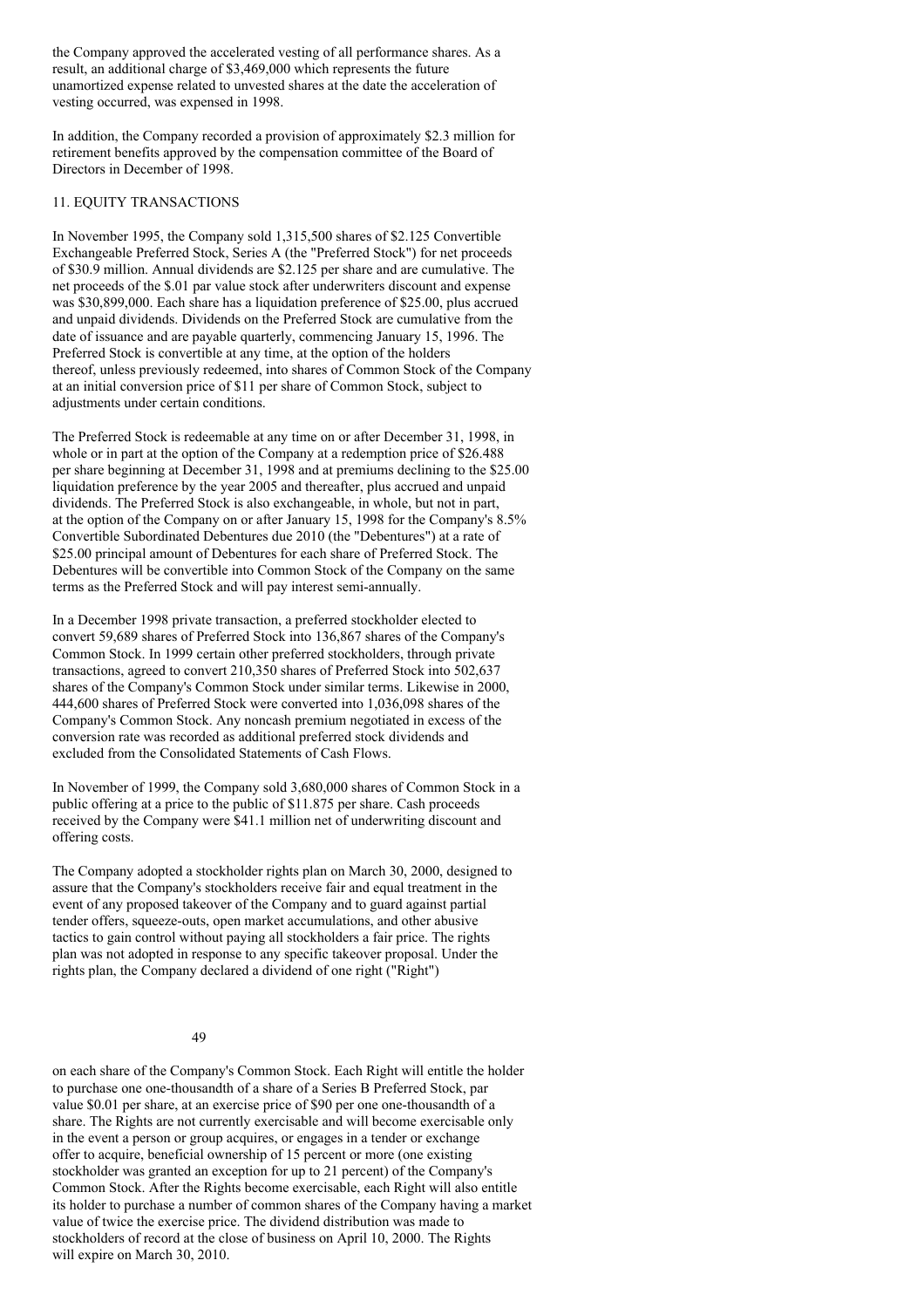#### 12. SUPPLEMENTAL OIL AND GAS RESERVE DATA (UNAUDITED)

The Company's proved oil and gas reserves at December 31, 2000, 1999 and 1998 have been estimated by independent petroleum consultants in accordance with guidelines established by the Securities and Exchange Commission ("SEC"). Accordingly, the following reserve estimates are based upon existing economic and operating conditions.

The 2000 estimates have been adjusted (per SEC guidelines) to exclude (i) volumes (approximately 3.5 billion cubic feet of natural gas) and (ii) future revenues of approximately \$31.8 million associated with the volumetric production payment described in Note 4. The adjustments resulted in a reduction of approximately \$29.5 million in standardized measure of discounted net cash flows, before tax, associated with this volumetric production payment.

There are numerous uncertainties inherent in establishing quantities of proved reserves. The following reserve data represent estimates only and should not be construed as being exact. In addition, the present values should not be construed as the current market value of the Company's oil and gas properties or the cost that would be incurred to obtain equivalent reserves.

# ESTIMATED RESERVES

Changes in the estimated net quantities of crude oil and natural gas reserves, all of which are located onshore and offshore in the continental United States, are as follows:

RESERVE QUANTITIES

50

<TABLE> <CAPTION>

#### YEARS ENDED DECEMBER 31,

|                                                                |                     | 2000 1999           | 1998                             |                       |
|----------------------------------------------------------------|---------------------|---------------------|----------------------------------|-----------------------|
| $<\!\!S\!\!>$                                                  | $\langle C \rangle$ | $\langle C \rangle$ | $\langle$ C                      |                       |
| Proved developed and undeveloped reserves:                     |                     |                     |                                  |                       |
| Crude Oil (MBbls):                                             |                     |                     |                                  |                       |
| Beginning of period                                            |                     |                     | 23,834 6,898 3,402               |                       |
| Revisions to previous estimates 85 (686) (99)                  |                     |                     |                                  |                       |
| Purchase of reserves in place                                  |                     |                     |                                  | 2,629 162             |
| Sales of reserves in place                                     |                     |                     | $  (1,531)$                      |                       |
| Extensions and discoveries                                     |                     |                     |                                  | 9,695 15,323 5,274    |
| Production                                                     |                     |                     | $(232)$ $(330)$ $(310)$          |                       |
|                                                                |                     |                     |                                  |                       |
| End of period                                                  |                     |                     | 33,382 23,834 6,898              |                       |
|                                                                |                     |                     |                                  |                       |
| Natural Gas (MMcf):                                            |                     |                     |                                  |                       |
| Beginning of period                                            |                     |                     |                                  | 110,621 88,030 88,738 |
| Revisions to previous estimates $(4,817)$ $(11,492)$ $(8,631)$ |                     |                     |                                  |                       |
| Purchase of reserves in place                                  |                     |                     | 347 4,733 4,414                  |                       |
| Sales of reserves in place                                     |                     |                     | $-  (684)$                       |                       |
| Extensions and discoveries 35,387 42,662 18,229                |                     |                     |                                  |                       |
| Production                                                     |                     |                     | $(11,616)$ $(13,312)$ $(14,036)$ |                       |
| End of period                                                  |                     |                     | 129,922 110,621 88,030           |                       |
|                                                                |                     |                     |                                  |                       |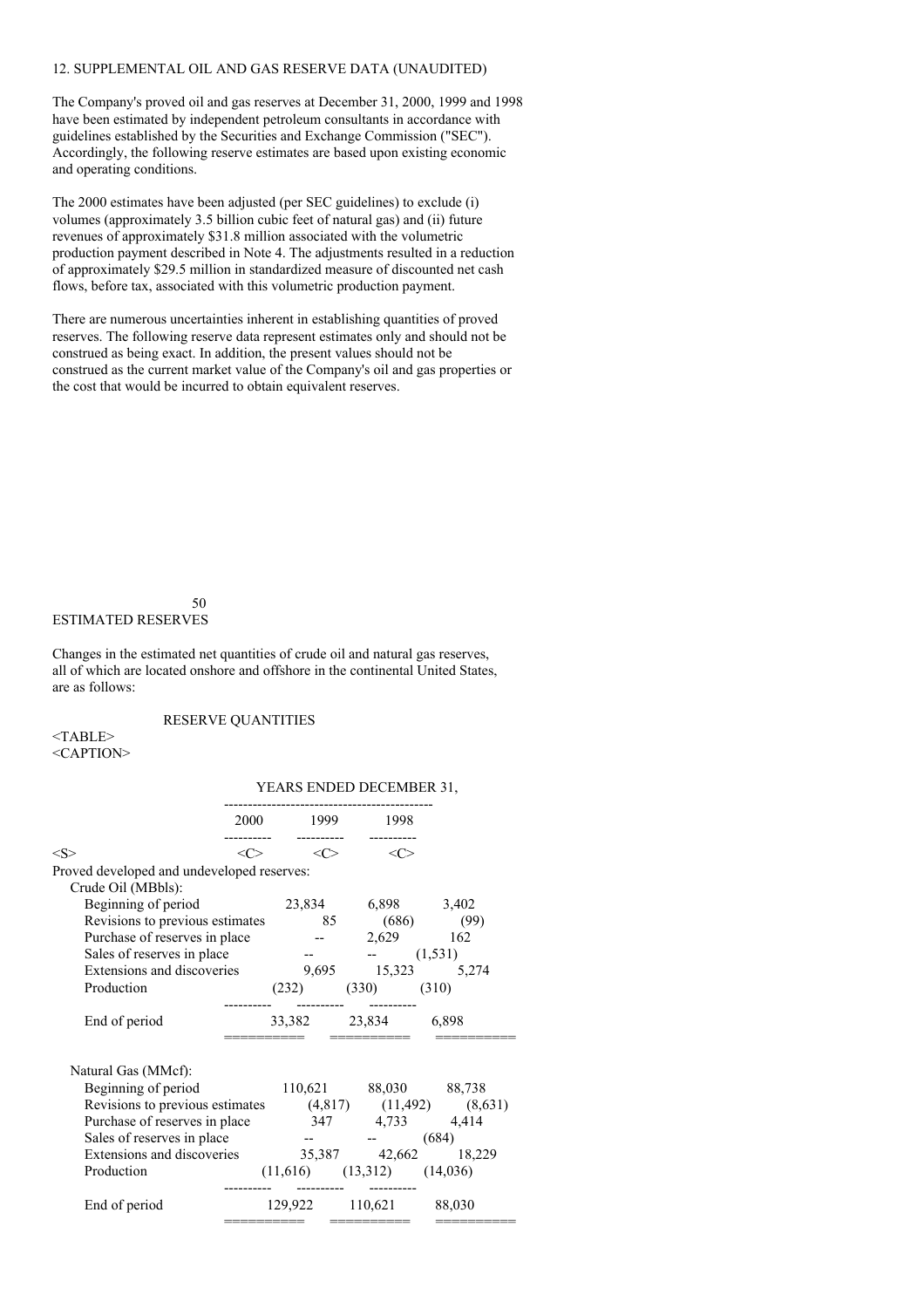| Proved developed reserves:<br>Crude Oil (MBbls):<br>Beginning of period | 1,376  | 1,774  | 2,976  |
|-------------------------------------------------------------------------|--------|--------|--------|
| End of period                                                           | 2,192  | 1,376  | 1,774  |
| Natural Gas (MMcf):<br>Beginning of period                              | 76,295 | 76,895 | 88,010 |
| End of period                                                           | 63,982 | 76,295 | 76,895 |

 $<$ /TABLE>

51

#### STANDARDIZED MEASURE

The following tables present the Company's standardized measure of discounted future net cash flows and changes therein relating to proved oil and gas reserves and were computed using reserve valuations based on regulations prescribed by the SEC. These regulations provide that the oil, condensate and gas price structure utilized to project future net cash flows reflects current prices (\$9.14 for natural gas and \$26.71 for oil for the 2000 disclosures) at each date presented and have been escalated only when known and determinable price changes are provided by contract and law. Future production, development and net abandonment costs are based on current costs without escalation. The resulting net future cash flows have been discounted to their present values based on a 10% annual discount factor.

#### STANDARDIZED MEASURE

<TABLE> <CAPTION>

#### YEARS ENDED DECEMBER 31,

|                                                              | 2000    | 1999                      | 1998                               |               |          |
|--------------------------------------------------------------|---------|---------------------------|------------------------------------|---------------|----------|
|                                                              |         | (IN THOUSANDS)            |                                    |               |          |
| $<\!S>$                                                      | <c></c> | <<>                       | <<>                                |               |          |
| Future cash inflows                                          |         |                           | $$2,080,680$ $$847,930$            | S             | 256,325  |
| Future costs -                                               |         |                           |                                    |               |          |
| Production                                                   |         |                           | $(284,667)$ $(207,615)$ $(67,192)$ |               |          |
| Development and net abandonment (217,507) (123,749)          |         |                           |                                    |               | (36,581) |
|                                                              |         |                           |                                    |               |          |
| Future net inflows before income taxes $1,578,506$ $516,567$ |         |                           |                                    |               | 152,552  |
| Future income taxes                                          |         | $(472, 637)$ $(109, 238)$ |                                    |               |          |
|                                                              |         |                           |                                    |               |          |
| Future net cash flows                                        |         |                           | 1,105,869 407,329 152,552          |               |          |
| 10% discount factor                                          |         |                           | $(434,672)$ $(151,007)$            | (52,801)      |          |
| Standardized measure of discounted                           |         |                           |                                    |               |          |
|                                                              |         |                           |                                    |               |          |
| future net cash flows                                        |         | \$ 671,197                | \$256,322                          | \$.<br>99.751 |          |
|                                                              |         |                           |                                    |               |          |

 $<$ /TABLE>

#### CHANGES IN STANDARDIZED MEASURE

<TABLE> <CAPTION>

# YEARS ENDED DECEMBER 31,

| ---- | .    |      |
|------|------|------|
| 2000 | 1999 | 1998 |
|      |      |      |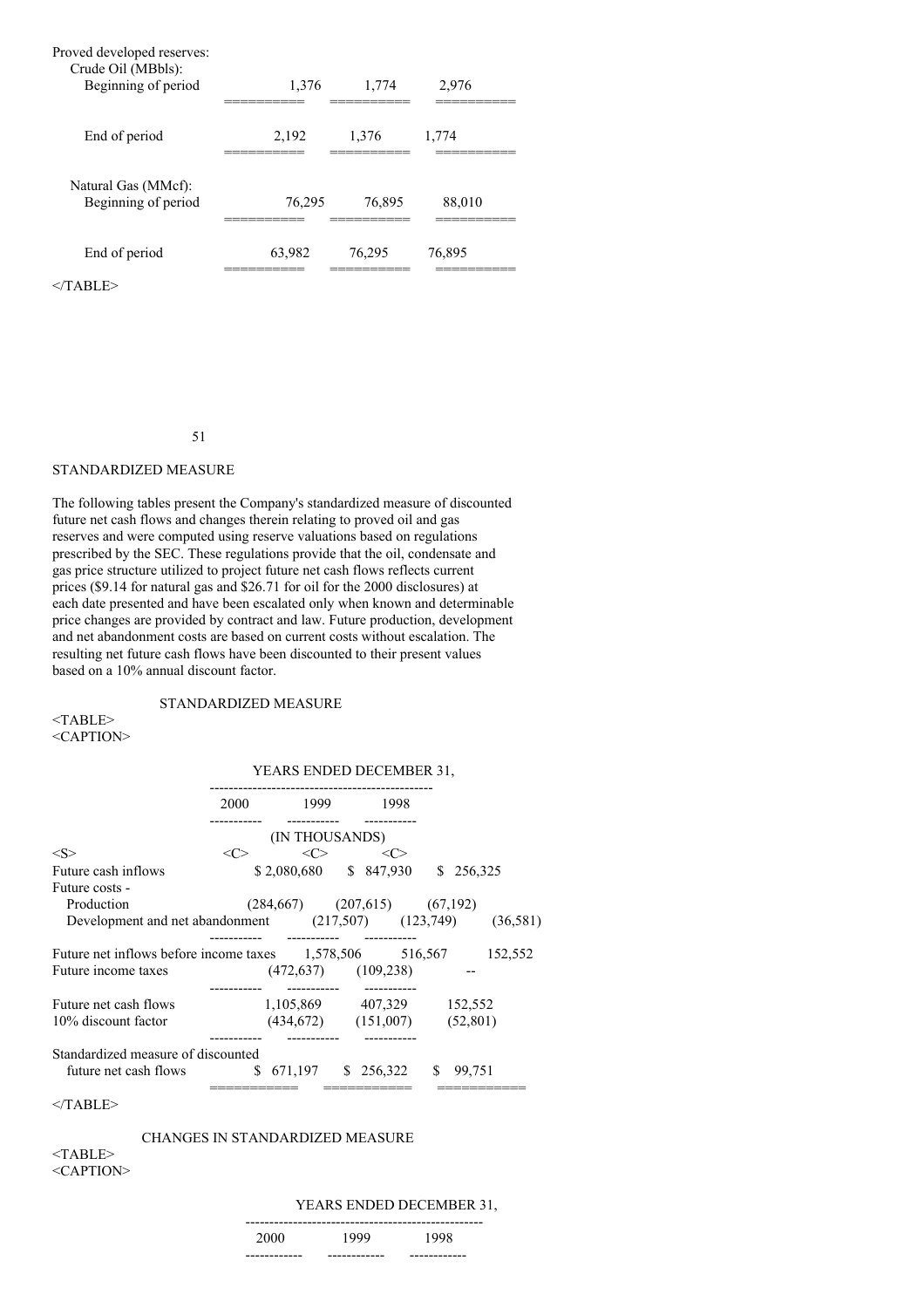|                                                  | (IN THOUSANDS) |               |               |           |
|--------------------------------------------------|----------------|---------------|---------------|-----------|
| < S ><br><ເ∷                                     |                | <( '>         |               |           |
| Standardized measure - beginning of period       | \$.            | 256,322<br>\$ | 99,751<br>S   | 128,079   |
| Sales and transfers, net of production costs     | (42, 132)      |               | (27,076)      | (27, 807) |
| Net change in sales and transfer prices,         |                |               |               |           |
| Net of production costs                          | 361,179        | 57,246        | (33,029)      |           |
| Exchange and sale of in place reserves           |                |               | (4, 445)      |           |
| Purchases, extensions, discoveries, and improved |                |               |               |           |
| recovery, net of future production and           |                |               |               |           |
| development costs                                | 276,770        | 181,185       | 24,294        |           |
| Revisions of quantity estimates                  | (12,399)       | (22, 438)     | (9,409)       |           |
| Accretion of discount                            | 28,581         | 9,975         | 13,645        |           |
| Net change in income taxes                       | (209,090)      | (29, 492)     | 7,926         |           |
| Changes in production rates, timing and other    |                | 11,966        | (12,829)      | 497       |
|                                                  |                |               |               |           |
| Standardized measure - end of period             | 671,197        | S             | \$<br>256,322 | 99,751    |
|                                                  |                |               |               |           |

 $<$ /TABLE>

# 52

# 13. SUMMARIZED QUARTERLY FINANCIAL INFORMATION (UNAUDITED)

<TABLE> <CAPTION>

|                                                                                                                                              | <b>FIRST</b> | QUARTER                                                                      | SECOND       | <b>THIRD</b>                                            | <b>FOURTH</b><br>QUARTER QUARTER QUARTER |
|----------------------------------------------------------------------------------------------------------------------------------------------|--------------|------------------------------------------------------------------------------|--------------|---------------------------------------------------------|------------------------------------------|
|                                                                                                                                              |              | (IN THOUSANDS, EXCEPT PER SHARE DATA)                                        |              |                                                         |                                          |
| <s><br/>2000</s>                                                                                                                             | $<\infty$    | <<>                                                                          | <c></c>      | <c></c>                                                 |                                          |
| Total revenues<br>Total costs and expenses<br>Income tax expense<br>Net income<br>Net income per share-basic<br>Net income per share-diluted | \$.          | 10,118 \$ 14,716 \$ 16,422<br>600<br>1,164 3,155 4,267 3,961<br>0.05<br>0.05 | 0.21<br>0.21 | 8,354 9,935 9,958 10,820<br>1,626 2,197<br>0.30<br>0.29 | \$16,821<br>2,040<br>0.25<br>0.24        |
| 1999                                                                                                                                         |              |                                                                              |              |                                                         |                                          |
| Total revenues                                                                                                                               |              | \$ 8,374 \$ 9,031 \$ 10,584 \$ 11,004                                        |              |                                                         |                                          |
| Total costs and expenses                                                                                                                     |              | 7,659                                                                        |              | 8,690 8,986                                             | 9,678                                    |
| Income tax expense                                                                                                                           |              | 243                                                                          | 116          | 543                                                     | 451                                      |
| Net income                                                                                                                                   |              | 472                                                                          | 225          | 1,055 875                                               |                                          |
| Net income (loss) per share-basic $(0.04)$ $(0.04)$ $0.06$                                                                                   |              |                                                                              |              |                                                         | 0.03                                     |
| Net income (loss) per share-diluted $(0.04)$<br>$<$ TABLE>                                                                                   |              |                                                                              |              | $(0.04)$ 0.06                                           | 0.03                                     |

53

# ITEM 9. CHANGES IN AND DISAGREEMENTS WITH ACCOUNTANTS ON ACCOUNTING AND FINANCIAL DISCLOSURE

None.

# PART III.

#### ITEMS 10, 11, 12 &13

For information concerning Item 10 - Directors and Executive Officers of the Registrant, Item 11 - Executive Compensation, Item 12 - Security Ownership of Certain Beneficial Owners and Management and Item 13 - Certain Relationships and Related Transactions, see the definitive Proxy Statement of Callon Petroleum Company relating to the Annual Meeting of Stockholders on May 4, 2001 which will be filed with the Securities and Exchange Commission and is incorporated herein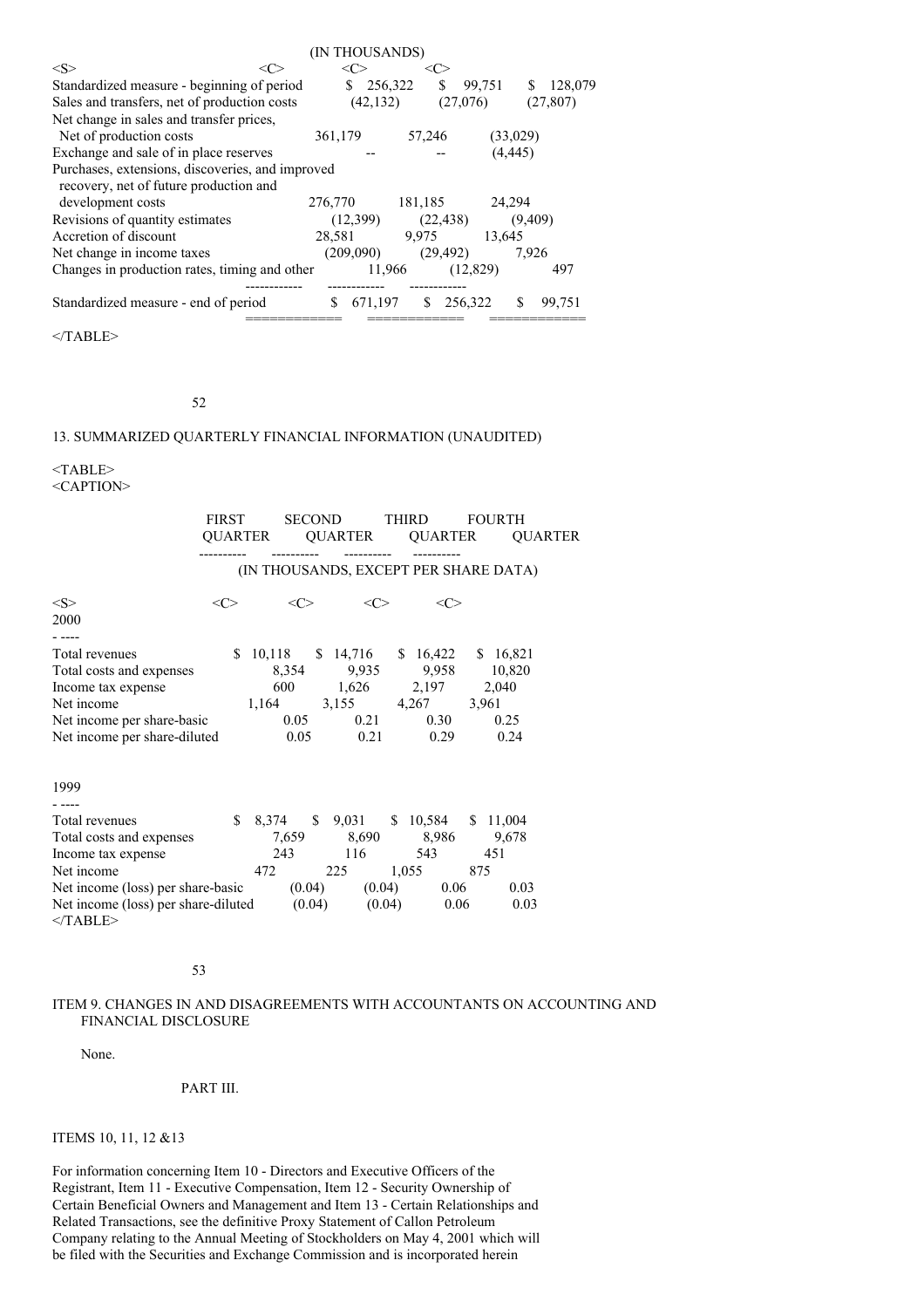54

#### PART IV.

#### ITEM 14. EXHIBITS, FINANCIAL STATEMENT SCHEDULES AND REPORTS ON FORM 8-K

(a) 1. The following is an index to the financial statements and financial statement schedules that are filed as part of this Form 10-K on pages 32 through 53.

Report of Independent Public Accountants

Consolidated Balance Sheets as of the Years Ended December 31, 2000 and 1999

Consolidated Statements of Operations for the Three Years in the Period Ended December 31, 2000

Consolidated Statements of Stockholders' Equity for the Three Years in the Period Ended December 31, 2000

Consolidated Statements of Cash Flows for the Three Years in the Period Ended December 31, 2000

Notes to Consolidated Financial Statements

(a) 2. Schedules other than those listed above are omitted because they are not required, not applicable or the required information is included in the financial statements or notes thereto.

(a) 3. Exhibits:

- 2. Plan of acquisition, reorganization, arrangement, liquidation or succession\*
- 3. Articles of Incorporation and Bylaws
	- 3.1 Certificate of Incorporation of the Company, as amended (incorporated by reference from Exhibit 3.1 of the Company's Registration Statement on Form S-4, filed August 4, 1994, Reg. No. 33-82408)
	- 3.2 Certificate of Merger of Callon Consolidated Partners, L. P. with and into the Company dated September 16, 1994 (incorporated by reference from Exhibit 3.2 of the Company's Report on Form 10-K for the fiscal year ended December 31, 1994)
	- 3.3 Bylaws of the Company (incorporated by reference from Exhibit 3.2 of the Company's Registration Statement on Form S-4, filed August 4, 1994, Reg. No. 33-82408)
- 4. Instruments defining the rights of security holders, including indentures
	- 4.1 Specimen Common Stock Certificate (incorporated by reference from Exhibit 4.1 of the Company's Registration Statement on Form S-4, filed August 4, 1994, Reg. No. 33-82408)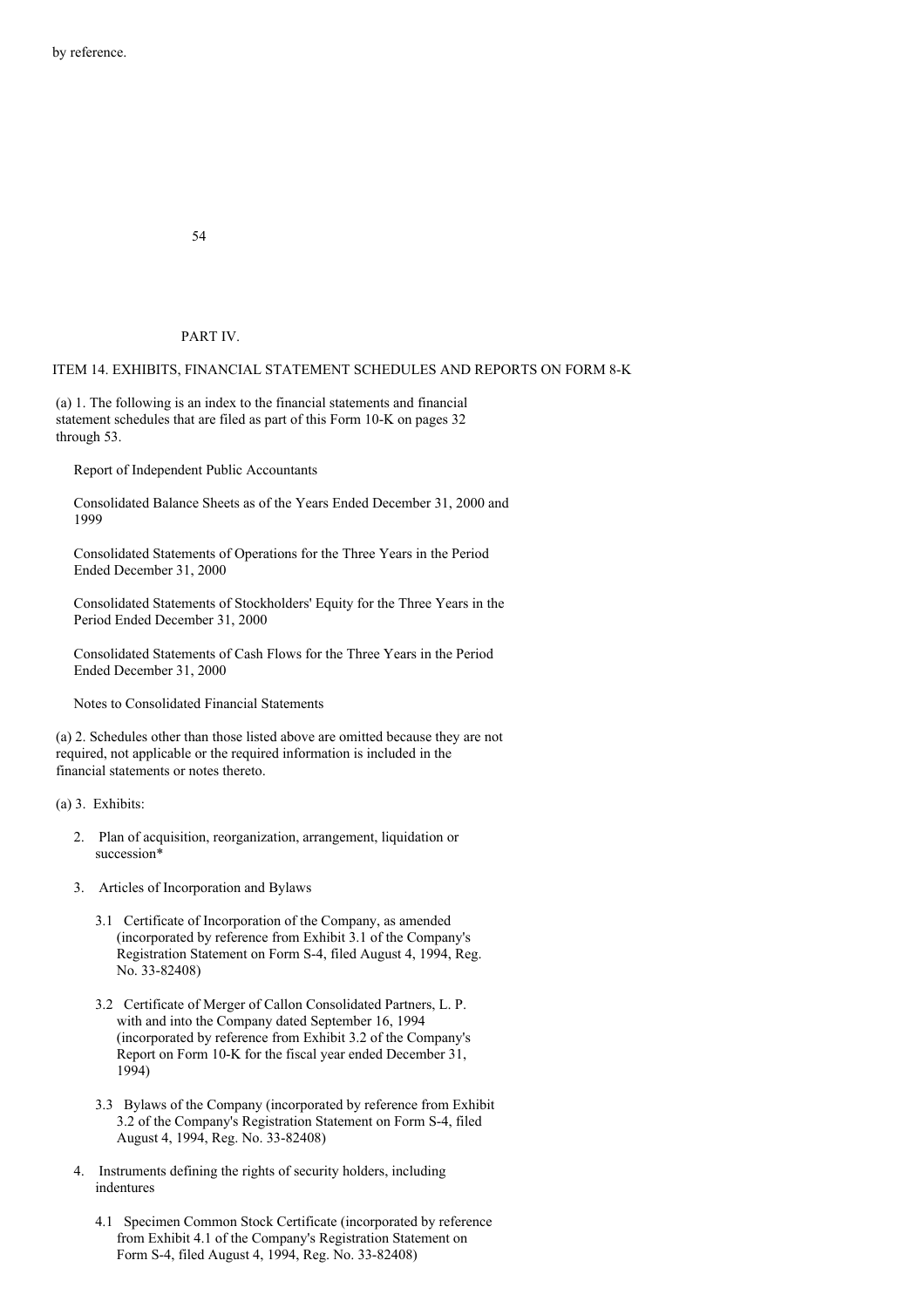- 4.2 Specimen Preferred Stock Certificate (incorporated by reference from Exhibit 4.2 of the Company's Registration Statement on Form S-1, filed November 13, 1995, Reg. No. 33-96700)
- 4.3 Designation for Convertible, Exchangeable Preferred Stock, Series A (incorporated by reference from Exhibit 4.3 of the Company's Registration Statement on Form S-1, filed November 13, 1995, Reg. No. 33-96700)
- 4.4 Indenture for Convertible Debentures (incorporated by reference from Exhibit 4.4 of the Company's Registration Statement on Form S-1, filed November 13, 1995, Reg. No. 33-96700)
- 4.5 Certificate of Correction on Designation of Series A Preferred Stock (incorporated by reference from Exhibit 4.4 of the Company's Registration Statement on Form S-1, filed November 22, 1996, Reg. No. 333-15501)
- 4.6 Form of Note Indenture for the Company's 10.25% Senior Subordinated Notes due 2004 (incorporated by reference from Exhibit 4.10 of the Company's Registration Statement on Form S-2, filed June 25, 1999, Reg. No. 333-80579)
- 4.7 Rights Agreement between Callon Petroleum Company and American Stock Transfer & Trust Company, Rights Agent, dated March 30, 2000 (incorporated by reference from Exhibit 4 of the Company's 8-K filed April 6, 2000)
- 4.8 Subordinated Indenture for the Company dated October 26, 2000 (incorporated by reference from Exhibit 4.1 of the Company's Current Report on Form 8-K dated October 24, 2000)
- 4.9 Supplemental Indenture for the Company's 11% Senior Subordinated Notes due 2005 (incorporated by reference from Exhibit 4.2 of the Company's Current Report on Form 8-K dated October 24, 2000)
- 9. Voting trust agreement

None.

- 10. Material contracts
	- 10.1 Registration Rights Agreement dated September 16, 1994 between the Company and NOCO Enterprises, L. P. (incorporated by reference from Exhibit 10.2 of the Company's Registration Statement on Form 8-B filed October 3, 1994)
	- 10.2 Counterpart to Registration Rights Agreement by and between the Company, Ganger Rolf ASA and Bonheur ASA.

#### 56

- 10.3 Registration Rights Agreement dated September 16, 1994 between the Company and Callon Stockholders (incorporated by reference from Exhibit 10.3 of the Company's Registration Statement on Form 8-B filed October 3, 1994)
- 10.4 Callon Petroleum Company 1994 Stock Incentive Plan (incorporated by reference from Exhibit 10.5 of the Company's Registration Statement on Form 8-B filed October 3, 1994)
- 10.5 Consulting Agreement between the Company and John S. Callon dated June 19, 1996 (incorporated by reference from Exhibit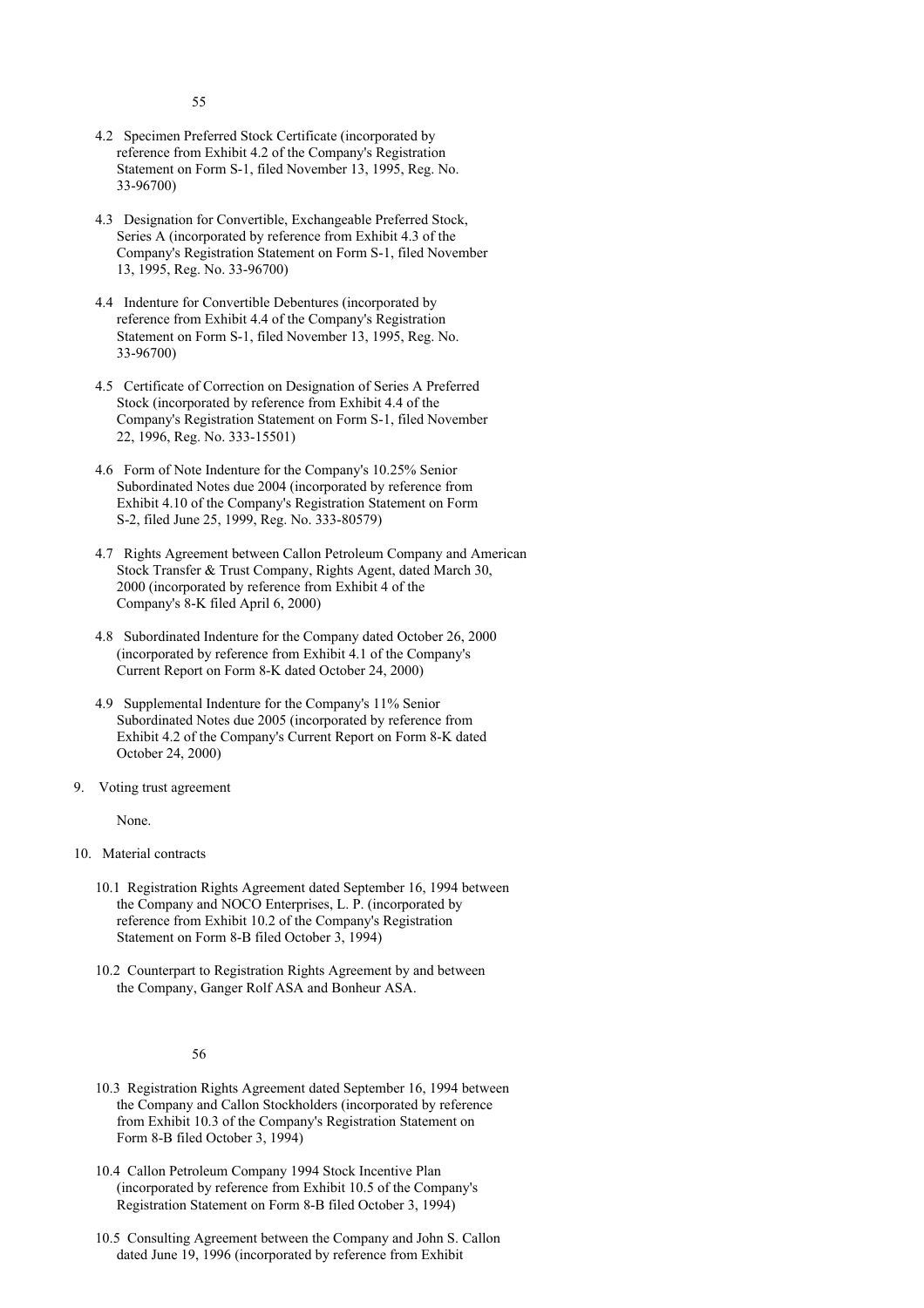10.10 of the Company's Registration Statement on Form S-1, filed November 5, 1996, Reg. No. 333-15501)

- 10.6 Callon Petroleum Company Amended 1996 Stock Incentive Plan (incorporated by reference from Exhibit 4.4 of the Post-Effective Amendment No. 1 to the Company's Registration Statement on Form S-8, filed February 5, 1999, Reg No. 333-29537)
- 10.7 Purchase and Sale Agreement between Callon Petroleum Operating Company and Murphy Exploration Company, dated May 26, 1999 (incorporated by reference from Exhibit 10.11 on Form S-2, filed June 14, 1999, Reg. No. 333-80579)
- 10.8 Callon Petroleum Company 1996 Stock Incentive Plan as amended on May 9, 2000 (incorporated by reference from Appendix I of the Company's Definitive Proxy Statement of Schedule 14A filed March 28, 2000)
- 10.9 Credit Agreement dated as of October 30, 2000 between the Company and First Union National Bank, as administrative agent for the lenders (incorporated by reference from Exhibit 10.2 of the Company's September 30, 2000 Form 10-Q filed November 13, 2000)
- 11. Statement re computation of per share earnings\*
- 12. Statements re computation of ratios\*
- 13. Annual Report to security holders, Form 10-Q or quarterly reports\*
- 16. Letter re change in certifying accountant\*
- 18. Letter re change in accounting principles\*
- 21. Subsidiaries of the Company
	- 21.1 Subsidiaries of the Company (incorporated by reference from Exhibit 21.1 of the Company's Registration Statement on Form 8-B filed October 3, 1994)
- 22. Published report regarding matters submitted to vote of security holders\*
- 23. Consents of experts and counsel
	- 23.1 Consent of Arthur Andersen LLP

57

- 24. Power of attorney\*
- 99. Additional Exhibits\*

- ---------- \*Inapplicable to this filing.

(b) Reports on Form 8-K.

The Company filed a Report on Form 8-K on October 27, 2000 under "Item 5 - Other Events" filing certain exhibits in connection with the offer and sale of the Company's 11% Senior Subordinated Notes due 2005.

The Company filed a Report on Form 8-K on December 4, 2000 under "Item 5 - Other Events" which contained the news release regarding the completion of the redemption of its 10% Senior Subordinated Notes due 2001.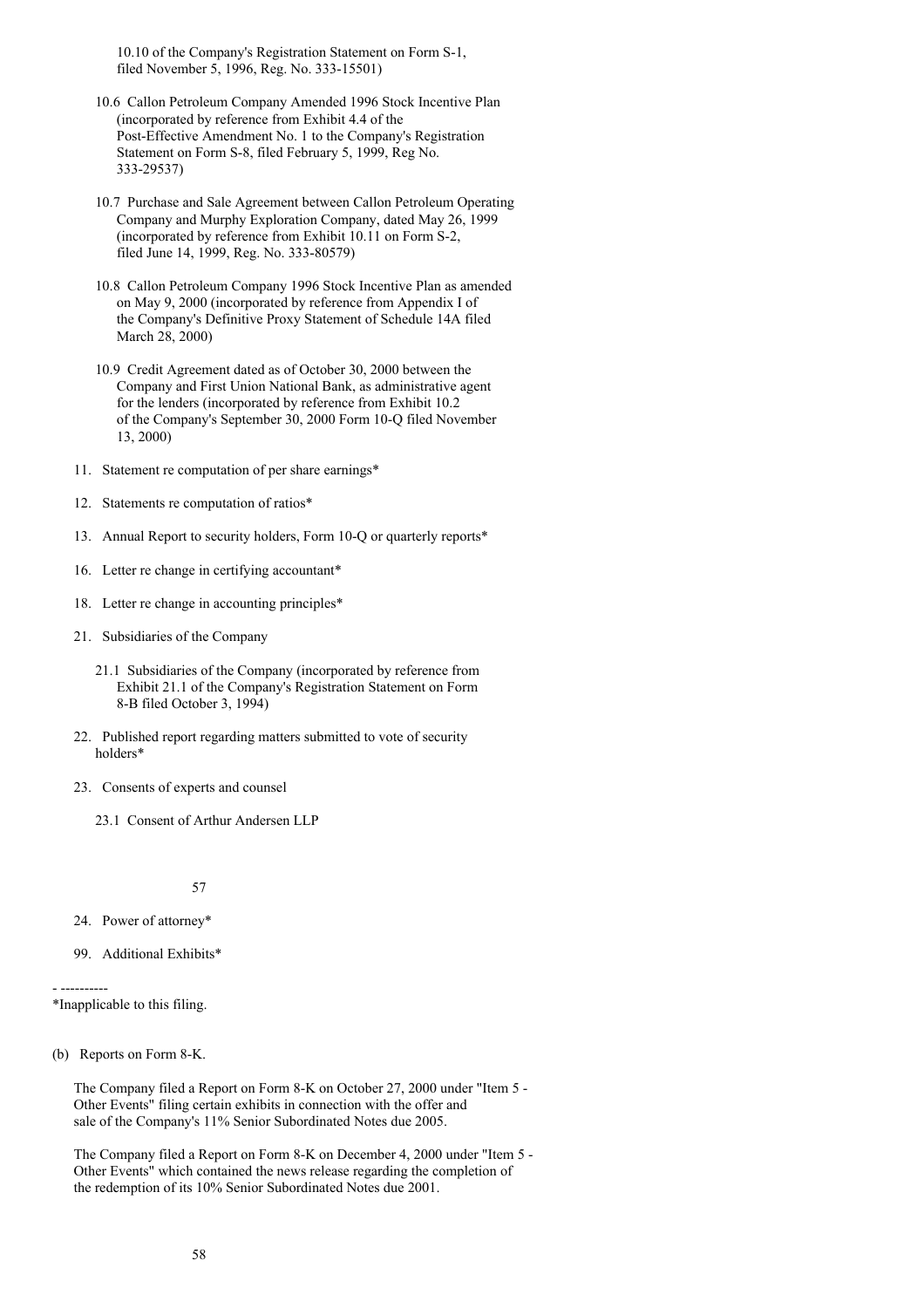# SIGNATURES

Pursuant to the requirements of the Securities Exchange Act of 1934, this report has been signed below by the following persons on behalf of the registrant and in the capacities and on the dates indicated.

# CALLON PETROLEUM COMPANY

| $<$ TABLE><br>< S >           | $<\!\!C\!\!>$                                                                  |
|-------------------------------|--------------------------------------------------------------------------------|
| Date: March 30, 2001          | /s/ Fred L. Callon                                                             |
|                               | Fred L. Callon (principal executive officer, director)                         |
| Date: March 30, 2001          | /s/ John S. Weatherly                                                          |
|                               | John S. Weatherly (principal financial officer)                                |
| Date: March 30, 2001          | /s/ James O. Bassi                                                             |
|                               | James O. Bassi (principal accounting officer)                                  |
| Date: March 30, 2001          | /s/ John S. Callon                                                             |
|                               | John S. Callon (director)                                                      |
| Date: March 30, 2001          | /s/ Dennis W. Christian                                                        |
|                               | Dennis W. Christian (director)                                                 |
| Date: March 30, 2001          | /s/ B. F. Weatherly                                                            |
|                               | B. F. Weatherly (director)                                                     |
| Date: March 30, 2001          | /s/ John C. Wallace                                                            |
| --------------<br>$<$ /TABLE> | John C. Wallace (director)                                                     |
|                               | Pursuant to the requirements of Section 13 or 15(d) of the Securities Exchange |

Act of 1934, the registrant has duly caused this report to be signed on its behalf by the undersigned, thereunto duly authorized.

# CALLON PETROLEUM COMPANY

| $<$ TABLE $>$<br>$<\!S>$ | ∹≀ '>                                                                   |
|--------------------------|-------------------------------------------------------------------------|
| Date: March 30, 2001     | By: /s/ John S. Weatherly                                               |
|                          | John S. Weatherly, Senior Vice President and<br>Chief Financial Officer |

 $<$ /TABLE>

59 INDEX TO EXHIBITS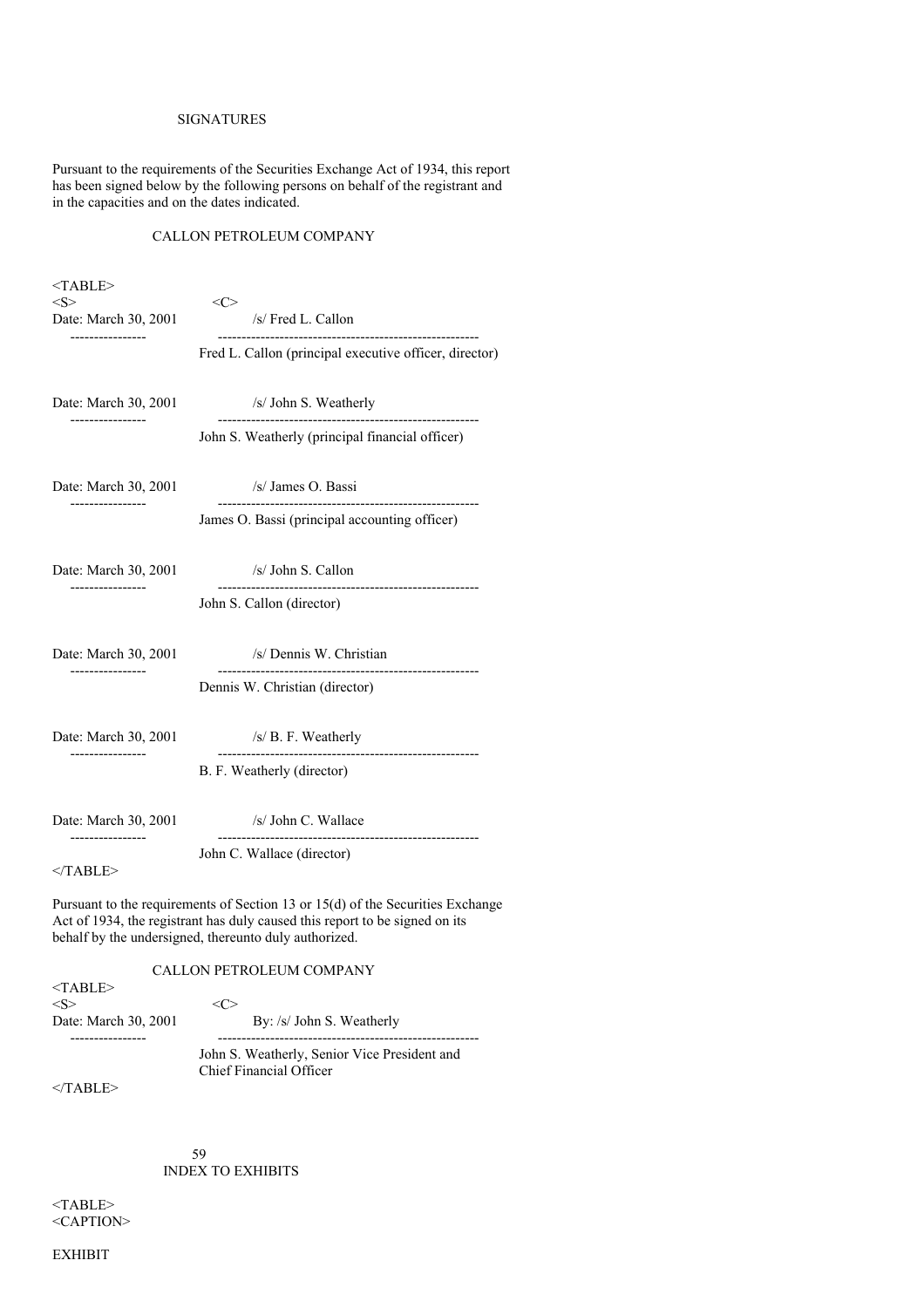#### NUMBER DESCRIPTION

 $\langle S \rangle$   $\langle C \rangle$ 

(a) 3. Exhibits:

- ------ -----------

- 2. Plan of acquisition, reorganization, arrangement, liquidation or succession\*
- 3. Articles of Incorporation and Bylaws
	- 3.1 Certificate of Incorporation of the Company, as amended (incorporated by reference from Exhibit 3.1 of the Company's Registration Statement on Form S-4, filed August 4, 1994, Reg. No. 33-82408)
	- 3.2 Certificate of Merger of Callon Consolidated Partners, L. P. with and into the Company dated September 16, 1994 (incorporated by reference from Exhibit 3.2 of the Company's Report on Form 10-K for the fiscal year ended December 31, 1994)
	- 3.3 Bylaws of the Company (incorporated by reference from Exhibit 3.2 of the Company's Registration Statement on Form S-4, filed August 4, 1994, Reg. No. 33-82408)
- 4. Instruments defining the rights of security holders, including indentures
	- 4.1 Specimen Common Stock Certificate (incorporated by reference from Exhibit 4.1 of the Company's Registration Statement on Form S-4, filed August 4, 1994, Reg. No. 33-82408)

# </TABLE>

# <TABLE>

#### $\langle S \rangle$   $\langle C \rangle$

- 4.2 Specimen Preferred Stock Certificate (incorporated by reference from Exhibit 4.2 of the Company's Registration Statement on Form S-1, filed November 13, 1995, Reg. No. 33-96700)
- 4.3 Designation for Convertible, Exchangeable Preferred Stock, Series A (incorporated by reference from Exhibit 4.3 of the Company's Registration Statement on Form S-1, filed November 13, 1995, Reg. No. 33-96700)
- 4.4 Indenture for Convertible Debentures (incorporated by reference from Exhibit 4.4 of the Company's Registration Statement on Form S-1, filed November 13, 1995, Reg. No. 33-96700)
- 4.5 Certificate of Correction on Designation of Series A Preferred Stock (incorporated by reference from Exhibit 4.4 of the Company's Registration Statement on Form S-1, filed November 22, 1996, Reg. No. 333-15501)
- 4.6 Form of Note Indenture for the Company's 10.25% Senior Subordinated Notes due 2004 (incorporated by reference from Exhibit 4.10 of the Company's Registration Statement on Form S-2, filed June 25, 1999, Reg. No. 333-80579)
- 4.7 Rights Agreement between Callon Petroleum Company and American Stock Transfer & Trust Company, Rights Agent, dated March 30, 2000 (incorporated by reference from Exhibit 4 of the Company's 8-K filed April 6, 2000)
- 4.8 Subordinated Indenture for the Company dated October 26, 2000 (incorporated by reference from Exhibit 4.1 of the Company's Current Report on Form 8-K dated October 24, 2000)
- 4.9 Supplemental Indenture for the Company's 11% Senior Subordinated Notes due 2005 (incorporated by reference from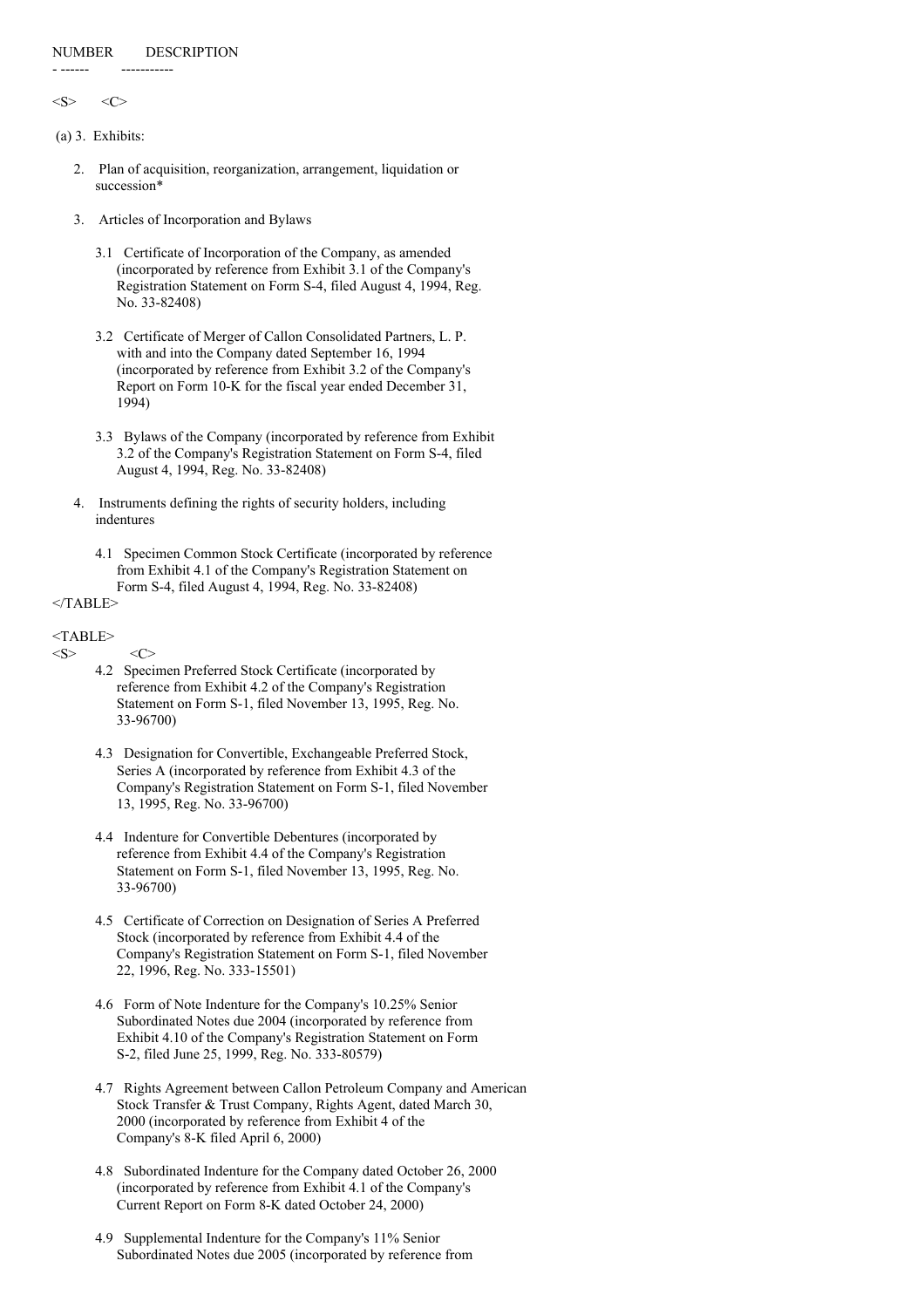Exhibit 4.2 of the Company's Current Report on Form 8-K dated October 24, 2000)

#### 9. Voting trust agreement

None.

- 10. Material contracts
	- 10.1 Registration Rights Agreement dated September 16, 1994 between the Company and NOCO Enterprises, L. P. (incorporated by reference from Exhibit 10.2 of the Company's Registration Statement on Form 8-B filed October 3, 1994)

10.2 Counterpart to Registration Rights Agreement by and between the Company, Ganger Rolf ASA and Bonheur ASA.

 $<$ /TABLE>

# <TABLE>

 $\langle S \rangle$   $\langle C \rangle$ 

- 10.3 Registration Rights Agreement dated September 16, 1994 between the Company and Callon Stockholders (incorporated by reference from Exhibit 10.3 of the Company's Registration Statement on Form 8-B filed October 3, 1994)
- 10.4 Callon Petroleum Company 1994 Stock Incentive Plan (incorporated by reference from Exhibit 10.5 of the Company's Registration Statement on Form 8-B filed October 3, 1994)
- 10.5 Consulting Agreement between the Company and John S. Callon dated June 19, 1996 (incorporated by reference from Exhibit 10.10 of the Company's Registration Statement on Form S-1, filed November 5, 1996, Reg. No. 333-15501)
- 10.6 Callon Petroleum Company Amended 1996 Stock Incentive Plan (incorporated by reference from Exhibit 4.4 of the Post-Effective Amendment No. 1 to the Company's Registration Statement on Form S-8, filed February 5, 1999, Reg No. 333-29537)
- 10.7 Purchase and Sale Agreement between Callon Petroleum Operating Company and Murphy Exploration Company, dated May 26, 1999 (incorporated by reference from Exhibit 10.11 on Form S-2, filed June 14, 1999, Reg. No. 333-80579)
- 10.8 Callon Petroleum Company 1996 Stock Incentive Plan as amended on May 9, 2000 (incorporated by reference from Appendix I of the Company's Definitive Proxy Statement of Schedule 14A filed March 28, 2000)
- 10.9 Credit Agreement dated as of October 30, 2000 between the Company and First Union National Bank, as administrative agent for the lenders (incorporated by reference from Exhibit 10.2 of the Company's September 30, 2000 Form 10-Q filed November 13, 2000)
- 11. Statement re computation of per sharing earnings\*
- 12. Statements re computation of ratios\*
- 13. Annual Report to security holders, Form 10-Q or quarterly reports\*
- 16. Letter re change in certifying accountant\*
- 18. Letter re change in accounting principles\*
- 21. Subsidiaries of the Company
	- 21.1 Subsidiaries of the Company (incorporated by reference from Exhibit 21.1 of the Company's Registration Statement on Form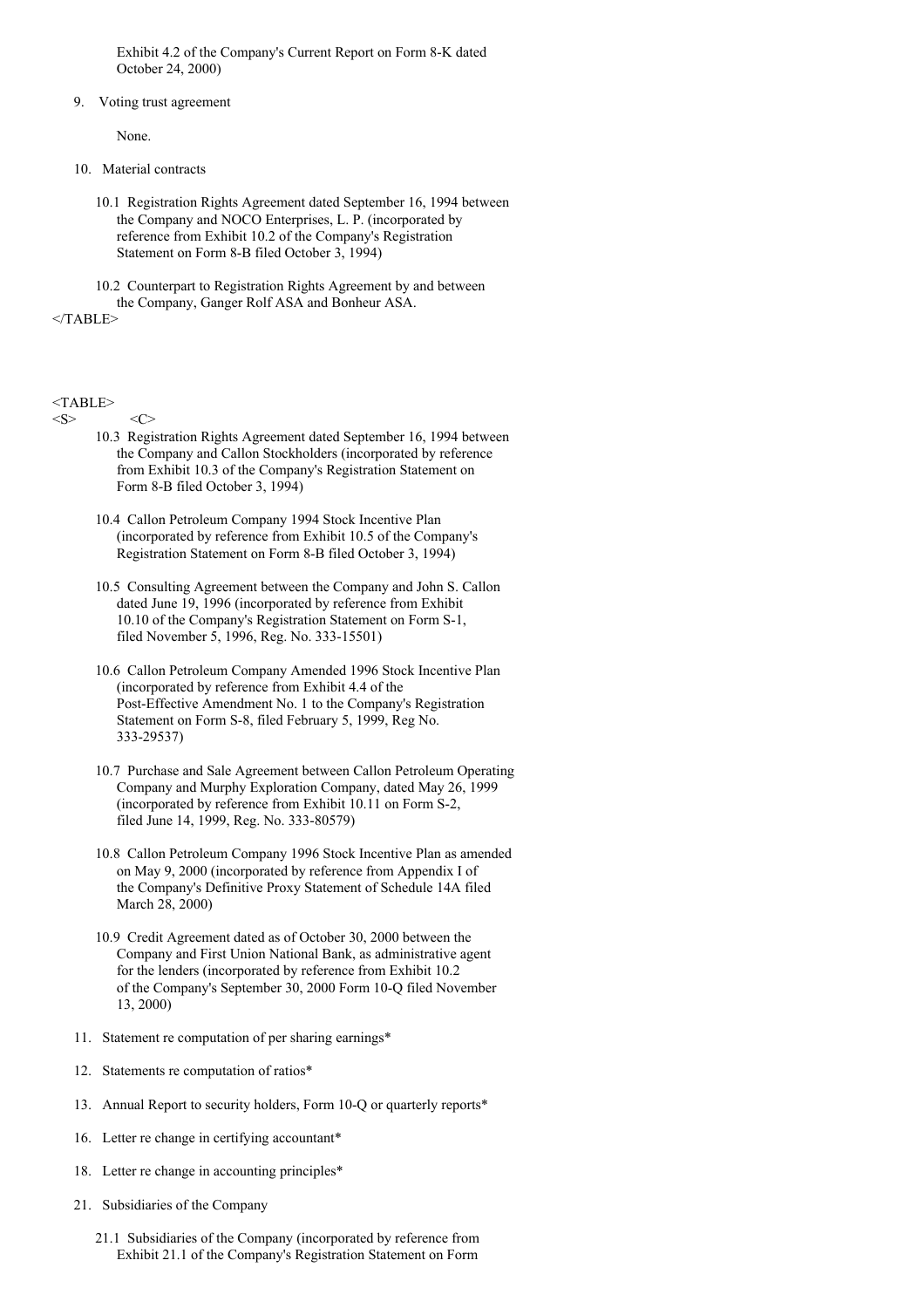8-B filed October 3, 1994)

- 22. Published report regarding matters submitted to vote of security holders\*
- 23. Consents of experts and counsel

23.1 Consent of Arthur Andersen LLP  $<$ /TABLE>

 $<$ TABLE> $<$ S> $<$ C>

 $<$ S $>$ 

24. Power of attorney\*

99. Additional Exhibits\*  $<$ /TABLE>

- ---------- \*Inapplicable to this filing.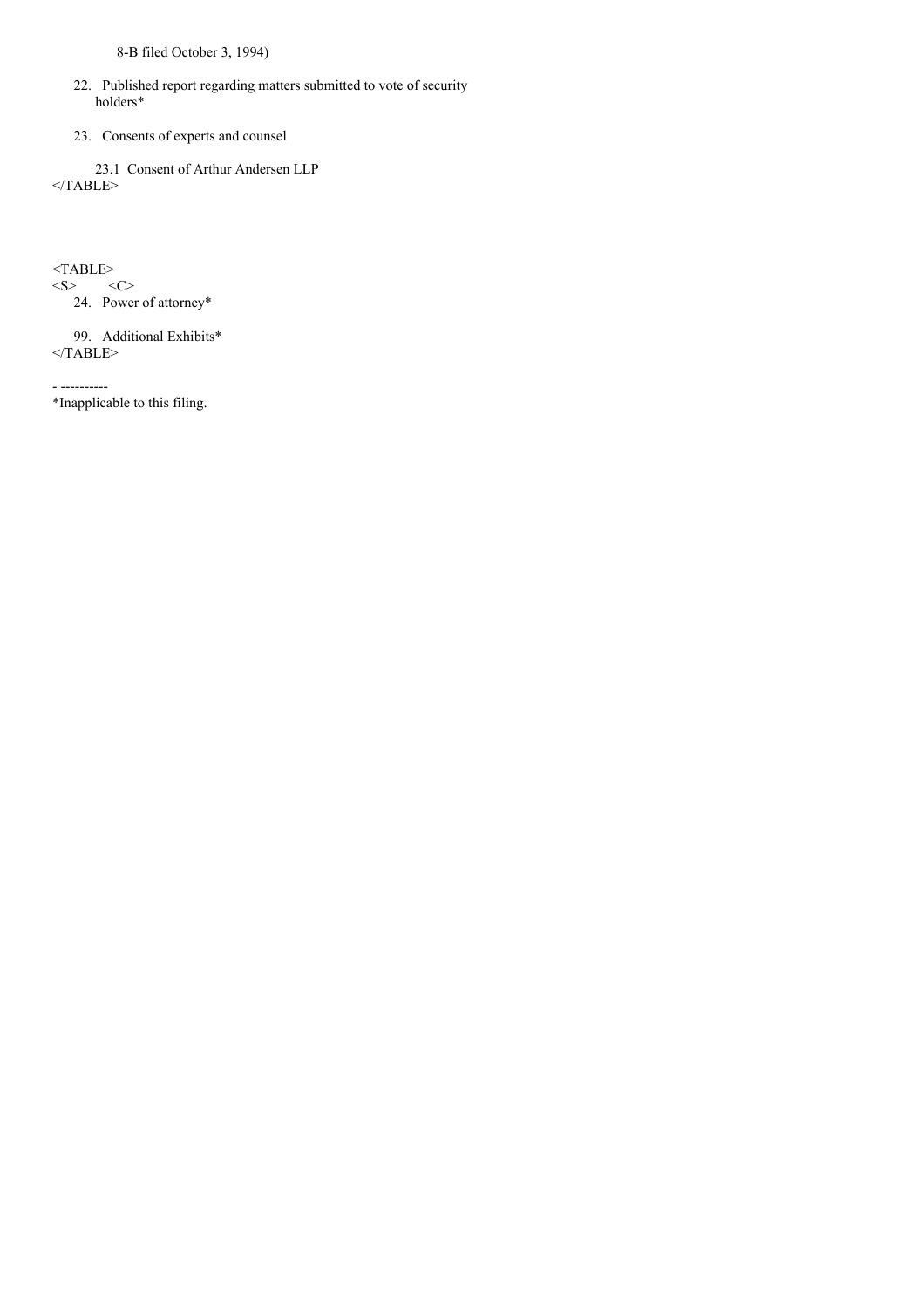#### Exhibit 10.2

# COUNTERPART TO REGISTRATION RIGHTS AGREEMENT

# BY AND BETWEEN CALLON PETROLEUM COMPANY

### (FORMERLY CALLON PETROLEUM HOLDING COMPANY)

# AND NOCO ENTERPRISES, L.P.

DATED SEPTEMBER 16, 1994

WHEREAS, the parties have caused this Counterpart to be executed and delivered by their respective duly authorized officers for purposes of Section 7.3 of the above-mentioned Registration Rights Agreement and for purposes of confirming that the 1,839,836 shares of the common stock of Callon Petroleum Company to be acquired jointly by Ganger Rolf ASA and Bonheur ASA directly from Fred. Olsen Energy ASA are "Registrable Securities" as defined in the Registration Rights Agreement; and

WHEREAS, Ganger Rolf ASA and Bonheur ASA agree to be bound by the terms of the Registration Rights Agreement;

IN WITNESS WHEREOF, this Counterpart is effective as of the 28th day of August, 2000.

# CALLON PETROLEUM COMPANY

By: /s/ Robert A. Mayfield

Name: Robert A. Mayfield

Title: Corporate Secretary

GANGER ROLF ASA

| By:                | /s/ F. Haavardsson | $/s/J$ . C. Wallace |
|--------------------|--------------------|---------------------|
| Name:              | F. Haavardsson     | J. C. Wallace       |
| Title:             | Director           | Director            |
| <b>BONHEUR ASA</b> |                    |                     |

| Bv:    | /s/ F. Haavardsson | $/s/J$ . C. Wallace |
|--------|--------------------|---------------------|
| Name:  | F. Haavardsson     | J. C. Wallace       |
| Title: | Director           | Director            |